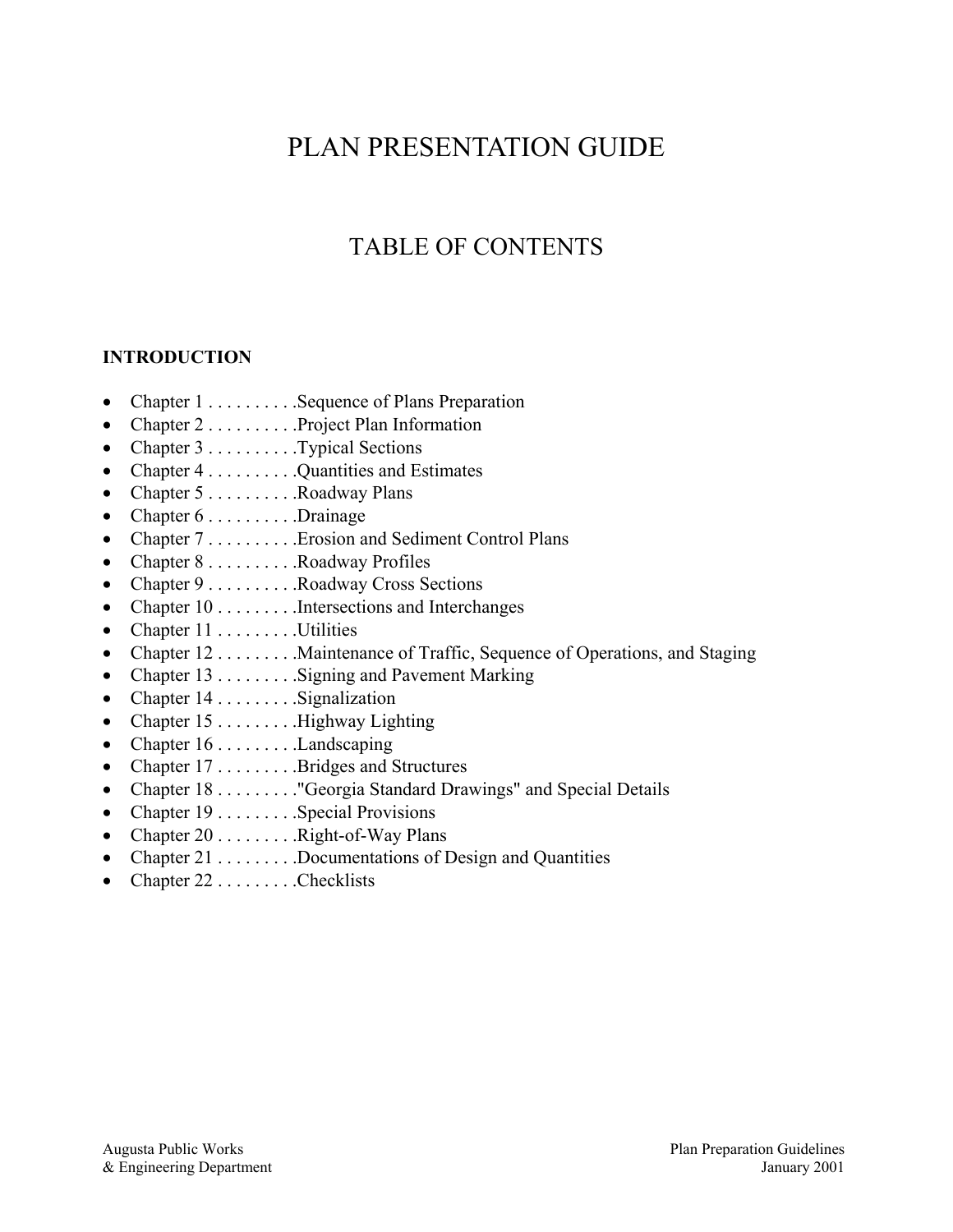# SEQUENCE OF PLANS PREPARATION

# **I. GENERAL**

The construction plans and the specifications are the key documents on which the contractor bases his bid for a construction project. These documents are used in the construction of the project. Hence, it is imperative that the construction plans and specifications set forth the work to be done in a logical, concise, and consistent manner to avoid misinterpretation. The construction plans should be prepared and coordinated to complement the Department's Plan Development Process, which provides a sequence of events, while systematically undergoing various stages of review and revision to ensure technically correct and clear plans.

#### **II. REQUIRED INFORMATION FOR CONSTRUCTION DESIGN PLANS**

A. Preliminary Roadway Plans

Conceptual Layout - Initial design begins with a conceptual alignment. In most cases an initial concept layout will be provided by the Department. Any alternate concept layouts prepared shall ensure a buildable, cost effective project. These concept alternatives shall be submitted to the Department for approval. After approval has been issued, a Concept Report shall be prepared.

Database Preparation - After a conceptual alignment has been approved, database preparation should begin. The plan preparer will furnish mapping. Required surveys will then be performed and additional information within the project limits will be gathered to develop accurate and up-to-date base mapping. These required surveys shall include detailed right-of-way and property surveys, drainage surveys, and additional location surveys as needed (see the "Scope and Procedure" and appendices in the Consultant Services Agreement).

Plan Sheet Preparation - Prepare preliminary plans using the approved concept plan along with the completed database. Upon 30%completion of preliminary plans, submit plans to the Department for review. Incorporate review comments into the Preliminary Plans and resubmit for 60% review.

#### B. Right-of-Way Plans

Plan Sheet Preparation - Prepare right-of-way plans based on the developed preliminary plans and according to the requirements for preparation of right-of-way plans as found in the Consultant Services Agreement. Preliminary right-of-way plans shall be submitted with the 60% complete submittal of the construction plans. Upon completion of right-of-way plans, submit plans along with 90% complete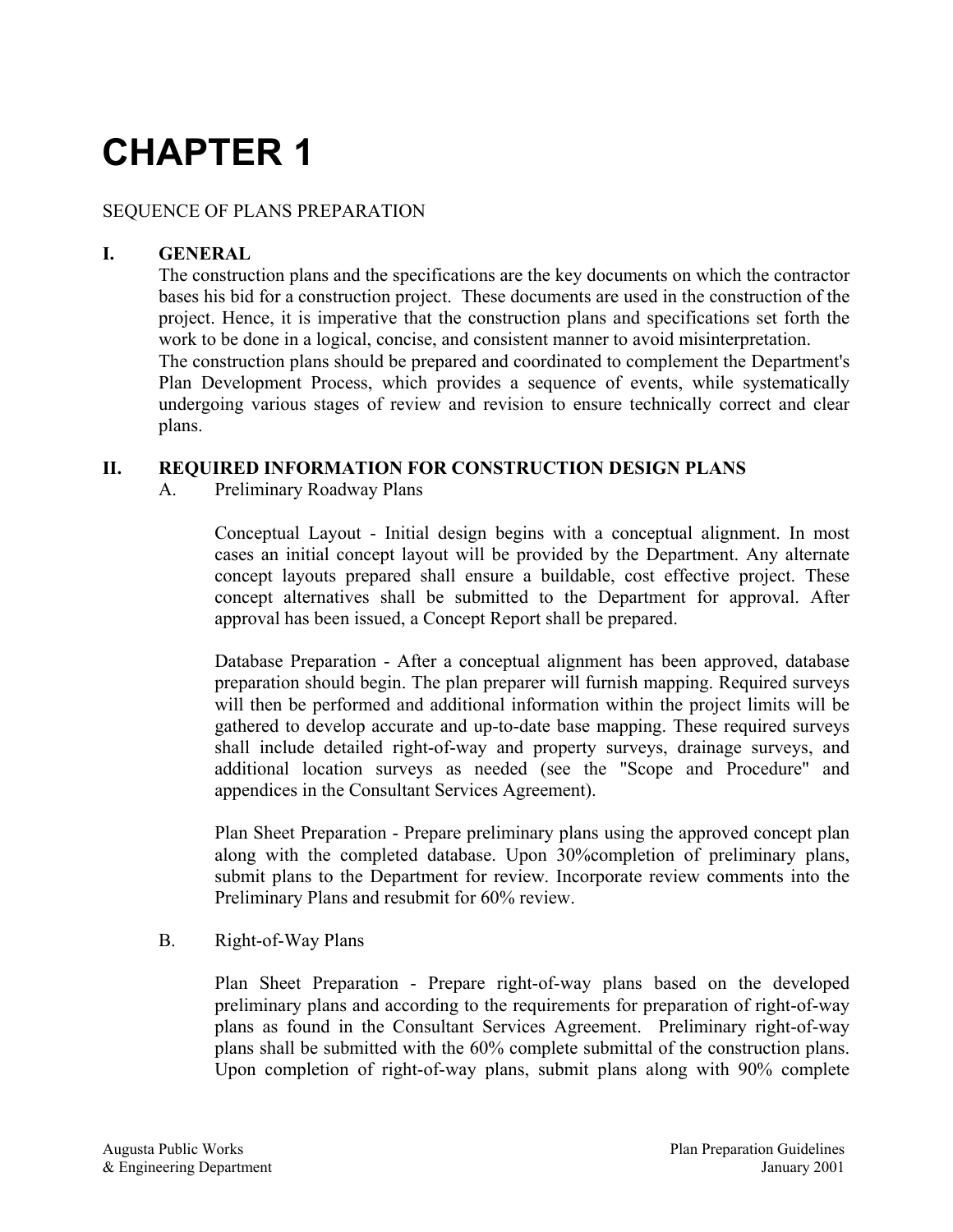construction plans to the Department for review and approval. Incorporate corrections into the right-of-way plans and resubmit for approval.

#### C. Final Roadway Plans

Plan Sheet Preparation - Base final plans on the developed preliminary plans, and according to the requirements for preparation of construction plans per the Department's guidelines. Upon 90% completion of final plans and specifications, submit the plans to the Department for a Final Field Plan Review (FFPR). A Final Field Plan Review (FFPR) will then be scheduled by the Department where the plans will be reviewed for completeness and uniformity of presentation per the guidelines set forth in the Plan Presentation Guide. After all review comments from the FFPR have been incorporated into the final plans, the Department shall declare the construction plans adequate for submission as final plans.

# **III. SHEET LAYOUT**

1. When the plans are completed, assemble the sheets in the following sequence (This plan assembly is to be used as a general guide and may be changed to better fit and, or to include any sheets not listed herein): Cover Index Revision Summary Typical Sections Summary of Quantities (Roadway and Signing & Marking) Detailed Estimate Construction Layout Sheet Plan and Profile Sheets (mainline/profile can be on same or separate sheet) Plan and Profile Sheets (crossroads, side roads, local service roads and detours) Interchange Plan Sheets Profile of Ramps or Sidestreets Driveway Profiles (as required) Retaining Wall Envelopes Drainage Map Drainage Profiles Staging and Detour Plans (with cross sections, if needed) Special Grading Sheets Wetland Mitigation Sheets Utility Plans Signing & Marking Plans and Details Traffic Signal Plans and Details Lighting Plans and Details Sound Barrier Plans and Details Erosion and Sediment Control Plans Earthwork Cross Sections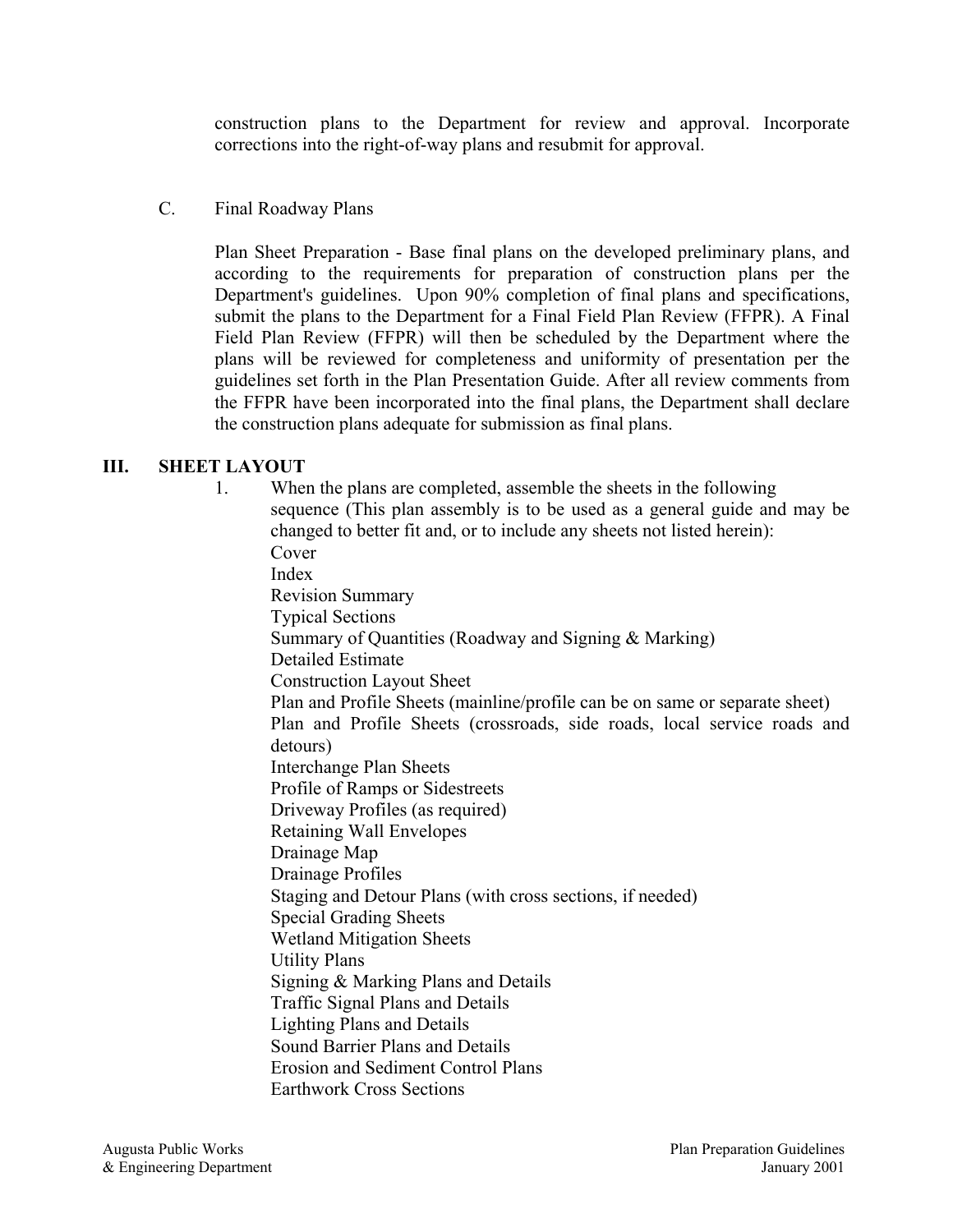Borrow Pit Location and Notes Construction Details

Special Design Culverts Georgia Standards Retaining Wall Plans and Details Bridge Plans and Details

- 2. After the sheets have been assembled in order, number each sheet consecutively beginning with the cover sheet as No. 1 and continuing through the plan set. Make an index listing all sheets by number and description thus far. At this point make a thorough check of the plans listing all of the construction details, special design culverts, and Georgia Standard Drawings numerically. The index may now be completed and the latest revision dates shown for construction details, special design culverts, and Georgia Standards.
- 3. The total number of sheets in the plans should be shown immediately below the index. This number will not necessarily be the same number as the last sheet in the plans and may be shown in pencil since it is subject to change each time sheets are added to or omitted from the plans.
- 4. If a sheet is added after the final sheets are numbered and the final plans approved, place the sheet in the appropriate location and assign it an alpha designation.
- 5. If a revision is made after the final plans have been let to contract, then mark the original sheet "VOID" and insert a new sheet with the applicable revision and an alpha character included in the sheet listing. Make any subsequent revisions to the new sheet included in the plans. The voided sheet remains in the plans.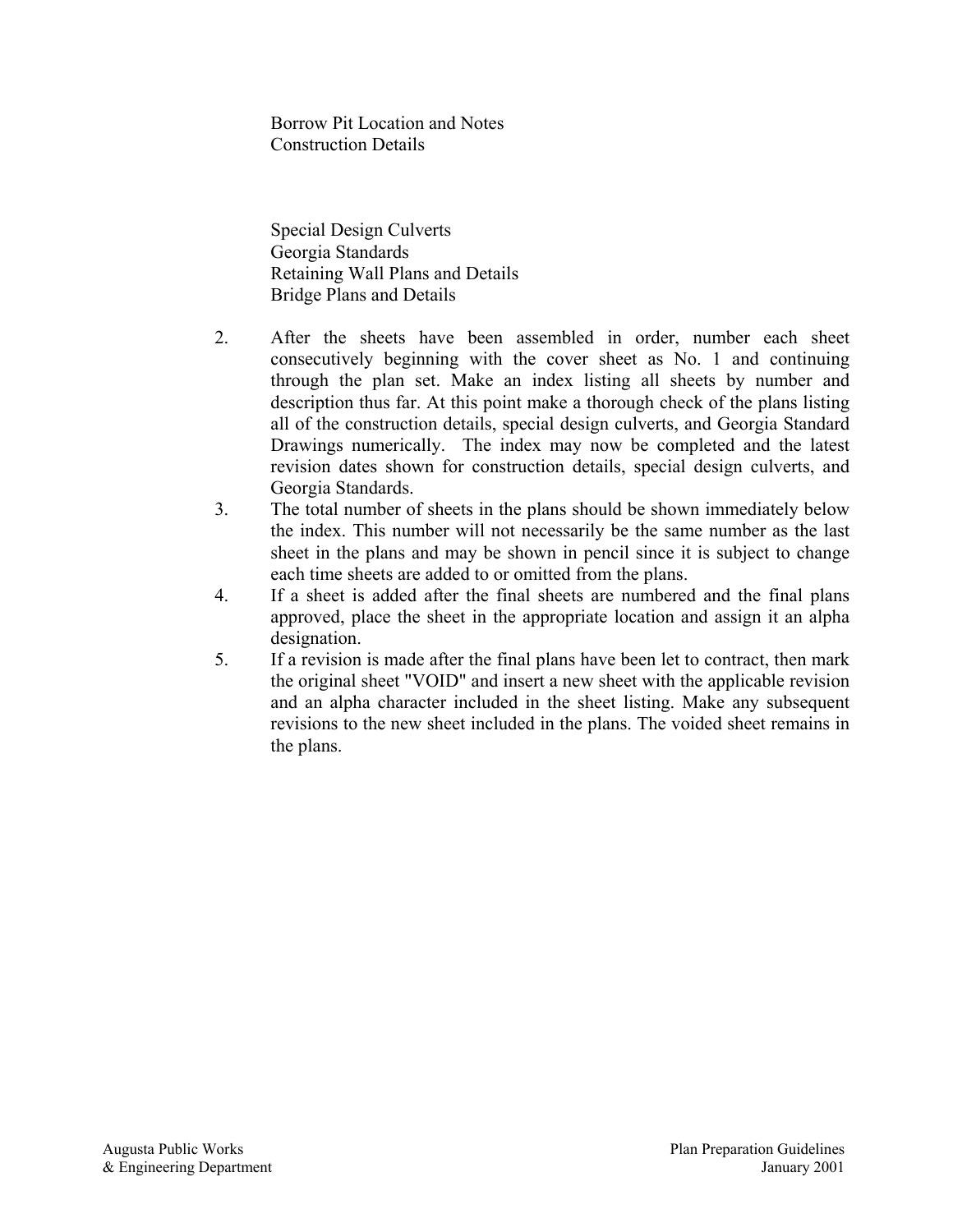# PROJECT PLAN INFORMATION

#### **I. GENERAL**

Project plan information should be included in the construction plans utilizing a general note sheet. This sheet would include construction notes that are project specific and are not covered under the current Standard Specifications and Supplemental and/or Special Details. Notes that are needed in the construction contract may be included in the General Notes if special attention is necessary to eliminate a possible source of errors or conflict, or to expedite the work.

#### **II. COVER SHEET**

A cover sheet is required for each set of construction plans. The cover sheet is extremely important for contract purposes and for project identification. The cover sheet should include but is not limited to information pertaining to the project name, project number, project identification number, county, congressional district, and a standard note that directs attention to the GDOT Standard Specification book. In addition to information on the cover sheet to identify the project, information about the project should be shown including a project location map, project limits (shown in a large scale), boxes containing length of project, design traffic, and if room is available, a legend of items used in the plans and a sheet layout diagram. Final items that must be shown on the cover sheet include a signature box for the Public Works Director with an area for the date the plans are completed and the Professional Engineer's stamp. This sheet should be the first sheet in the set of plans. A cover sheet of similar nature is also required for the right-of-way plans.

#### **III. INDEX SHEET**

An index is required for each set of construction drawings to help the user in identifying plan contents. The index can be included on the cover sheet on smaller projects with few sheets, but normally will be included as a separate sheet directly following the cover sheet. The index should include a description of each type of drawing with the corresponding sheet numbers. A column or area should be available on the sheet for later additions or deletions of sheets and a total of all sheets should be shown. The sheet should be labeled "INDEX SHEET."

#### **IV. REVISION SUMMARY SHEET**

Revisions to a set of construction plans should be detailed for the purpose of keeping a record of changes to the construction plans after final plans have been submitted. For this reason, a revision summary sheet will be required for each set of construction plans. The revision summary sheet will consist of three columns (in addition to the normal project information in the title blocks). The first column describes the date on which the revision was made; the second column locates the revision in the plan set; and the third column contains a description of the revision, described in enough detail to quickly understand the nature of the revision. The revision summary sheet will typically be the second or third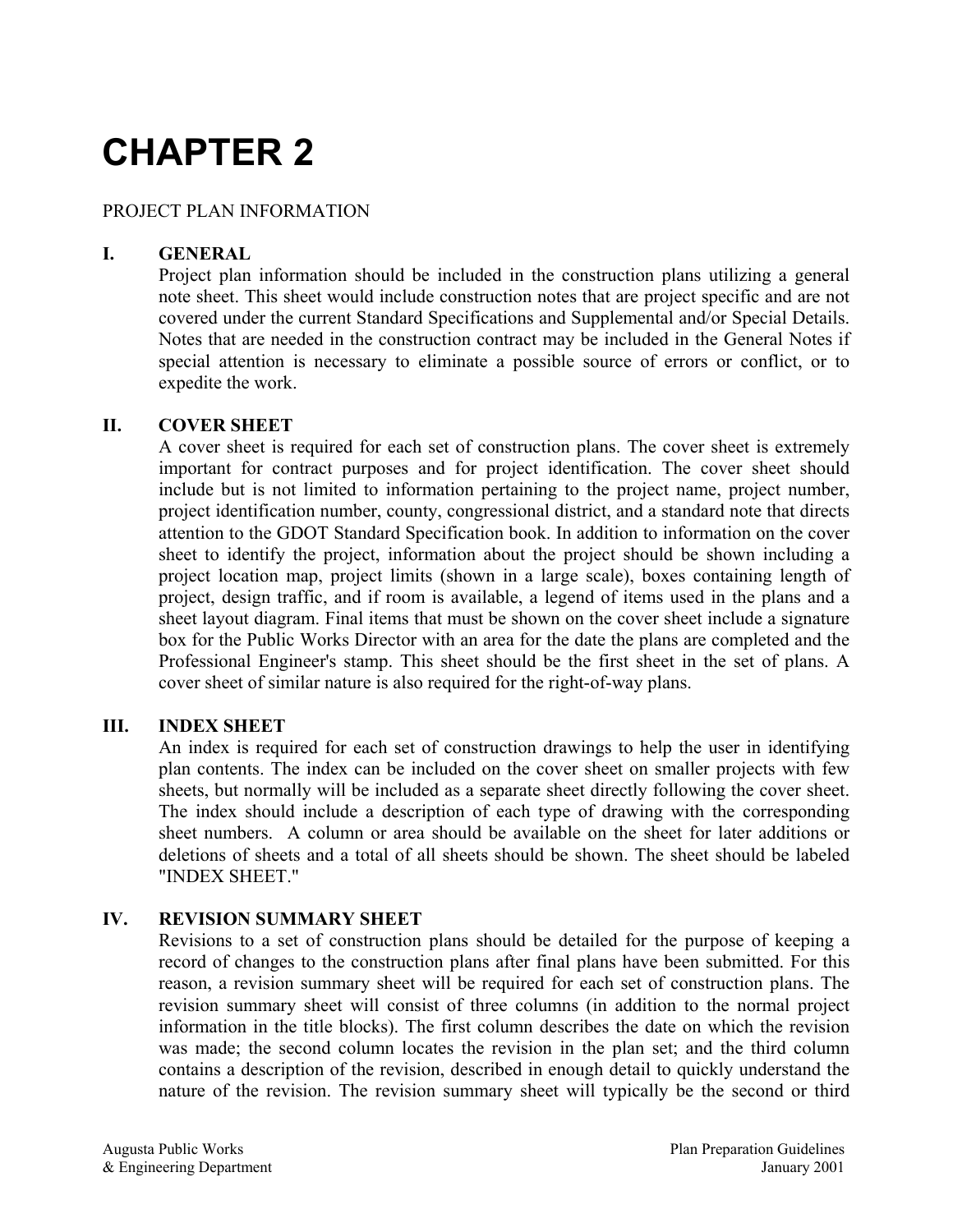sheet in the set of plans following directly behind the Index Sheet, or the cover sheet if it contains the index, and should be labeled "REVISION SUMMARY SHEET."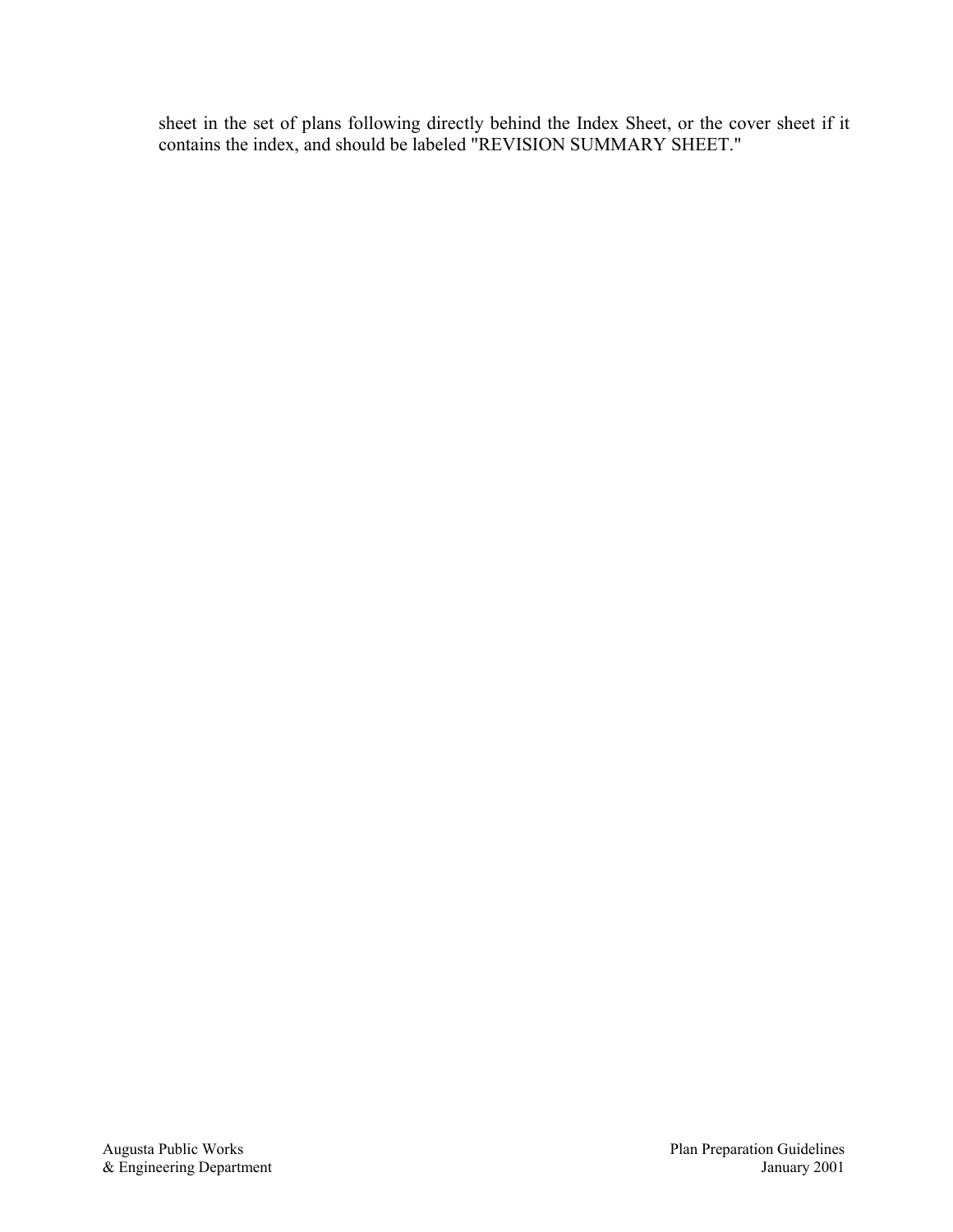# TYPICAL SECTIONS

# **1. GENERAL**

Typical sections depict the design elements of the proposed roadway and shall be drawn in the form of cross sectional views depicting the work which is standard or typical within certain station-to-station limits. Typical sections for a project are established during conceptual and early preliminary design by the engineer. Typical sections should be drawn to scale and vertical dimensions exaggerated for clarity. Typical sections should show typical conditions only. Conditions that prevail for short distances may be shown as a partial section with its appreciable limits specifically defined. When more than one typical section is necessary for a project, show the station limits of each section below each typical section title. Include transitions from one typical section to another in the stationing of one or the other typical section. Number typical sections consecutively. When partial sections are necessary to cover the details, show these sections near the main typical section to which they apply. If space is not available, they may be grouped on a separate sheet.

# **II. REQUIRED INFORMATION**

- A. Pavement Include paving and base elements on typical sections. Exaggerate the vertical scale to clearly indicate individual courses. The base and paving elements shall comply with the pavement design provided by the design engineer. Label each layer as to thickness or spread rate, and type of material to be used. Show a leveling course on typical sections where the existing pavement is to be retained and overlaid. If milling is required provide a note to define the limits and intent of removal.
- B. Cross Slopes Express the cross slopes of roadway pavement, shoulder surfaces, sidewalks, and bridge decks as percentages. Show the outer slopes by ratio, horizontal to vertical (e.g., 4:1, 2:1). Show feathering details and/or notes when resurfacing in urban gutter areas is specified. For rural shoulders, specify slope rates for high side and low side shoulders.
- C. Lane and Shoulder Widths Provide lane and shoulder widths on typical sections. Widths shall comply with the latest edition of AASHTO's "A Policy on Geometric Design of Highways and Streets" and the AASHTO Roadside Design Guide for the class and type or classification of roadway shown in the design data, topographical classification, projected traffic data, and as specified by the design engineer. Show minimum to maximum dimensions for variable widths.
- D. Guardrail For projects with guardrail, show a typical guardrail section with additional shoulder width required for guardrail and anchorage placement.
- E. Right-of-Way Show ranges of widths where applicable.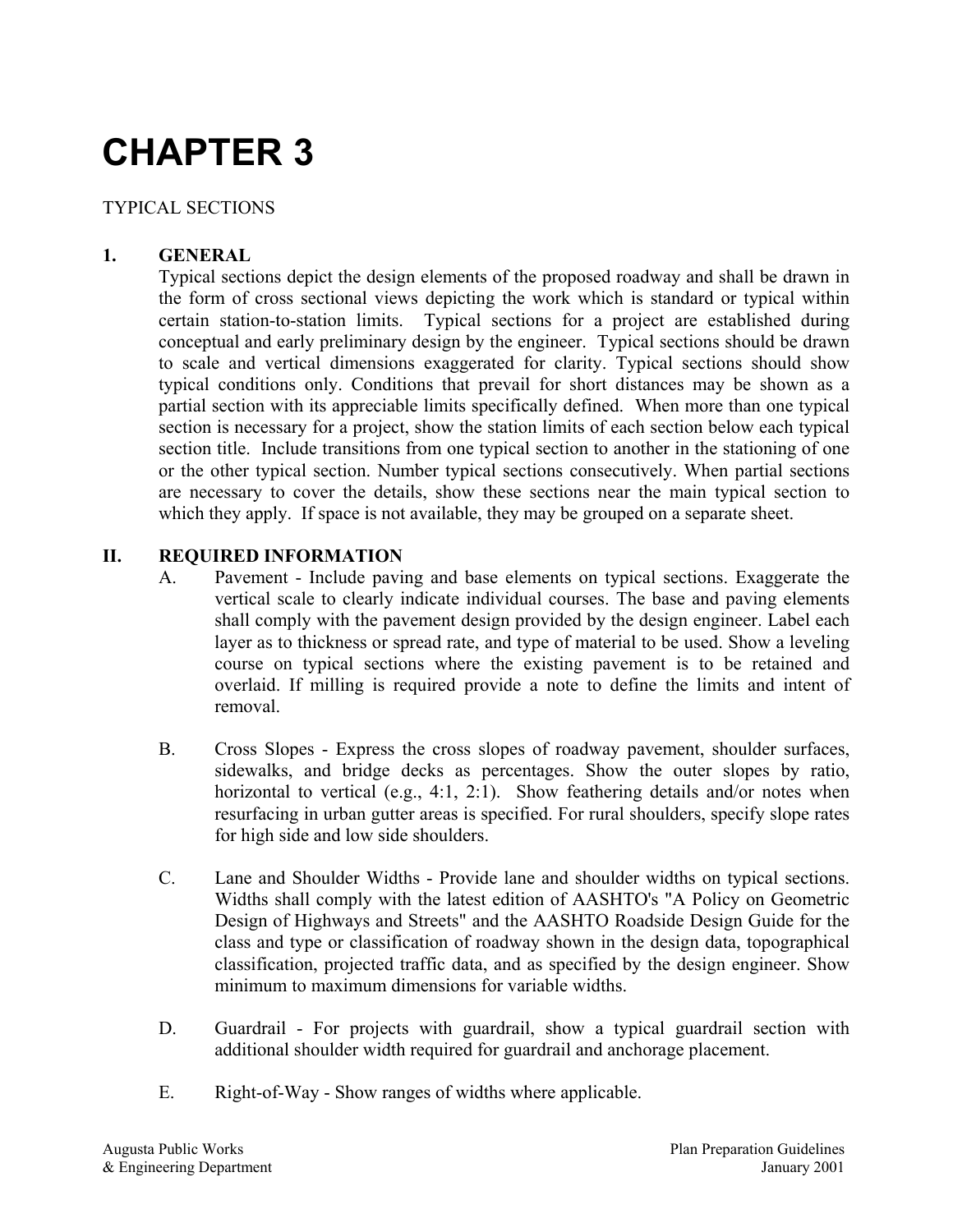- F. Curbs Label the curb and gutter on typical sections per the Department's standard. Show the curb and gutter "spilling out", or sloped in the same direction and rate as the superelevation, when the curb  $\&$  gutter is on the high side.
- G. Sidewalks Provide sidewalk information on typical sections at locations or stations required by the design engineer. Specify the width and cross slope of the sidewalks.
- H. Stations Show station ranges on typical sections applicable to each typical section number. Place typical sections in order as they will be used along the alignment. Flag the profile grade line (PGL) and "Superelevation (S.E.) Rotation Point."
- I. Easements Show utility or other easements, if typical in width.

# **III. SHEET LAYOUT**

- 1. Draft typical sections to scale. Exaggerate the vertical dimensions for clarity.
- 2. Include a typical section that shows resurfacing and widening.
- 3. Include a typical section for cross streets and list all applicable streets.
- 4. Include a superelevated typical section when there are curves in the horizontal alignment. Show the shoulder cross slope rates and direction on the high and low sides of the S.E. and show the curb and gutter "spilling out" on the high side of the S.E..
- 5. Include a pavement material schedule.
- 6. Include a "Slope Controls" table specifying the front and back slopes to use for corresponding cuts and heights of fill.
- 7. Include partial sections noting application of special features such as guardrail, retaining walls, treatment of turn lanes, special shoulder or grading sections, etc.

#### **IV. MISCELLANEOUS NOTES & OTHER INFORMATION**

Include the following notes, when applicable, on the typical section sheets:

- 1. For superelevation rates and locations, see roadway plans.
- 2. Location of existing pavement varies with respect to the proposed construction centerline.
- 3. See roadway plans for location of curb & gutter section. Shoulder may be graded away from roadway to facilitate the slope tie to existing ground. See x-sections for location.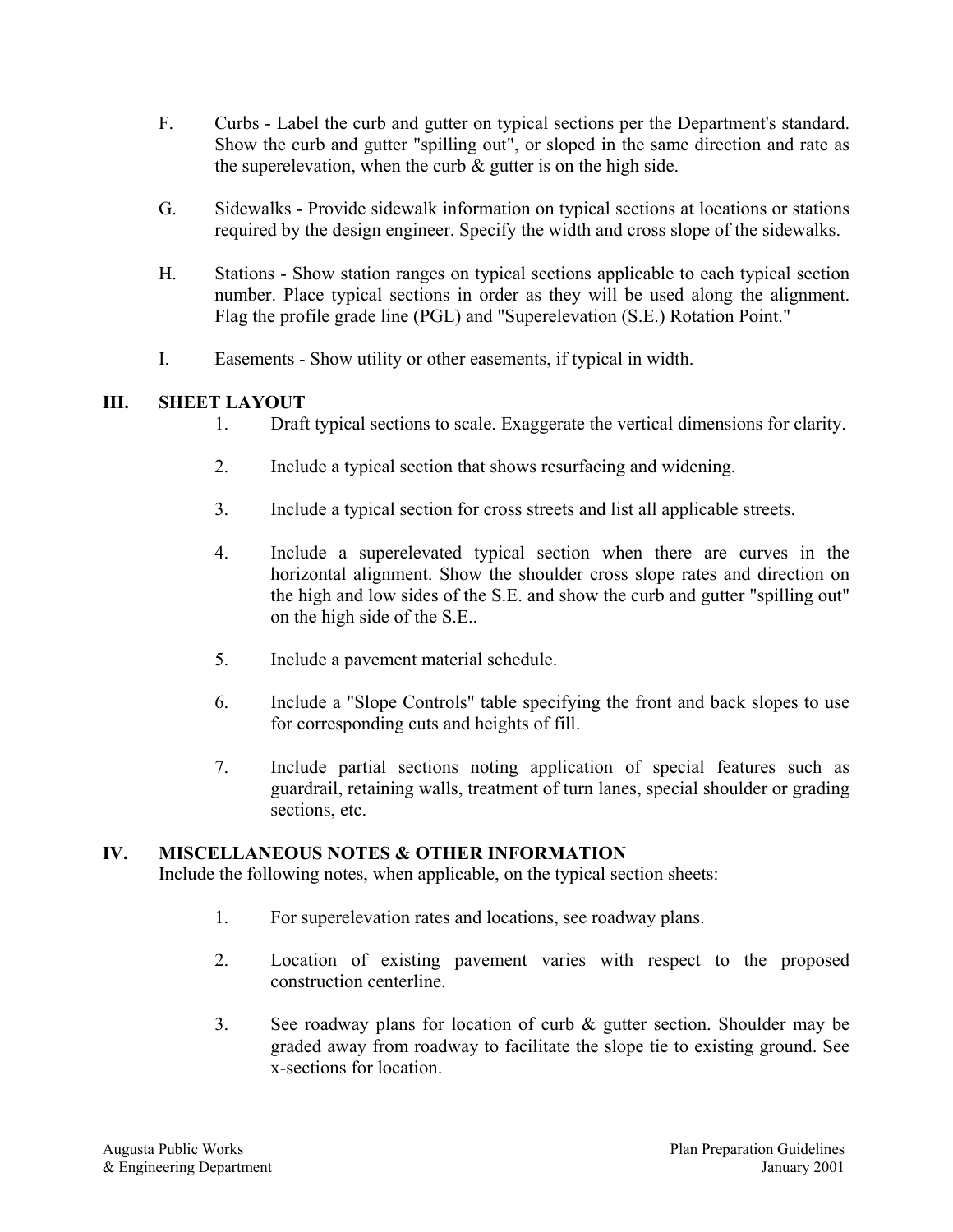- 4. In excavated areas confined between existing pavement and proposed curb and gutter, Class "B" concrete shall be placed in lieu of the base and paving specified on the typical section as appropriate. Payment will be made at the unit price bid for Class "B" Concrete Base and Pavement Widening. See construction detail.
- 5. The "Allowable Range Table" will be shown when an overlay of existing pavement is required.
- 6. A detail showing underdrain pipe at curbed medians (grassed) located at the lowest end of the median - should be shown, when required.
- 7. A detailed drawing showing the application of a pavement reinforcing mat should be shown for an overlay or widening project as required.
- 8. Show indentation rumble strips if required.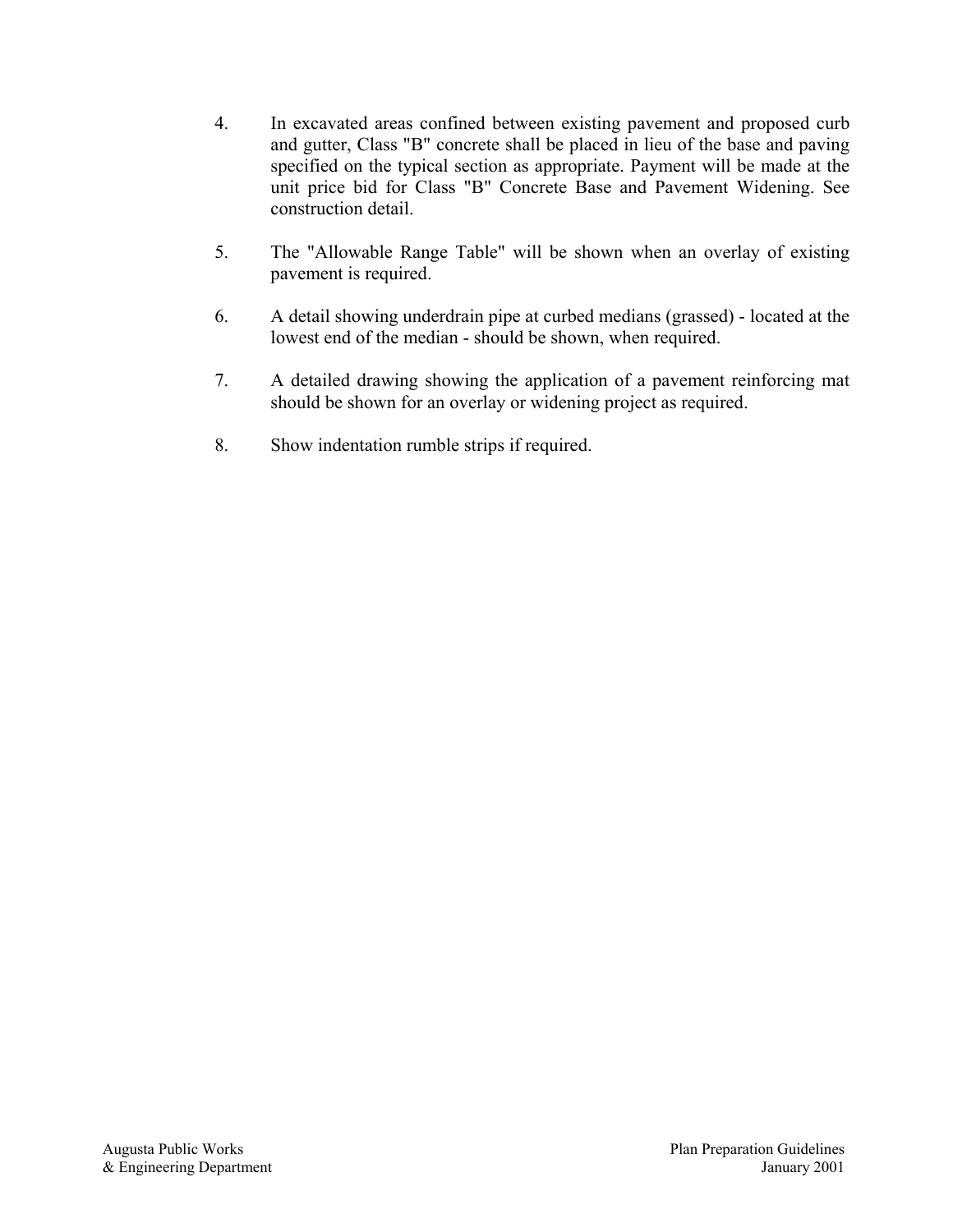# QUANTITIES AND ESTIMATES

# **I. SUMMARY OF QUANTITIES**

All items of construction indicated on the plan and profile sheets are to be reflected on the summary sheets unless it is stated that an item is included in the cost of another item. Another exception would be on small bridge replacement projects where quantities are small and pay items very limited. In this case, placing quantities only on the Detailed Estimate will suffice.

Summarize all items by one of the following four groups:

- 1. Sheet by Sheet: Lumping all quantities required on each individual sheet together. Example: Paving Quantity Box, Temporary Silt Fence, Erosion Check Fence and "As Directed By Engineer Quantities."
- 2. Station by Station: Listing quantities that will be required from a given beginning station to a given ending station. Example: Ditch Protection.
- 3. Exact Station: Listing quantities that will be required at a specific location. Example: Drainage Structure, Sediment Basin, Spring Box and Summary of Driveway Quantities.
- 4. Lump: Quantities that will be required for the complete project. Example: Grassing, Traffic Control and Erosion Control. Actual quantities for lump sum items are to be listed in the plans.

All quantities are to be checked and verified for compliance with all design memos and directives currently in use by the Department and that quantity recommendations in the Field Plan Review Report are applicable and incorporated into the plans. Add references to standard details to boxes as appropriate; such as Standard 9032B for curb or curb and gutter. Refer construction details and special designs by sheet number in the appropriate boxes.

#### **II. DETAILED ESTIMATE**

Check to see that all items on the Summary of Quantities, which are pay items, are reflected on the Detailed Estimate sheet. (Note: If there are any items in the contract that are not to be paid for by the Department, they need to be listed in a separate column labeled "Non-Participatory Items." Example: a sidewalk quantity in the plans but paid for by the County, City, etc.) Do not list in the Detailed Estimate items not paid for individually, such as items removed as clearing and grubbing or items included with other item payments. Perform the final verification between Summary of Quantities and Detailed Estimate sheets using two people. Copies of this checkoff should be made part of the summary file.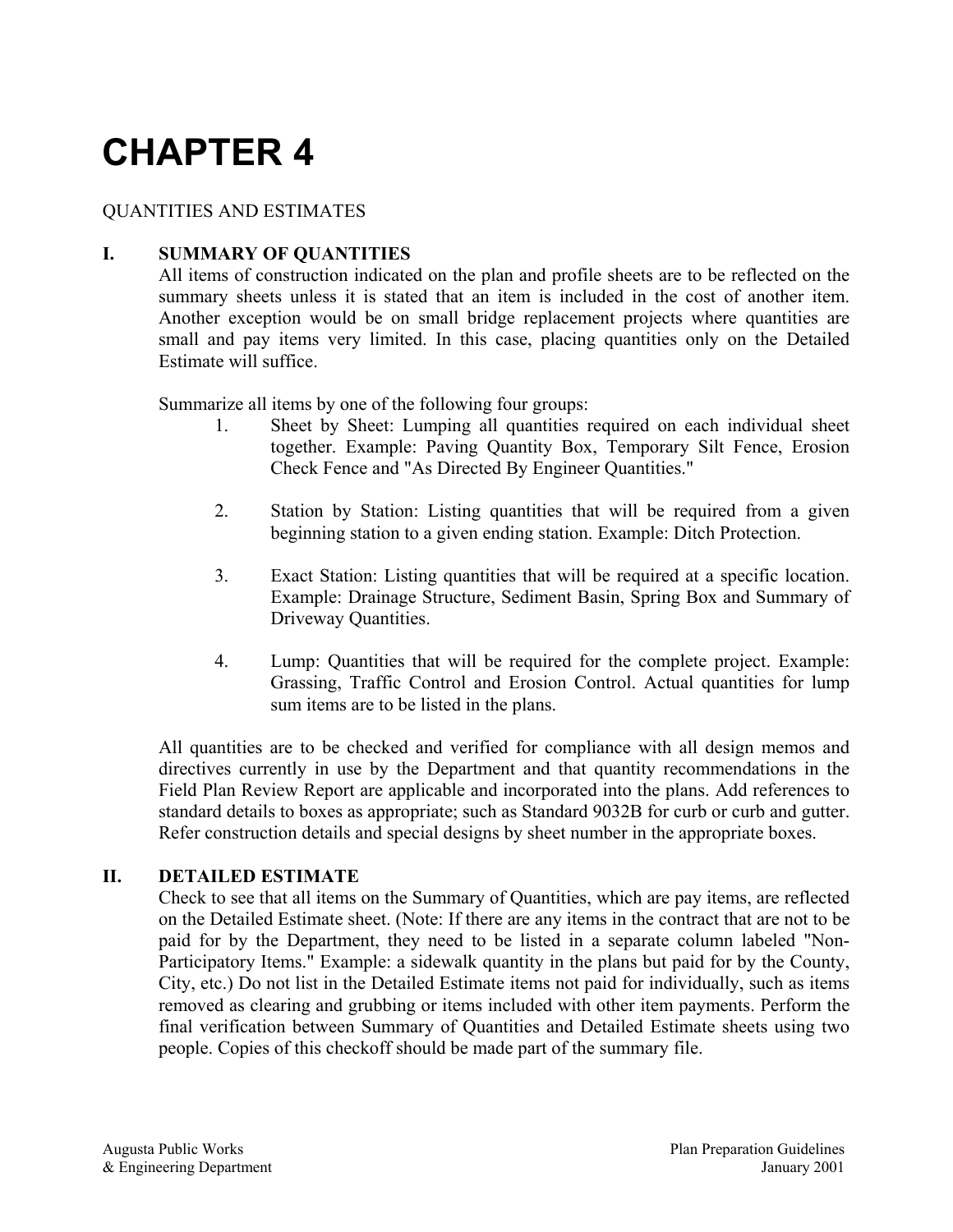Show the pay item number, description, and units verbatim from the GDOT "Pay Item Index." If the item does not appear in the "Pay Item Index," contact the appropriate person at the Department for assignment of a number and description.

Quantities should be shown on the detailed estimate as whole units. Rounding up of quantities from Summary of Quantities to Detailed Estimate is appropriate. Do not round any quantities furnished by other disciplines (such as Bridge Design) or quantities that are measured "per each." See the appendices in the Consultant Services Agreement for rounding information.

#### **III. SHEET LAYOUT**

Summary of Quantities - Prepare individual summary boxes for items such as Paving Quantities, Guardrail, Fence, Sodding, Grassing, Ditch Pavement, and Permanent Erosion Control. "Lump Sum" Items such as Grassing Complete, Clearing and Grubbing, and Temporary Erosion Control are to have quantity calculations, but listed in separated quantity boxes as lump sum items. Individual summary boxes are also to be set up for items such as Underdrain Pipe and Aggregate Surface Course for which quantities cannot be determined from the plans but are to be used by the Engineer as an estimation, which varies according to the size of the project. For storm sewers and drainage structures, tabulate the Summary of Drainage Quantities on a separate sheet by structure number (numerical order) and by system, providing station, location, size, length, type, and incidental quantities. On smaller projects, the Summary of Quantities and the Summary of Drainage Quantities may be accommodated on one sheet. Box culverts are not to be included in the Summary of Drainage Quantities but are to be included in a separate table in the Summary of Quantities. Summarize quantities for storm drain and side drain flared-end sections in separate columns. Place items which are relative to each other together in the same box. For example, spillways adjacent to approach slabs should have the slope drain, pipe, and concrete aprons in the same box as the area of approach slab.

Temporary erosion control items should be summarized in accordance with GDOT's "Guidelines" for Soil Erosion and Control Plans" and the Construction Detail sheets identified as "Uniform Code System for Soil Erosion and Sediment Control." Traffic control is lump sum, but some relative items are paid for separately, such as Guardrail Anchors, Temporary Attenuators, and Temporary Concrete Barriers and Barricades, etc. The method and pick-up/drop-off location for temporary barrier is to be specified.

Also check for detour drainage structures, pavement widening for lane shifts, and aggregate specified for use at driveways or cross roads. Summary boxes for guardrail should contain separate columns for each type of beam and guardrail anchorage. Fence summary boxes are to include material and sizes for gates and fencing.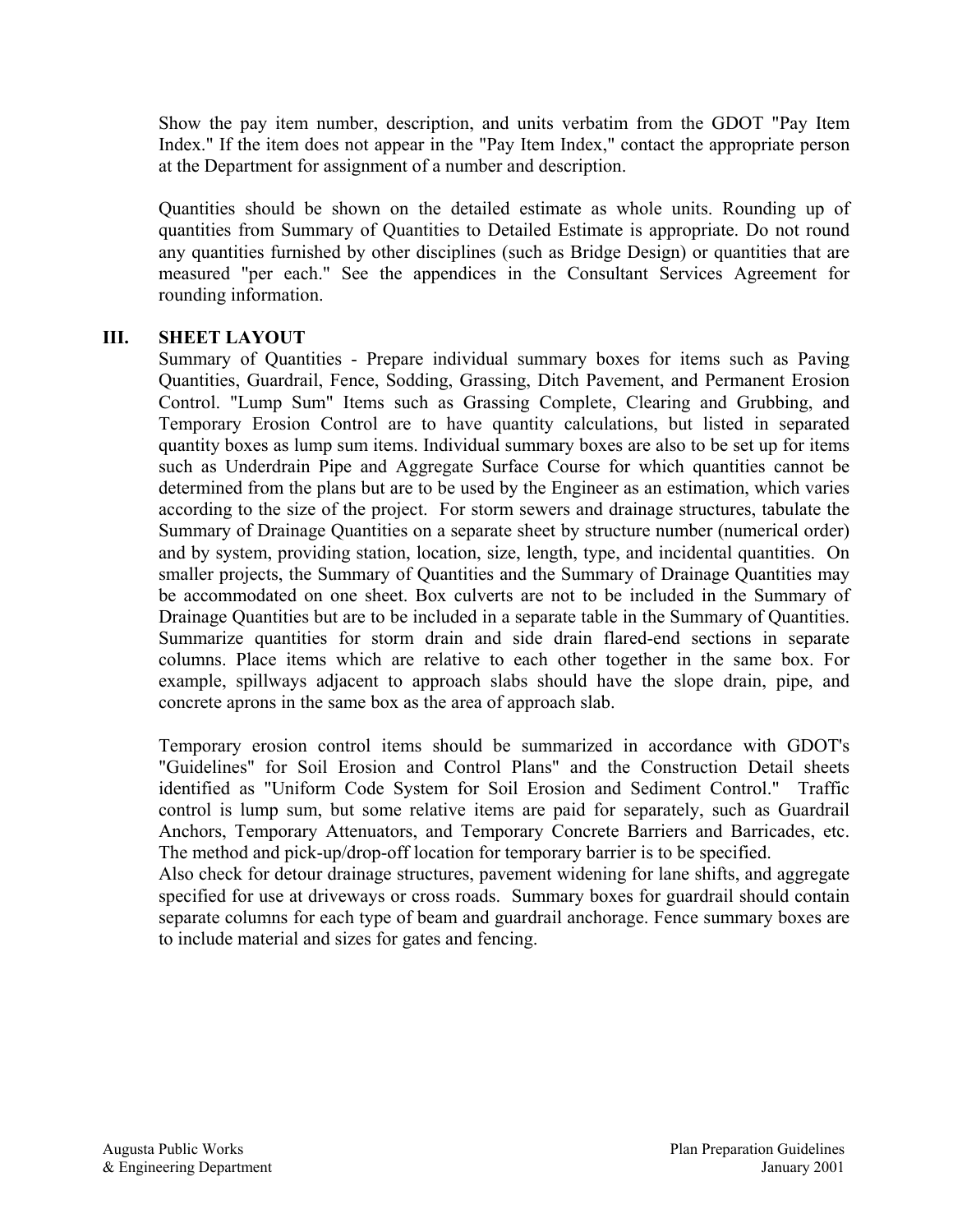Detailed Estimate - The Detailed Estimate sheet(s) are to be placed in the plans immediately following the Summary of Quantities sheets.

Space and divide line items so as to provide a clear and legible detailed estimate.

The normal sequence of items in making the Detailed Estimate is as follows:

- 1. Roadway Items
- 2. Erosion Control Permanent
- 3. Erosion Control Temporary
- 4. Signing and Marking/Signal Items
- 5. Concrete Bridge Culvert Items (each culvert listed separately)
- 6. Bridge Items
- 7. Retaining Walls and Alternates

# **IV. MISCELLANEOUS NOTES & OTHER INFORMATION**

Notes, if required, are to be placed under the corresponding quantity boxes. Each note shall consist of special requirement regulations, or directions prepared to cover the work which is not covered by the Standard Specifications or for general information.

Use the following standard notes on the Summary of Quantities Sheets as applicable:

- 1. (Under Summary of Guardrail) "Guardrail limits and locations along the project may be varied based on actual project conditions at the time of construction."
- 2. (Under Summary of Underdrains and Ditch Pavement) "Stationing shown above is approximate. Exact stations to be determined by the Engineer during construction."
- 3. Construction layout will be required. All costs for this item shall be included in the price bid for other contract items.
- 4. Place notes under the summary boxes for concrete box culvert/bridge culvert which requires inlet beveling per Georgia Standard No. 2332 and which allows precast box culvert alternates with no change in payment.
- 5. See the Signing and Marking plans for location of curb cut ramps.
- 6. Include salvageable items and note how they will be handled and delivered. Use the following Department guidelines and materials to assist in the preparation of Summary of Quantities.
	- a. Pay Item Index
	- b. Standard Specifications (latest edition)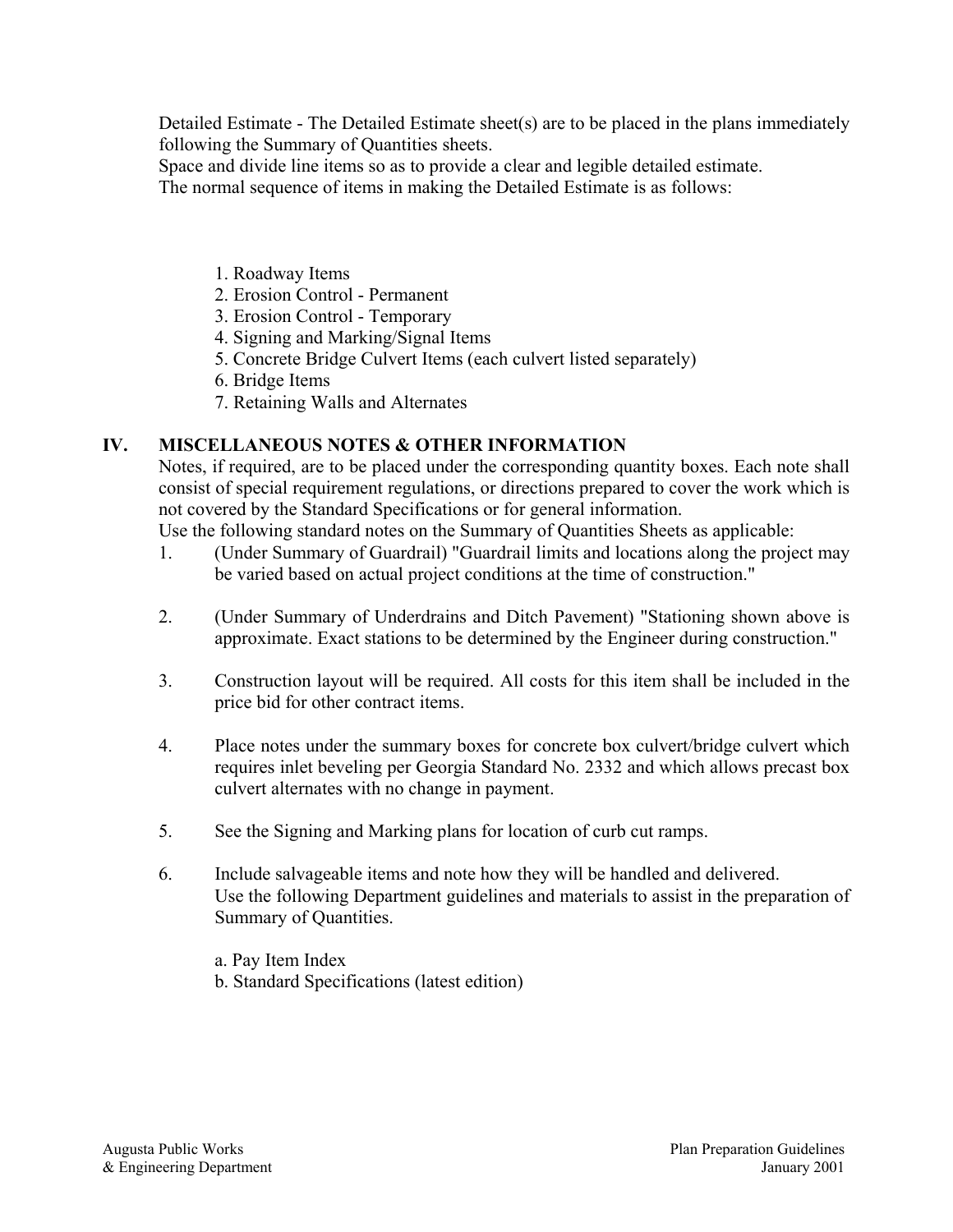# ROADWAY PLANS

# **I. GENERAL**

Roadway plan sheets depict all details of the project's horizontal alignment. They may also be presented in conjunction with the corresponding profile on the lower half of the sheet (split plan/profile sheet).

Existing features and roadway design elements such as pavement and shoulder widths, medians, curbs, drainage elements, tapers, turning provisions, and intersecting roadways are shown on these sheets. All horizontal geometry is depicted and labeled to fully define the design intent. Separate plan sheets may be required for details which cannot be adequately shown on the roadway plan sheets.

Roadway Plans shall be prepared on standard plan sheets (or combined with profiles on a split plan/profile sheet). Use scales and text sizes such that plans are easily readable when reproduced at half scale.

# **II. REQUIRED INFORMATION**

A. Preliminary Plans

Existing Topography - Show and label all existing topography except contours. Show planimetric features including existing roads, streets, driveways (with existing material), lanes, alleys, buildings (type and no. of stories), storm drain pipes and structures, above ground utility features, retaining walls, curbs, paved areas, gravel surfaces, fences, railroads, bridges, and similar items and label as appropriate. Streams, ponds, lakes, wooded areas, ditches and other physical features shall also be shown and labeled. Existing underground storage tanks within the limits of the topographic survey are also to be shown and labeled. Show line weights, line styles, feature labels, text sizes and styles per the Department's requirements.

Screen existing topographic and planimetric features in contrast to the proposed work. The degree of screening to be utilized is a matter of discretion since the contrast in the final prints is dependent on individual plotter characteristics, the plotting media and the reproduction process. Screening shall be such that topography remains fully legible when plans are reproduced by the diazo (blue-line) process and when plans are reduced to half size, but is less prominent and readily distinguishable from the proposed work.

Reference Data - Show proposed construction centerline and label bearings for all mainline tangent sections and sideroads; show bearings in the direction of stationing. Show station equivalencies, and angles between mainline construction centerline and sideroad centerlines for all road and street intersections. Use sideroad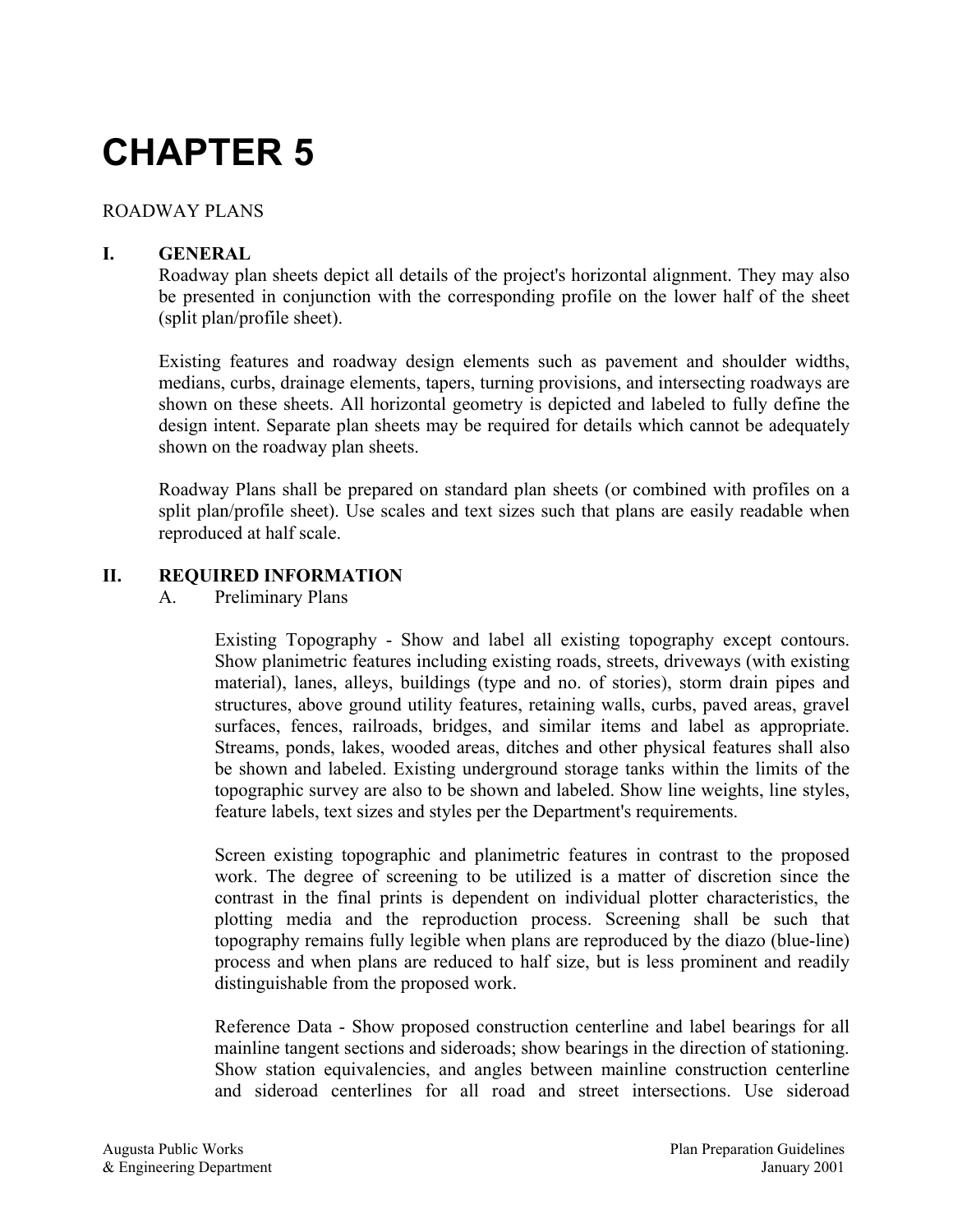construction centerline if sideroad construction is proposed; if no realignment of sideroad is proposed, use existing centerline. Cross-reference additional sideroad sheets where applicable.

Construction and Project Limits - Show the project limits at the beginning and ending of the proposed mainline construction and at the beginning and ending of sideroad construction. It is not necessary to label the beginning point of construction for sideroads where that point falls within the mainline construction. For the "Begin Project" and "End Project" labels, include the station to the nearest 100th (i.e. 12+345.67), and the Northing and Easting coordinate. Stations typically progress from west to east and from south to north.

If the begin and end construction limits are different than the project limits, label the beginning and ending of construction as well as the beginning and ending of the project.

- B. Final Plans
	- Existing Topography Provide all information as required for Preliminary Plans.
	- Reference Data Provide all information as required for Preliminary Plans.
	- Construction and Project Limits Provide all information as required for Preliminary Plans.
	- Drainage Structures and Bridges Provide all information as required for Preliminary Plans.
	- Horizontal Curves Provide all information as required for Preliminary Plans.

# **III. SHEET LAYOUT**

A. Format/Sheet Setup

- Construction centerline Center in the plan portion of the sheet with increasing stationing running from left to right. In horizontal curve sections, position the construction centerline on the sheet to avoid breaks or match lines other than at normal sheet breaks.
- North Arrow Place a north arrow on each Plan Sheet at the upper part of the sheet, regardless of orientation.
- Title Block Provide a complete title block on each sheet. Layout and content of title block shall generally be as shown on the sample plan sheet included at the end of this Chapter. Place blocks for plan preparer name, address and logo along the bottom or right side of the plan sheet.
- Graphic Scale Provide a numeric graphic scale.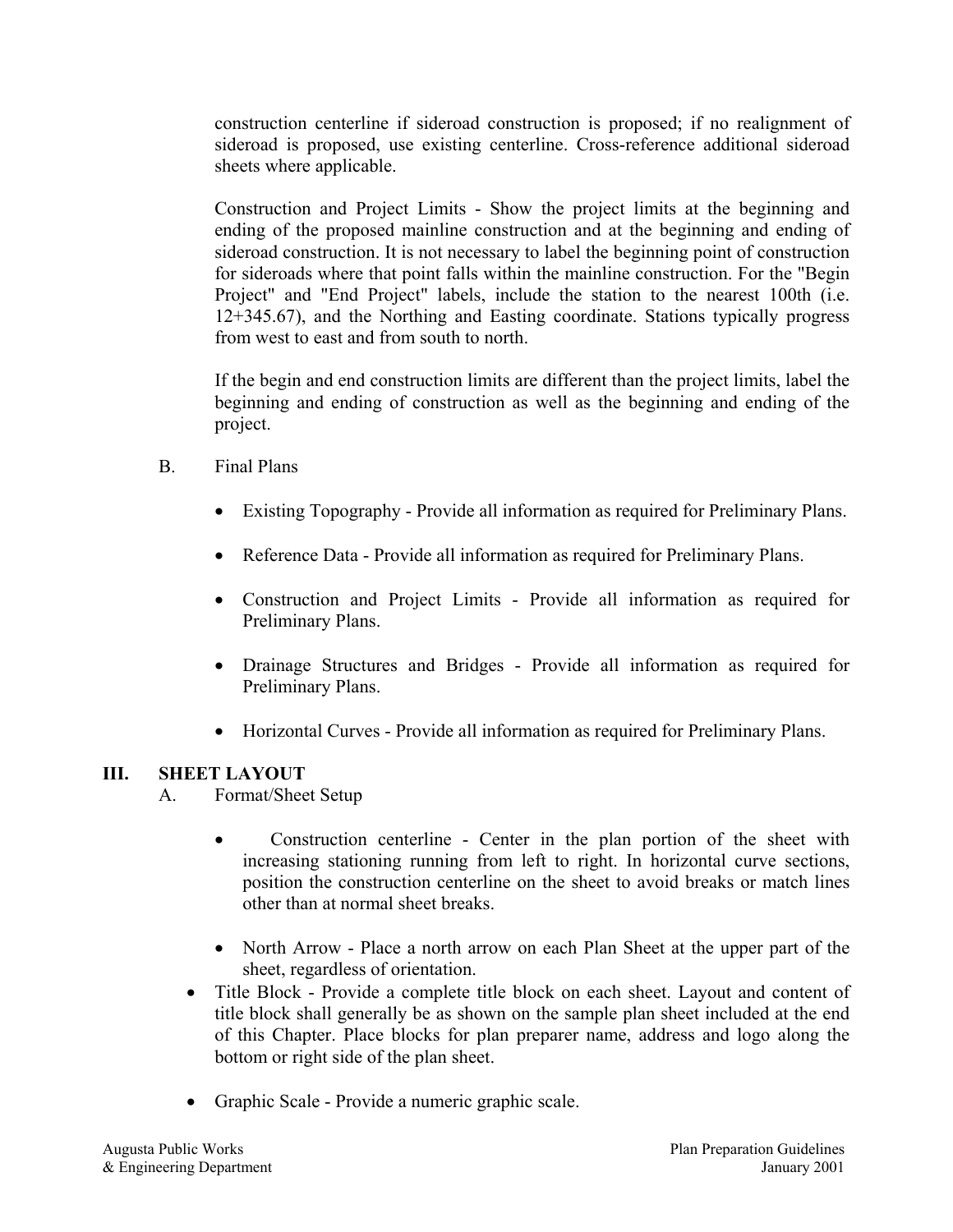#### B. Sheet Size & Scales

All full-sized Plan sheets shall conform to the "D"english series size. Construction plans for roadways, bridges, walls, drainage, and utilities, except cross sections, shall be ink drawings on 3 mil thick mylar with matte finish on both sides, of reproducible quality, having outside dimensions of 24" by 36" with 1-1/2" margin on the left and 1/2" margin elsewhere. Plan sheets can be prepared as separate or combined plan/profile sheets. Plan sheet scales shall be 1:40 or 1:20. Plan sheets with a rural type shoulder should be shown at a scale of 1:40 while plan sheets with an urban type shoulder should be shown at a 1:20 scale. Level Schedules; text sizes, styles and weights; and line weights and types, shall be per the GDOT guidelines.

For a plan scale of 1:40, place match lines between sheets at even 800 foot intervals. For a plan scale of 1:20, place match lines at even 400 foot intervals. The first and last plan sheets may be exceptions in each case.

Place primary tick marks at even 100 foot stations and place secondary tick marks at even 50 foot stations for rural areas and even 25 foot stations for urban areas. Center primary tick marks on the construction centerline and place secondary tick marks above the centerline. Label station numbers for even 100 foot stations. Place station label above the construction centerline. Show station numbers to the even station, with no zeros to the right of the decimal, i.e.  $12+50$ , not  $12+50.00$ .

Use State of Georgia, State Plane Coordinate System for coordinate base and note basis for horizontal and vertical datum.

# **IV. MISCELLANEOUS NOTES & OTHER INFORMATION**

- A. Preliminary Plans
	- 1. Refer to the appendices in the Consultant Services Agreement for requirements for electronic data including, level schedules, line weights and types, and text sizes and types.
	- 2. Show and label all existing and proposed right-of-way and property lines, land lot lines and numbers, GMD lines and numbers, City limits, and County boundaries.
	- 3. Show property owner's names and parcel numbers.
	- 4. Show all existing street names, including U.S. and state route designations, county road numbers and local street names.
	- 5. For Plan Sheets prepared at a scale of 1:40, provide separate intersection detail plans if necessary to show intersection details. On the Plan Sheets, label the construction centerline intersection station equivalencies.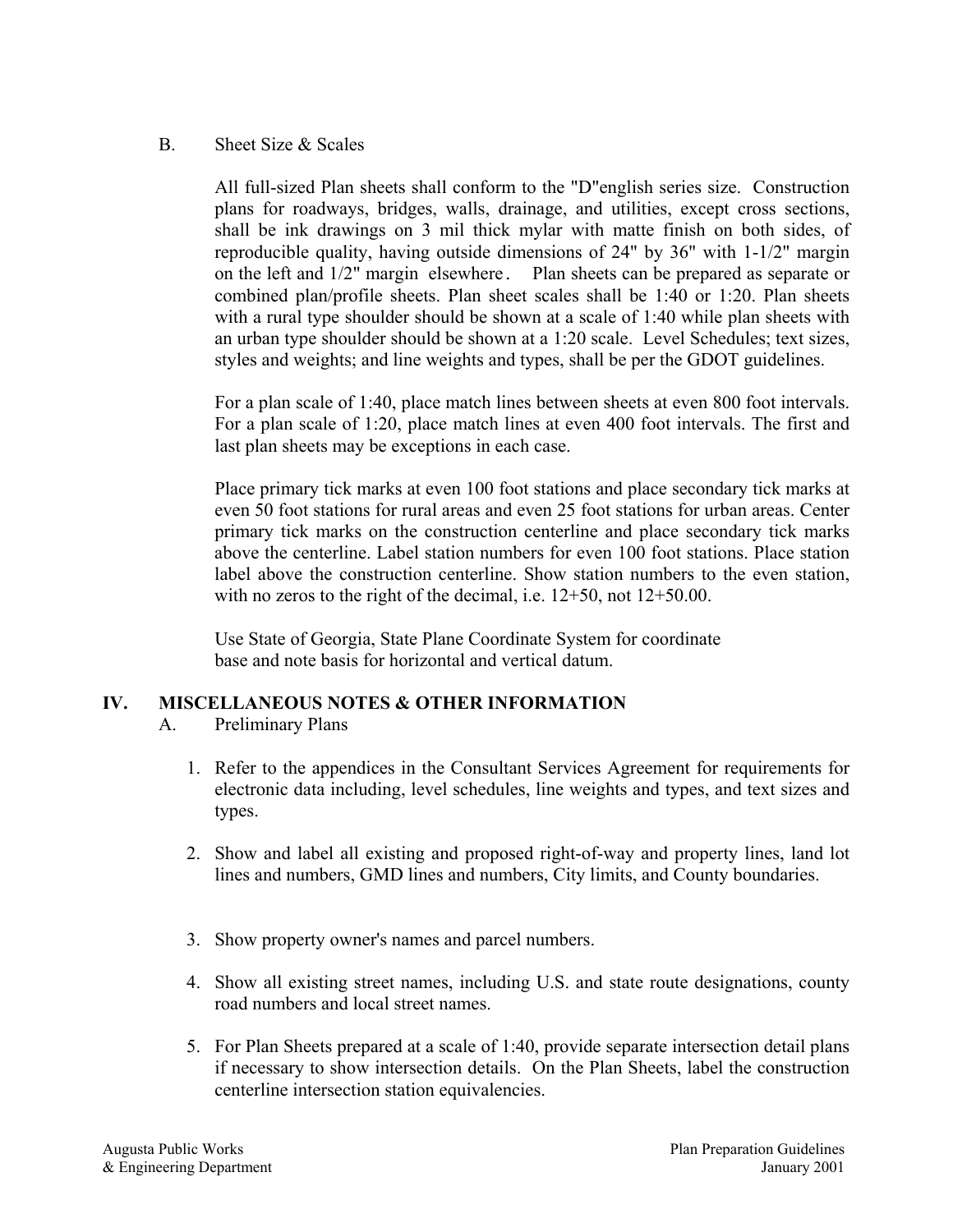- 6. Dimension pavement lane widths and median widths on each Plan Sheet for each roadway. Dimension is from edge of pavement to edge of pavement, excluding gutter and curb widths.
- 7. Show all proposed curb and gutter, sidewalks, sidewalk ramps, retaining walls, driveways, driveway aprons, guardrail, and the edge of pavement.
- 8. Provide separate sheets for retaining walls as required per GDOT guidelines.
- 9. Label beginning and ending stations for guardrail and anchors and for retaining walls; label station at center of median crossovers where median crossovers occur at other than at sideroad/mainline intersections. Label curb to curb width of median crossover.
- 10. Label the beginning and or ending points of urban section, where project includes both urban and rural sections.
- 11. Label radii at street intersections. Radii are to edge of outermost travel lane.
- 12. Station the end of curb and gutter on side streets, when the ending is not at a radius return point or at the end of construction.
- 13. Label limits of paving and resurfacing for sideroads.
- 14. Label existing groundwater wells and indicate if they are to be plugged or to remain in service.
- 15. Show and label matchlines. Show the matchline station and reference the appropriate sheet number.
- 16. Label stations for superelevation as follows: normal crown, zero crown ("level"), begin superelevation, begin full superelevation, end full superelevation, end superelevation, normal crown.
- 17. Flag and label stations where the mainline construction centerline crosses county boundaries.
- 18. Label beginning and ending stations of special ditches and treatments.
- 19. Label sediment basins.
- 20. Label limited access break points (BLA and ELA); show stations and offsets.
- 21. Show survey reference points and benchmarks.
- 22. Label all equations with back and ahead stations. Show all equations at P.T.'s.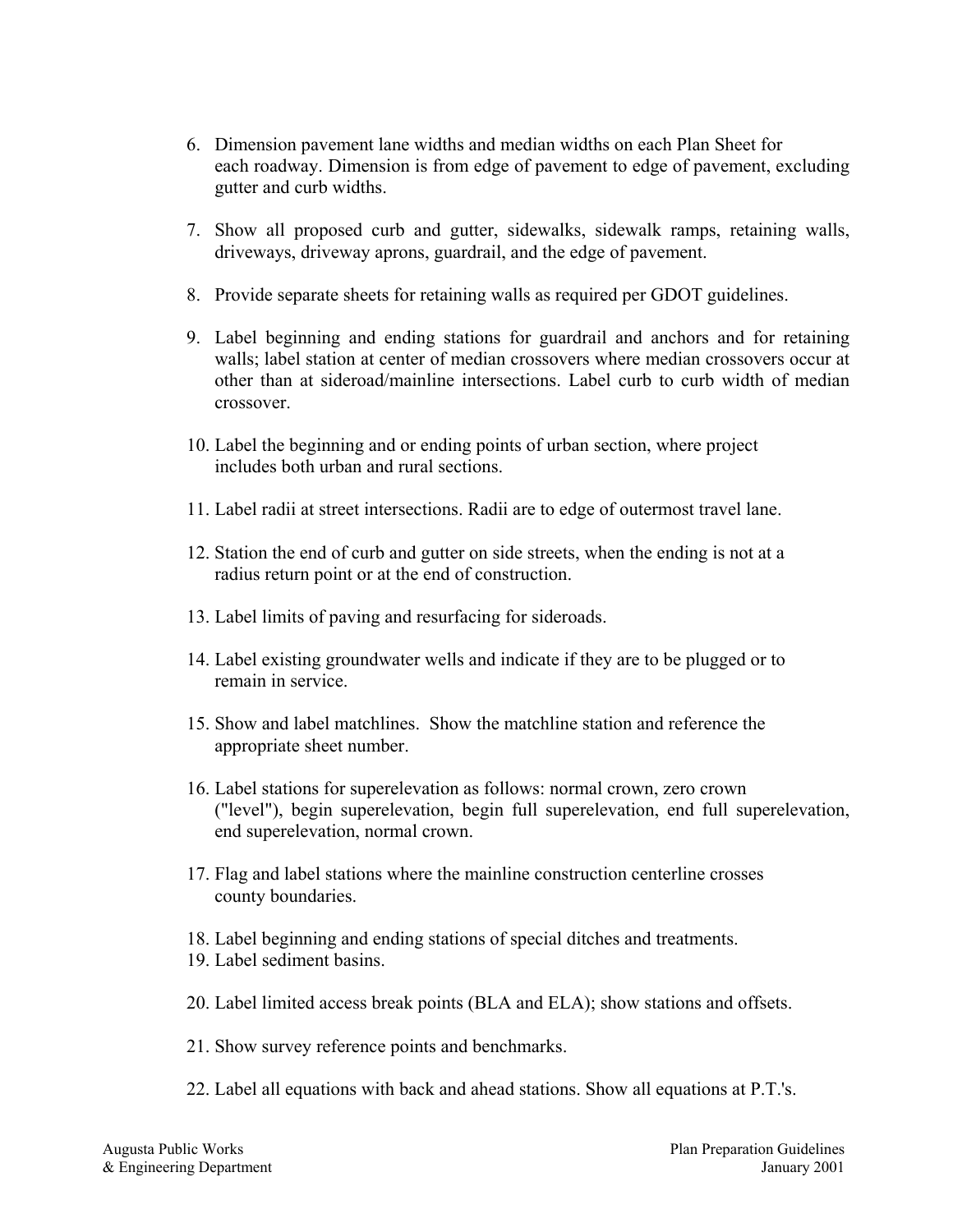- 23. Label full station and offsets of all points on required right-of-way and easements, including P.C. and P.T. stations. This may be shown in tabular format.
- 24. Show and label proposed right-of-way markers.
- 25. Label full station and offset for all driveway easement points.

B. Final Plans

In addition to the above:

1. Review the construction plans for any right-of-way revisions made.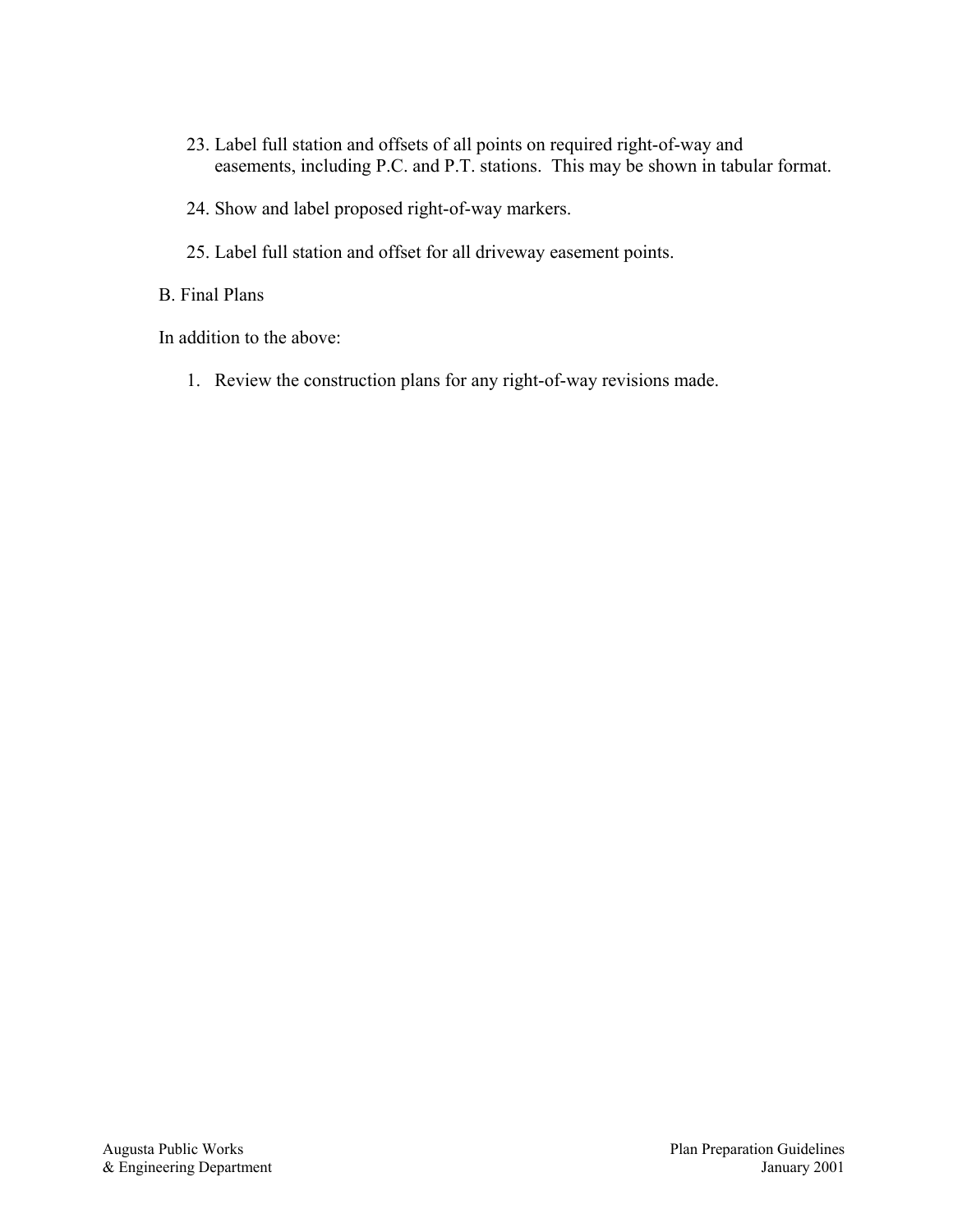#### DRAINAGE

# **I. GENERAL**

This chapter includes the preparation of the drainage study, drainage map, drainage profiles and special details. Preparation of a drainage study is necessary for documenting the preand post-project conditions. The drainage study includes a description of existing conditions followed by a summary of post-project and future developed conditions. Design calculations shall be in accordance with, but not limited to, the latest edition of the GDOT "Manual on Drainage Design for Highways," AASHTO's "Highway Drainage Guidelines," and the ARC Development Manual.

A drainage map shall be prepared and included in the drainage report. Inclusion of a drainage map in the plans set is optional at the Department's discretion but is required when the disturbed area is greater than 5 acres. Locations, drainage areas, outflows, and sizes are required for all cross structures, regardless of size.

Drainage profile sheets include, profiles of all drainage structures and pipe systems, (existing or proposed); slopes of pipes; flowline elevations of all weirs, slots, pipes and structures; top of grates and top of drainage structure elevations; height of structure; index numbers of standard details used, and similar data. Drainage profiles also show the vertical relationships of the entire drainage system and possible conflicts with utilities.

#### **II. REQUIRED INFORMATION**

Drainage Study - Include in the drainage study a description of existing conditions followed by a summary of post-project conditions. Prepare a table to summarize existing and proposed conditions at each outfall for the required design periods along with any assumptions made. Hydraulic Study - Include all data as mentioned in the latest edition of the GDOT "Manual on Drainage Design for Highways." A Hydraulic Study is required on all cross drain structures greater than or equal to 36 inches. Also include output from the computer programs HY-8 and WSPRO if required.

Drainage Area Map - Prepare and include the drainage map in the drainage report. Include locations, drainage areas, outflows, and sizes for all cross structures regardless of size. Show proposed scope of improvements for existing structures (extend cross drain, replace, etc.) Include the following items in the drainage map:

- 1. All necessary information required for permitting.
- 2. Label by name and direction of flow the physical land features affecting drainage, such as lakes, streams, swamps and wetlands. Show past high water elevations and date of occurrence, if available, and present water elevations along with the reading dates.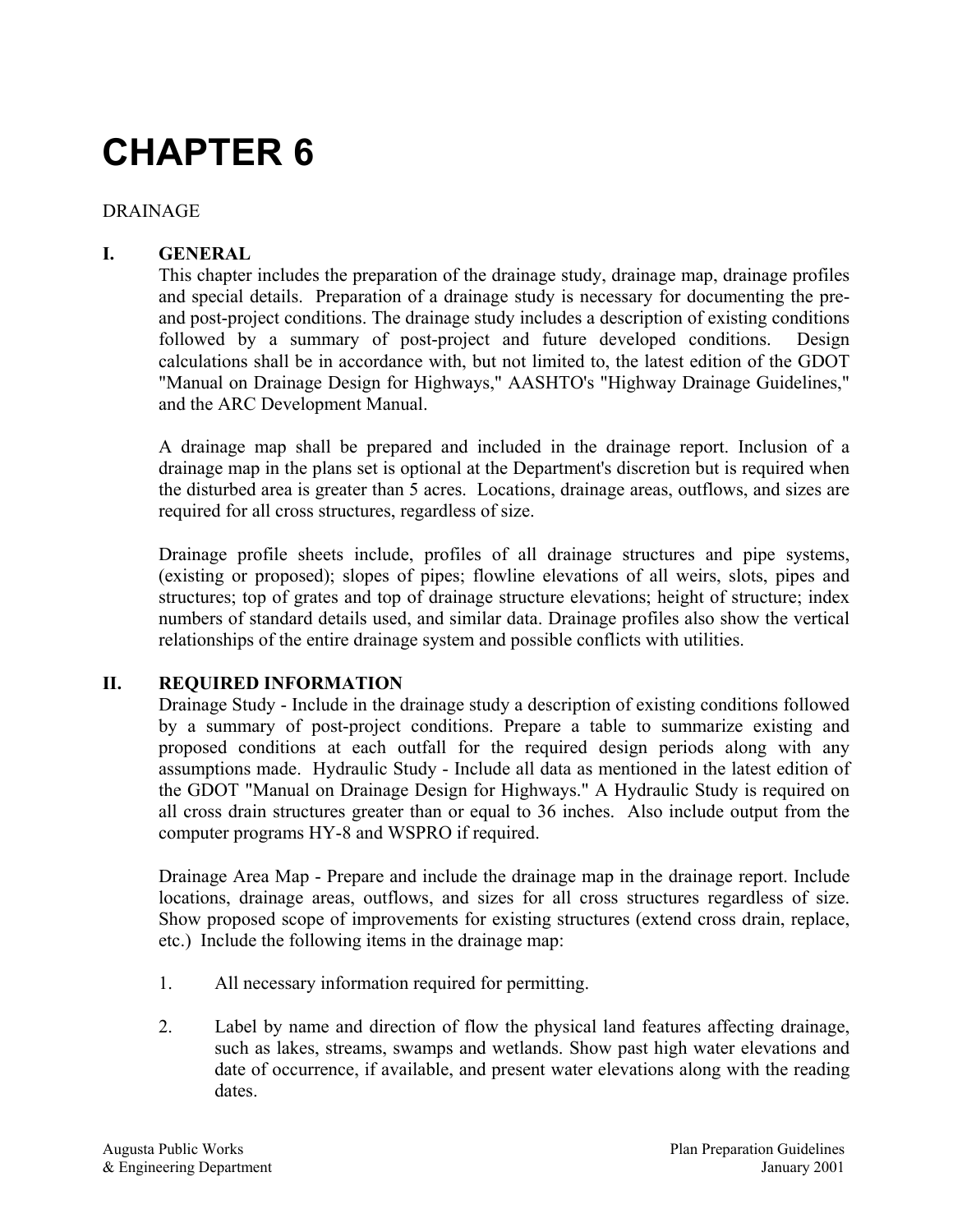- 3. Show existing road numbers and street names, drainage structures, and include type, size, flow line elevations, flow arrows and any other pertinent data. Refer to the GDOT's standard legend for correct symbols for existing drainage facilities. Compile all data relating to existing drainage structures and pipes, and represent clearly on the sheet. Should the space limitations be such that a table would not fit within the plan view, prepare a supplemental drainage data sheet.
- 4. Show drainage divides and information where applicable, to indicate the overland flow of water. Show drainage areas on maps in acres. Use Insets to show areas that are of such magnitude that the boundaries cannot be plotted at the selected scale.
- 5. Show and note by structure number proposed drainage structures, pipes, outfall structures, and retention/detention pond locations.
- 6. Include a north arrow in the upper right corner and graphic scale in the lower right corner.
- 7. Show applicable flows for 25, 50, or 100 year storms, the overtopping flood, and drainage areas.
- 8. Show the name of the receiving waters.
- Retention or Detention Pond Delineate the retention or detention pond, if required, including the outlet structure and the end point of the drainage system for a particular project. Show the retention/detention pond detail sheet in plan view with proposed contours, side slopes, fence locations, right-of-way, pond drainage structures with their locations and profiles and any other necessary data pertaining to the pond. Include typical pond sections on the same plan sheet. Show the retention or detention pond detail on 1:250 scale detail sheets if adequate detail can be shown.
- Interchange Drainage Map If projects involve interchanges, prepare a supplemental drainage map on a 1:1000 or 1:2000 scale. The purpose of this detail is to show the small areas needed to calculate pipe sizes for the tabulation of drainage structures within these special areas. Should major drains pass through one of these areas, make a cross reference note to indicate the proper sheet which reflects the drainage area for that structure.
- Drainage Profiles Use the same horizontal scale for the profile sheet as that used for the plan sheet. Make the station callouts for drainage structures on the profile sheet correspond to those of the plan sheet. Place station numbers across the bottom of the drainage profile. Develop drainage profiles along the centerline of the pipe and show the existing and proposed ground lines above the pipe. Show drainage profiles on separate drainage profile sheets. Show culverts in cross section on the profiles with the structure size indicated along with 25 year and 50 year headwater elevations noted. Show drainage profiles and their vertical relationships to the entire drainage system. Show the vertical and horizontal scale in the lower right corner of the sheet.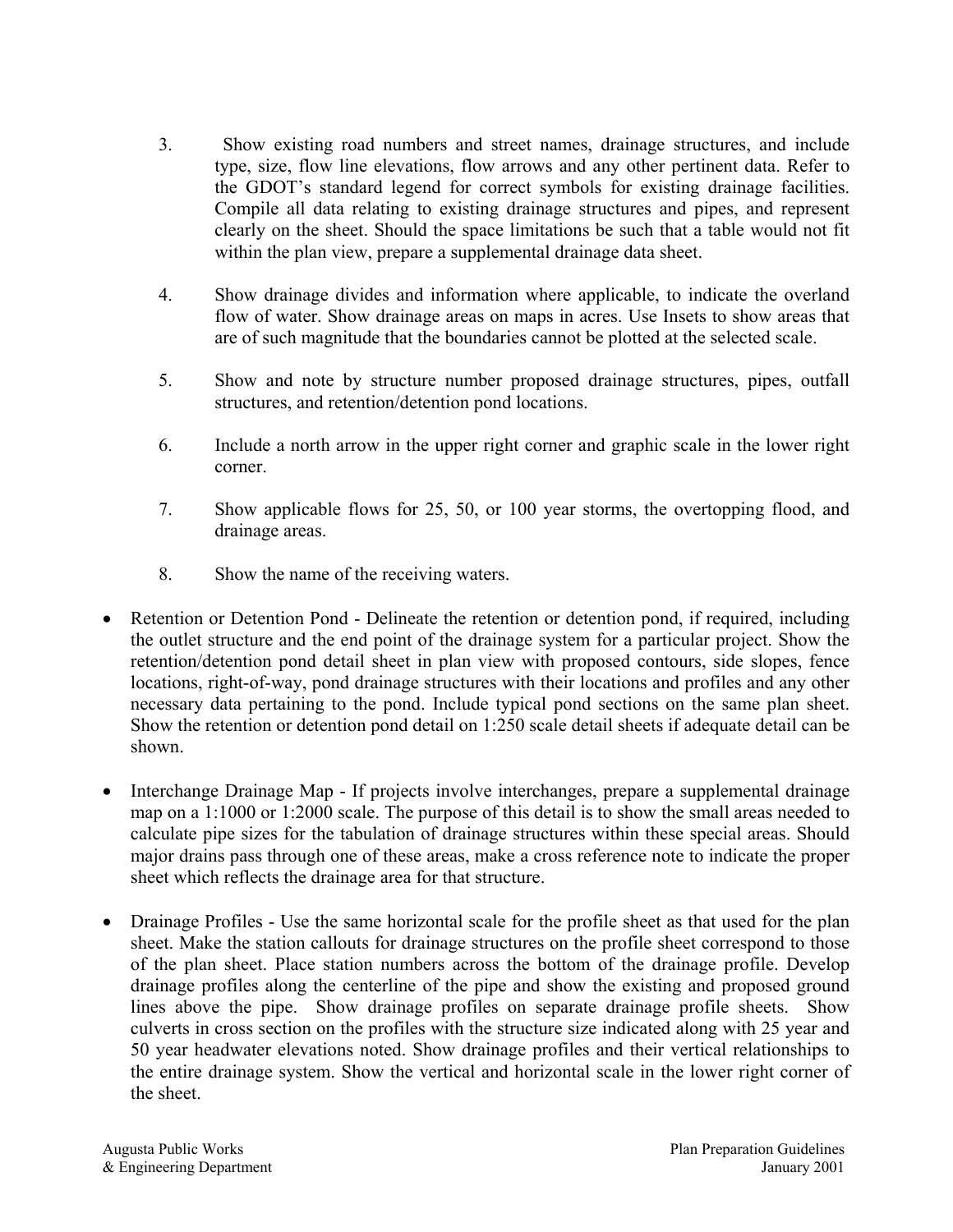Show station equations and exceptions. Also, show beginning and ending stations of project, construction, bridge, and bridge culverts.

Do not designate allowable materials on the profiles, simply designate "storm drain", "side drain", "slope drain", etc. Refer to the note regarding type of material on the drainage summary sheet.

Draft sections for skewed cross drains along the centerline of the pipe or culvert structure. Ensure adequate right-of-way and easements are available for maintenance and construction for all drainage structures and erosion control items.

For each drainage profile, show all necessary information by note, including, as appropriate: size, length, end treatments and flow lines. Place the note as close to the structure as possible, close or below the plotted structure. Show GDOT standard numbers for endwalls, inlets, and other accessory structures and details. Give top elevations for manhole tops and inlet grates. Show grate elevations for shoulder gutters and curb and gutter inlets if not controlled by typical section. Show flow directions.

Do not locate catch basins on the return radii. Do not locate inlets or catch basins in the way of crosswalks and curb cut ramps. Locate inlets and catch basins far enough from driveways to transition curb height.

Show all breaks in the direction of the pipe system. If possible, place these sections on the sheet without interrupting the continuity of presentation.

For urban projects, show structures for storm sewer mains along the project in proper sequence and without interruption. Assign a unique identification number - in ascending order from the beginning of the project - to each drainage structure within a system, for example: A-1, A-2, etc., for closed drainage system "A."

Plot underground utilities which are in close proximity to drainage structures in conjunction with the drainage profiles so that conflicts may be detected, and to alert construction forces of close conflicts. See section IV, "Miscellaneous Notes and Other Information", for additional details.

Show profiles of outlet structures for ponds on the drainage profile sheets.

• Special Features - For road/railroad under bridge situations, show the cross-section template of the road/railroad under the bridge at the appropriate location in profile.

#### **III. SHEET LAYOUT**

• Drainage Map - Show stationing every 100 feet for all scales less than 1:1000. Show stationing every 1000 feet for scales greater than 1:1000. Flag the centerline of project with beginning and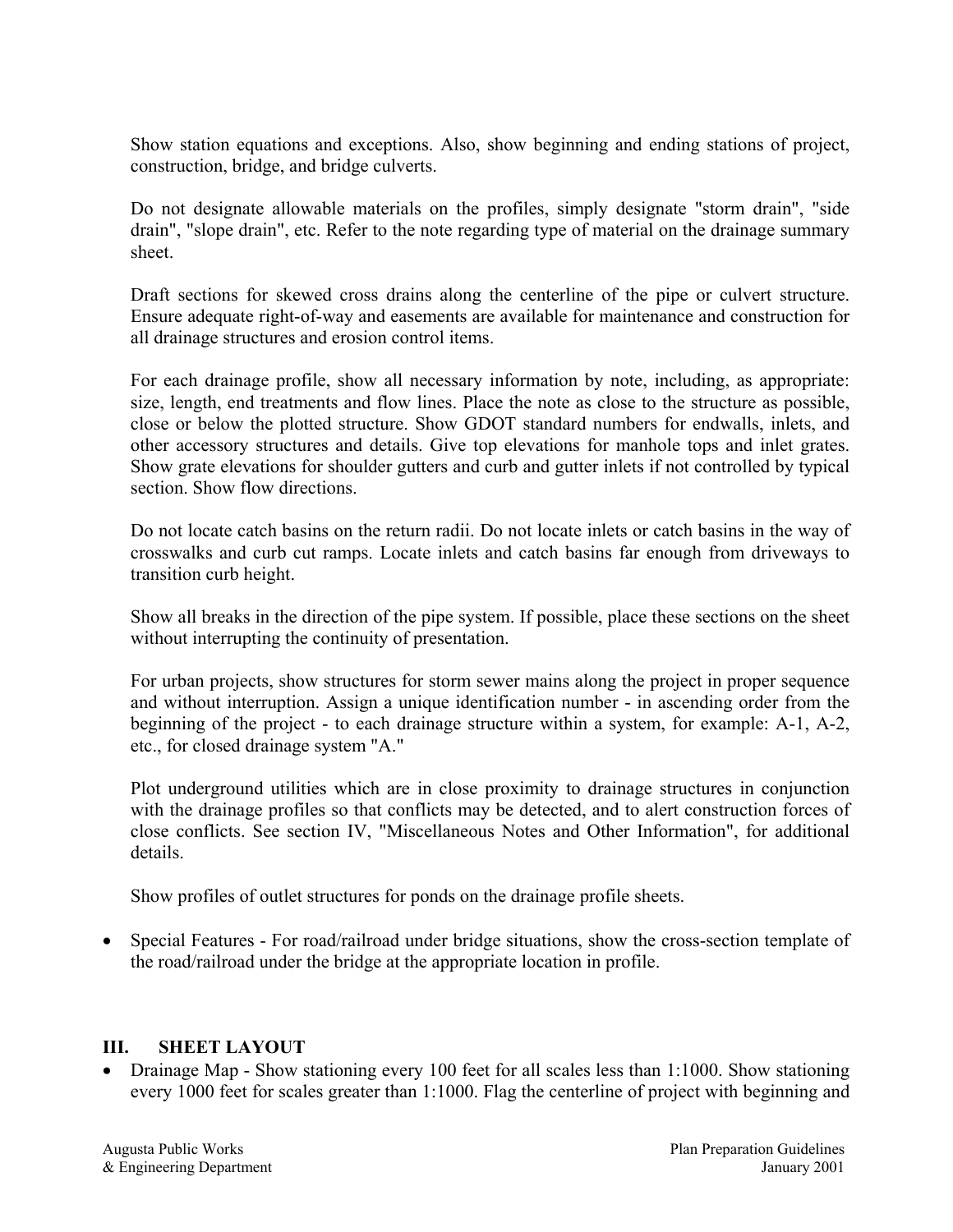ending project stations, station equations, beginning and ending stations for exceptions and bridge/bridge culverts.

• Drainage Profiles - Show drainage profiles on standard cross section sheets, preferably at 1:500 or 1:250 horizontally and 1:100 or 1:50 vertically, depending on project conditions. Vertical elevation datum selected shall be such that the profile will not crowd either the upper or lower limits of the profile format. Show all elevation datum on both the left and right sides of the sheet.

# **IV. MISCELLANEOUS NOTES & OTHER INFORMATION**

During the process of preparing the drainage profiles, identify and resolve potential conflicts with existing or proposed utilities, thereby avoiding impacts during the construction phases. It is mandatory that you take the following actions to ensure resolution of utility conflicts:

- 1. Procure all utility as-builts from the Department, complete with a review by Augusta Utilities personnel to ensure their accuracy.
- 2. Accurately plot all utilities on the plans to ensure that potential utility conflicts are identified.
- 3. Determine areas of potential conflicts through a detailed review of the plans.
- 4. Resolve all conflicts to ensure a mutually beneficial solution has been accomplished. This may involve the actual field verification of the conflict by the utility company. (Additional construction costs for drainage system rework will be paid by the utility company).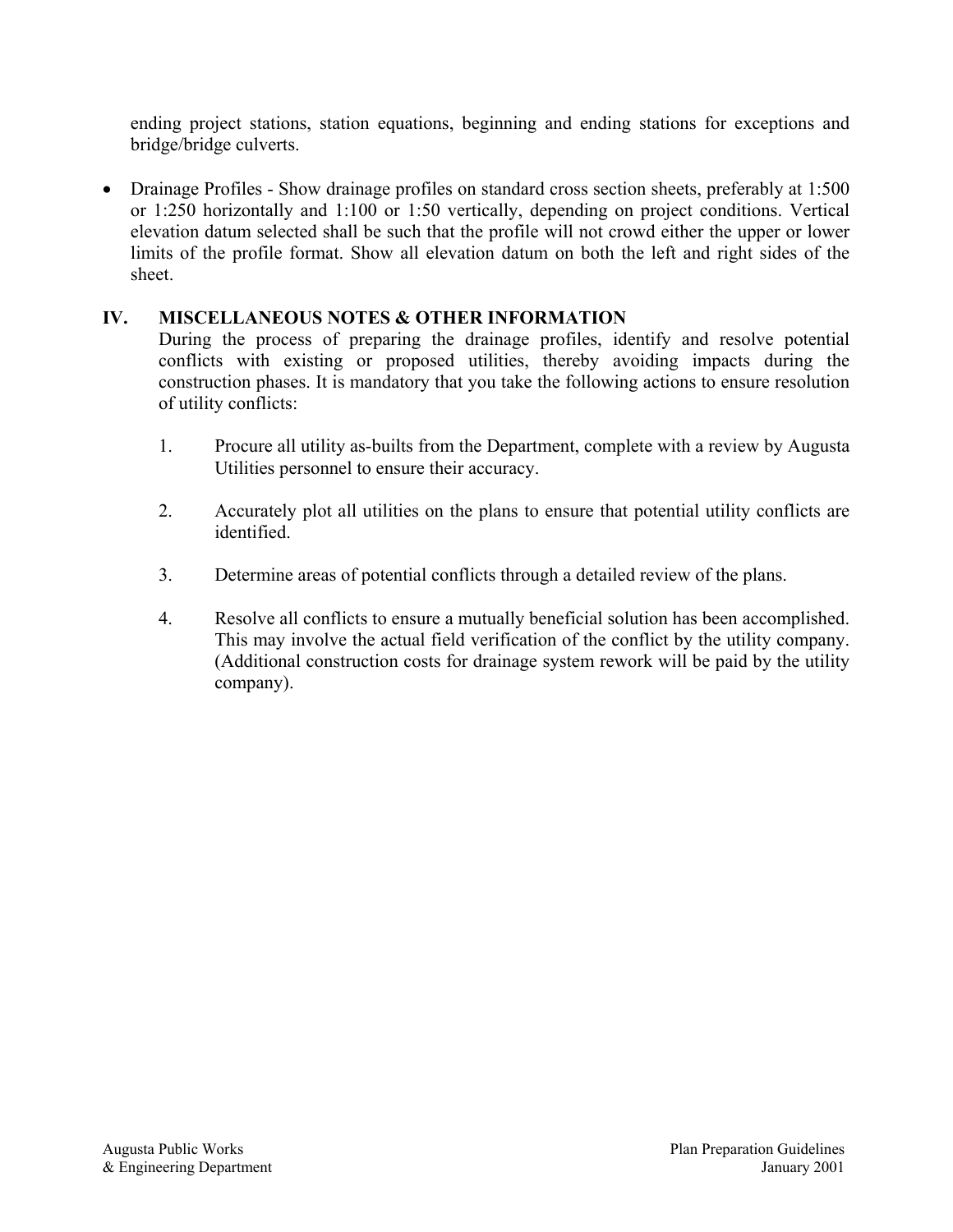# EROSION and SEDIMENT CONTROL PLANS

# **I. GENERAL**

The Erosion Control Plan contains the recommended types and general locations for permanent and temporary erosion control items. Location and types of other items are based on guidelines included on the "Uniform Code System for Soil Erosion and Sediment Control" sheets found in the GDOT's "Construction Details". The types of temporary items that should be shown on the plans included silt control gates, sediment basins, temporary slope drains and sediment barriers, or any other items deemed necessary and designated as "Temporary Erosion Control" on the uniform code sheets.

#### **II. REQUIRED INFORMATION FOR URBAN AND ROADWAY DESIGN PLANS**

#### A. Preliminary Plans

If the total project disturbs greater than 1.1 acres prepare and include Erosion Control Plans which indicate both temporary and permanent erosion control items. As reference material sources, use the most recent Department's Uniform Code System For Soil Erosion And Sediment Control Design Guidelines, the Department's Manual On Drainage Design For Highways, the Department's Standard Specifications Construction of Roads and Bridges, the Department's Construction Details, and the Georgia State Soil And Water Conservation Commission Manual For Erosion And Sediment Control in Georgia.

Include the following minimum requirements on the Preliminary Erosion and Sediment Control Plans:

Indicate the construction centerline with stationing, all edges of pavement, the construction limits, the Right of Way, all easements and the location of all drainage structures, streams, lakes, wetlands and rivers.

Show the following in bold format with the proper code for the item as shown on the GDOT's Uniform Code System For Soil Erosion And Sediment Control, which is located in the GDOT's Construction Details:

- 1. Sediment Basins Include Construction Detail "Sediment Basin Type-1 with completed chart for determining appropriate sizes. Show sufficient temporary easement required for the basin and access for clean out.
- 2. Silt fence types "A", "B", "C" and baled straw as required.
- 3. Silt control gates types "1", "2", "3" and "4" at inlets of drainage structures.
- 4. Storm drain outlet protection such as rip rap or outlet headwalls, as required.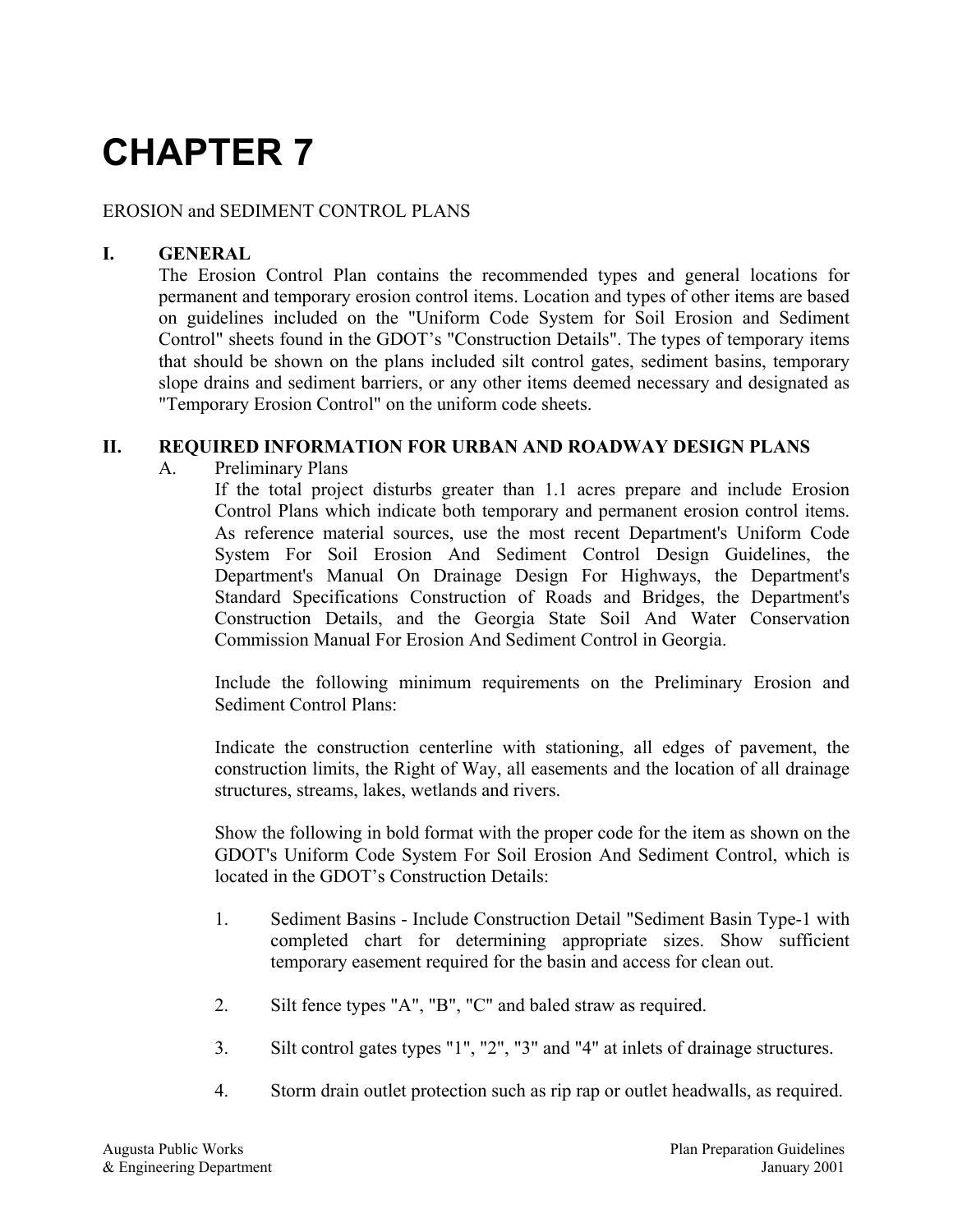- 5. Rip Rap slope protection.
- 6. Any other form of slope protection.
- 7. All down drain structures such as concrete flumes or pipe slope drain, temporary or permanent.
- 8. Any other item that may be required for proper erosion control and anything that is directed by another agency.
- 9. The following notes shall be on all erosion control plans.
	- A. A note to the effect that "All drainage easements and disturbed areas must be grassed and/or rip-rapped as required to control erosion."
	- B. A note to the effect that "All silt barriers must be placed immediately following clearing. No grading shall be done until adequate Erosion Control Best Management Practices have been installed."

# B. Final Plans

In addition to the items listed above include the following information in the final plans in accordance with Chapter 9 of the GDOT's "Manual on Drainage Design."

- 1. All ditches that have protection of any type, temporary or permanent, indicating the width of the ditch, the type of protection and the depth of protection.
- 2. Silt retention barriers or any other additional erosion and sediment control devices or measures.
- 3. Provide details for all erosion and sediment control measures.

# **III. SHEET LAYOUT**

- 1. Set up sheets with the same scale and matchlines as the construction plans.
- 2. Show the title block with large letters "EROSION and SEDIMENT CONTROL PLANS" along with the same project identification information as shown in the title block of the construction plans.
- 3. Place this note on the first erosion control sheet in bold type: "The Erosion and Sediment Control Plan provided is a suggested plan for performing the work. The Contractor is responsible for supplementing this plan as necessary to include their actual proposed construction activities. The Contractor shall develop and submit for approval detailed schedules, staging plans and specific site plans required under Section 161 - Control of Soil Erosion and Sedimentation."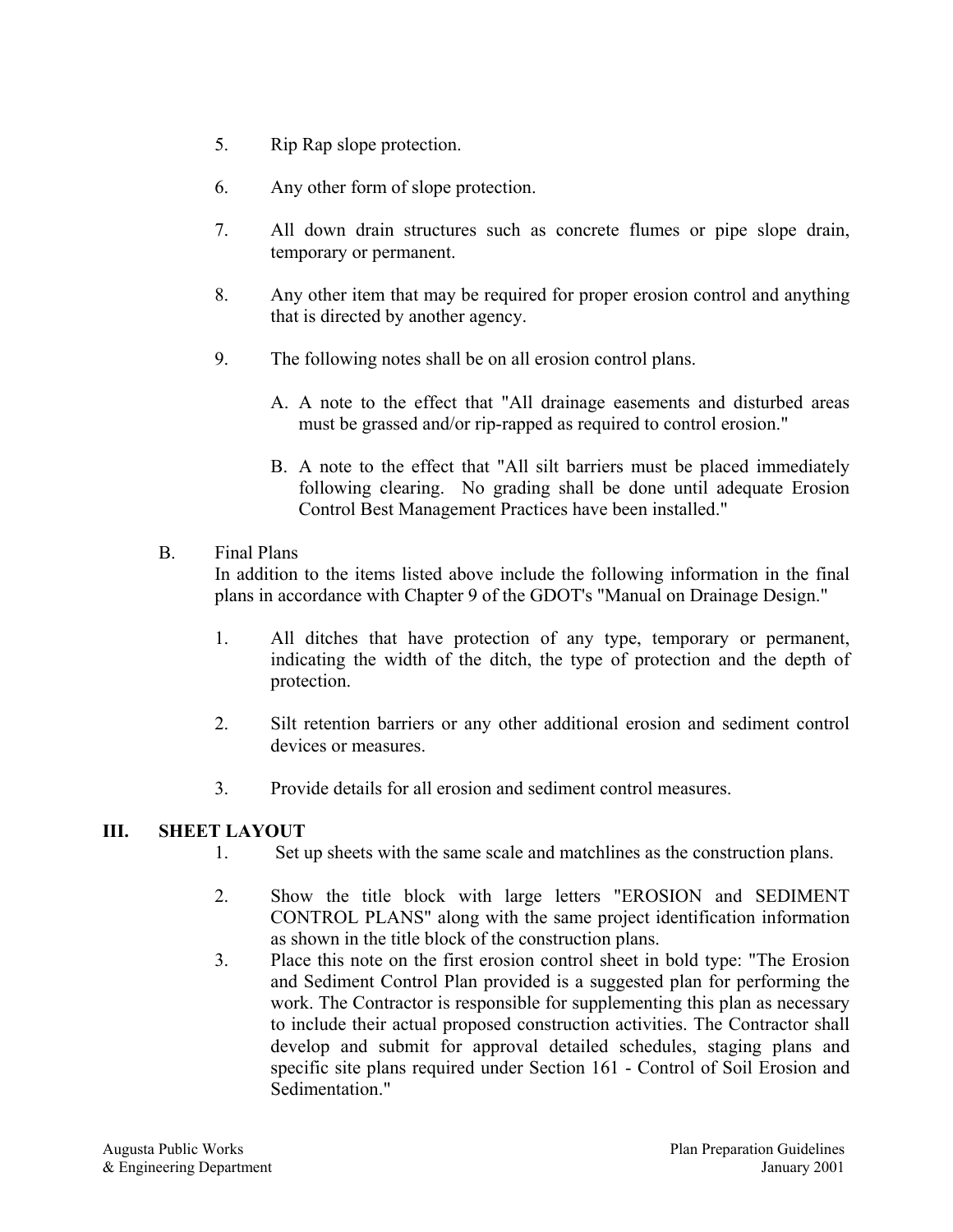- 4. Label all these sheets as erosion and sediment control sheets, place together in the plans and note in the index.
- 5. Use the following chart, "Georgia Department of Transportation Uniform Code System For Soil Erosion And Sediment Control" for determining the appropriate codes to use on the Erosion Control Plans. This chart is also located in the GDOT'sConstruction Details and is periodically updated.

# **IV. MISCELLANEOUS NOTES & OTHER INFORMATION**

- 1. When a lake is downstream from the project, within 1000 feet of the Right of Way line, place a large note stating that a lake is downstream.
- 2. Provide erosion control as required by the latest guidelines for erosion control.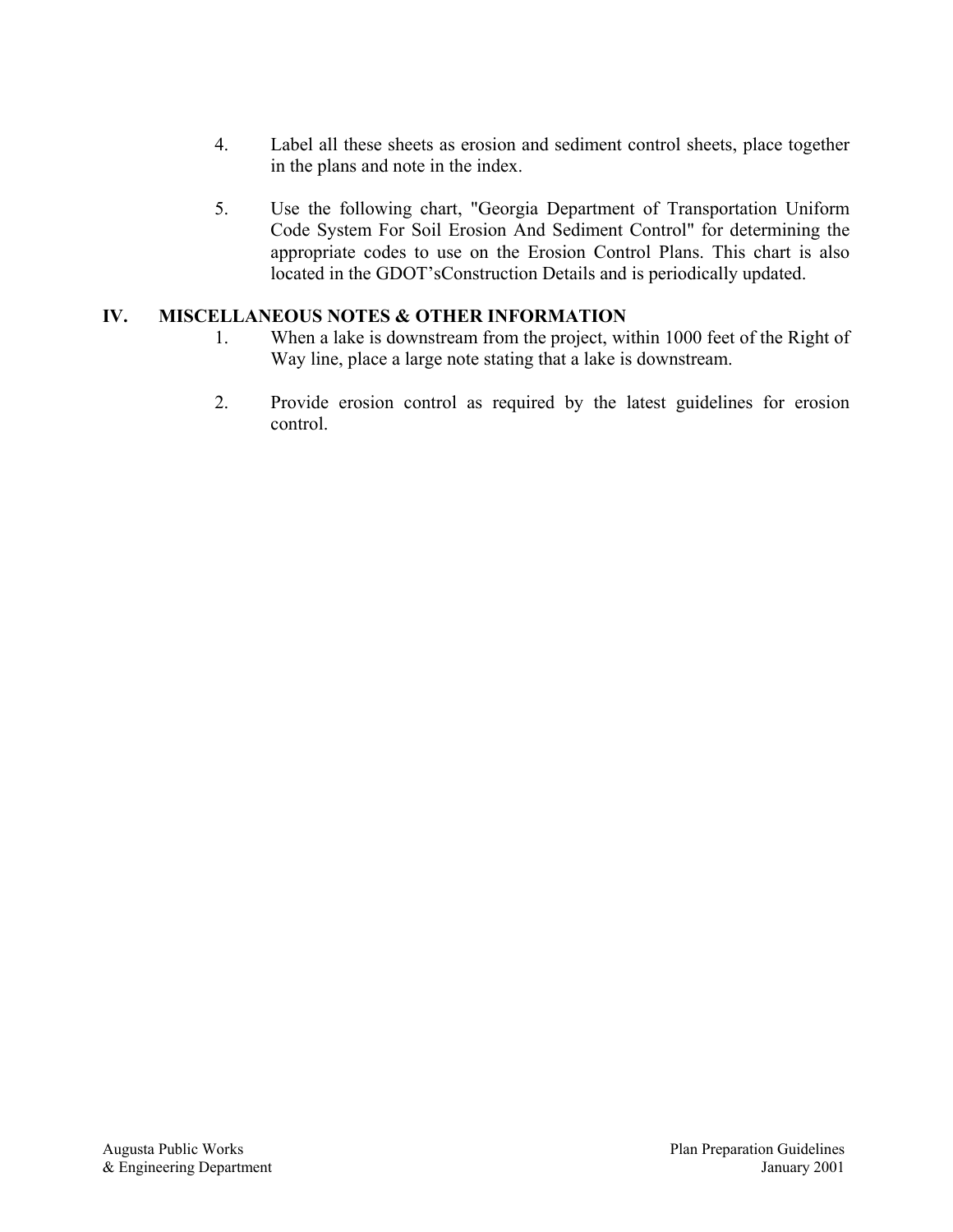# ROADWAY PROFILES

# **I. GENERAL**

The Roadway profile sheets depict the existing ground (or profile grade) and the proposed profile grade for the mainline, ramps, side roads or streets, and driveways. Along with the typical sections, the required vertical curve information on the profile drawings should contain all the data necessary to determine elevations for the project.

# **II. REQUIRED INFORMATION**

Mainline, Ramps and Side Roads or Streets - Prepare the profile sheet with the reader in mind. Show all necessary data in the simplest manner for ease of interpretation. The most important data is the proposed profile or the "profile grade line" (PGL), which is typically along the centerline of the horizontal alignment or as shown on the typical section. Label the "Beginning Construction" and "End Construction" locations clearly including stationing.

Show the grades for all tangents along the PGL in percentage to four (4) decimal place accuracy. Denote each Point of Vertical Intersection (PVI) with a triangle pointing towards the curve and label it with station and elevation along a leader line which is oriented vertically.

For curves, denote the Point of Vertical Curvature (PVC) and the Point of Vertical Tangency (PVT) with circles where they occur on the PGL, and label them with station and elevation in the same manner as the PVI. Label the PVI on the outside of the curve and the PVC and PVT on the inside of the curve. Show the curve length along the dimension line drawn horizontally between the leader lines for the PVC and PVT. Label the "K" factor for the curve and the curve length. Label the high point and the low point in the same manner as the PVC and PVT.

Avoid equalities if at all possible, but when they are necessary, label them clearly. Label the back and ahead station and elevation along lines oriented vertically and in a larger and bolder text than the other information shown on the profile sheet. Show the word "equality" prominently, so that it will stand out to the reader of the plans.

Label all intersecting streets on the plans for orientation to the project. Label the street name, station on the mainline, and station on the intersecting street along a line oriented vertically and placed at the correct station along the mainline.

Show the existing ground profile along the same horizontal alignment as the PGL. This profile should depict the ground as it existed prior to the proposed construction, including ditches, creeks, structures, etc. which may be intersected by the horizontal alignment.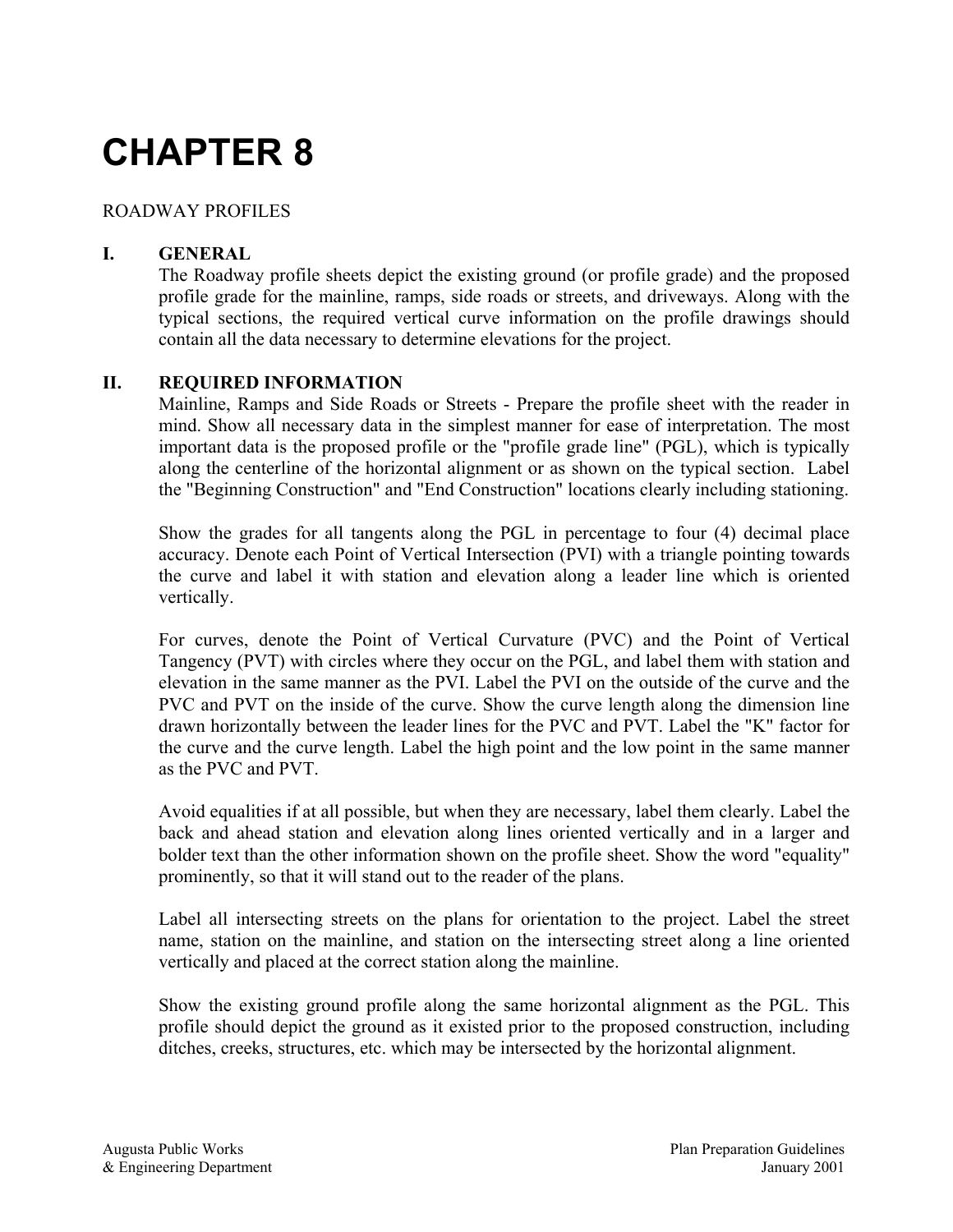Show all significant existing and proposed structures. Show the existing structures, and label the size if known. Label proposed bridges with the beginning and end stations and proposed culverts with the station where it crosses the horizontal alignment and the angle at which it crosses. Show proposed cross drains, and label them with their size. Show the 25, 50 and 100 year headwater elevations for all major cross drains on the drainage profiles.

Label the stations along the bottom of the grid with elevations every 50 feet at 1:20 scale and every 100 feet at 1:40 scale. Label elevations at PVI's to three decimal places. Show the existing ground elevation on the top of the vertical grid - or to the left of the station label and the proposed on the bottom -or to the right - but parallel to the vertical station line. Show the proposed elevations in a bolder and larger text. Label index elevations along the left and right side of the profile sheet.

Use the same horizontal scale for the profile as that used for the plan sheets. The vertical scale is dependent on the horizontal scale. Typically, the vertical scale is exaggerated compared to the horizontal at a factor of 2:1 or greater. Place the horizontal and vertical scales either in the title block or in the bottom right corner of the sheet.

The ideal layout for the profile sheets is to arrange the station ranges for them to match the plan sheets. In some instances where relief for the project is not very significant, it is acceptable to "stack" the profile sheets with two lines of profiles to represent the profile for two plan sheets. If the sheet is stacked, the lowest station range should be on the top of the sheet. Once a determination whether to go with single or stacked profiles has been made for a project, all the sheets should be in the same format.

Driveways - Prepare a driveway profile along the centerline of the driveway showing the existing ground and the proposed grade. The scales are typically 1:20 for horizontal and 1:10 for vertical. Start the stationing for the driveway profile with 1+00 at the centerline of the roadway which the driveway intersects. Label the roadway station where the driveway is located and the direction (right or left) from the roadway under the profile. Label the stations along the bottom of the profile and the index elevations along both sides. Arrange as many profiles as practical on each sheet with the lowest station value in the lower left hand corner continuing up the sheet and, if there is space still available, "stack" the next adjacent column of profiles in the same manner.

Special Ditch Profiles - If utilized, show special ditch profiles separately or on the drainage or mainline profiles and supported by the cross sections.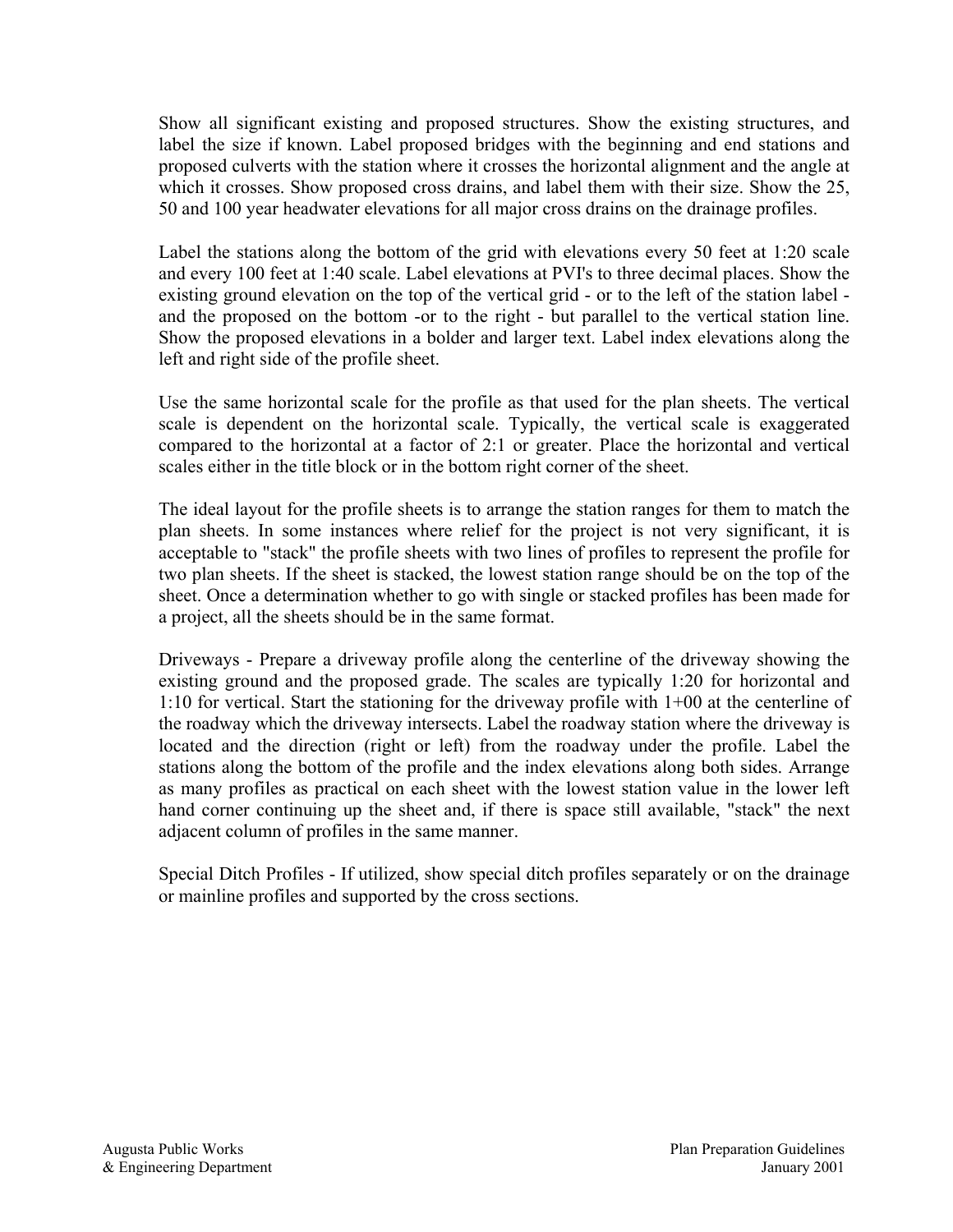# ROADWAY CROSS SECTIONS

#### **I. GENERAL**

Cross sections depict the existing ground conditions, including all manmade features, as sections perpendicular to the construction centerline or baseline. The proposed crosssectional outline of the new facility with all its functional elements is also shown on the cross sections. Standard cross section sheets shall be used for showing roadway cross sections. The recommended scale is 1:5 or 1:10. If the entire cross section cannot be shown on one sheet, more sheets may be utilized and appropriate match lines shall be shown with referenced sheet numbers.

#### **II. REQUIRED INFORMATION**

Show existing ground lines with a dashed line. Note the existing ground line elevation at the profile grade line (PGL) just below the ground line. The station number of the section shall be indicated in heavy numerals immediately below or to the right of the section at minimum 50 foot intervals.

Show the surface and subgrade of existing construction such as pavements, curbs, and sidewalks with a dashed line.

If required, show the limits of unsuitable material.

Show the proposed roadway template with a solid line. Place the proposed profile grade elevation vertically just above the profile grade line. Show special ditch elevations.

Show all station equations, and include a cross section at that point. Show equivalent mainline stations for ramp cross sections.

Show symbolically the existing and proposed right-of-way limits at each cross section as required.

Show the begin and end stations for project, construction, exceptions, bridge/bridge culvert and the toe of slope under the bridge.

Assemble the cross sections in the plans set in the following order: Mainline Cross Streets Side Streets Ramps Major Driveways

#### **III. SHEET LAYOUT**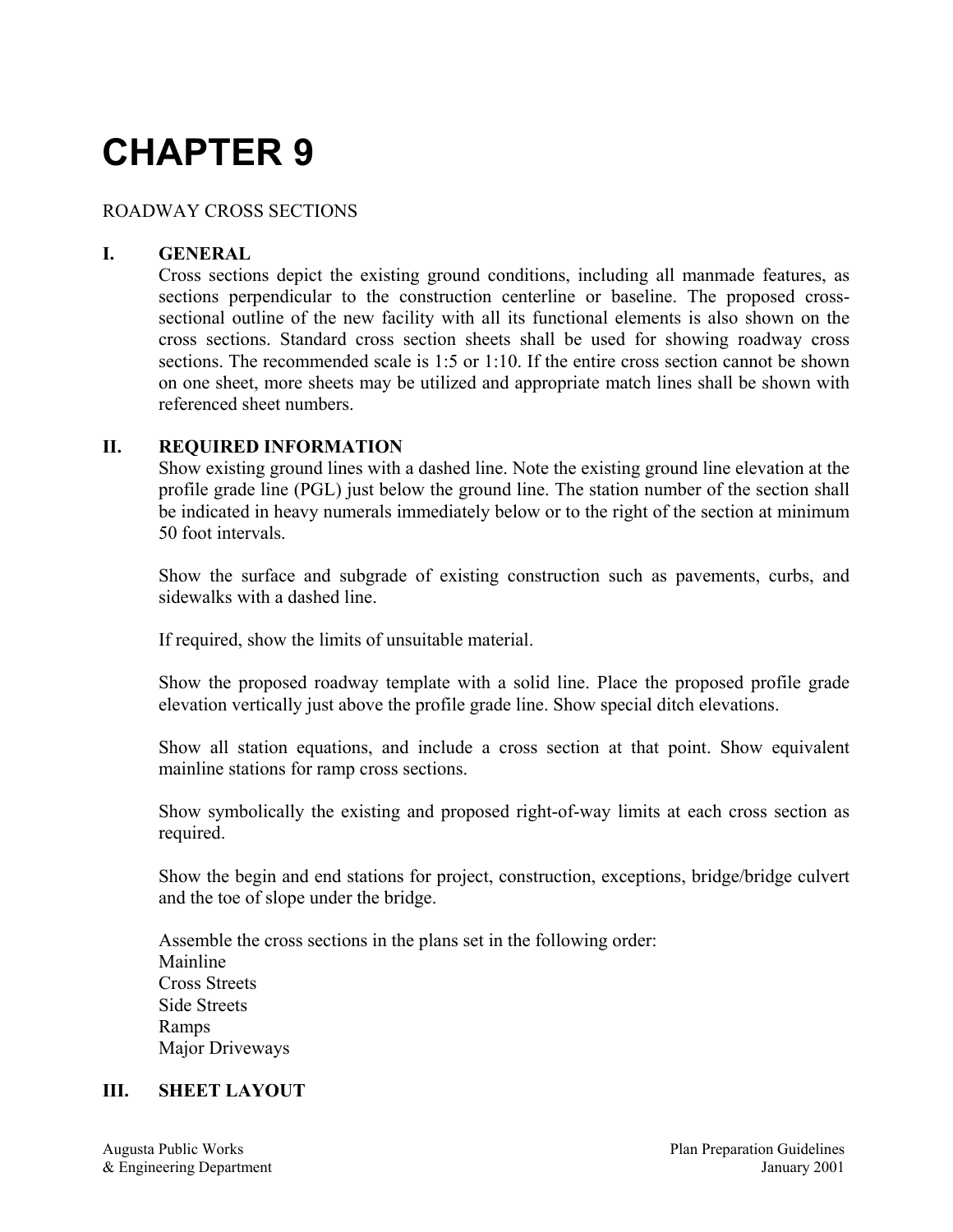- 1. Show cross sections on a standard cross section format with stations increasing from the bottom to the top of the sheet.
- 2. When right-of-way is narrow enough, two columns of cross sections may be placed on a sheet. Cross section placing progresses from the left to the right as well as from the bottom to the top of the sheet. Usually, access roads, channel relocations, and lateral ditches can be plotted in this manner.
- 3. When one column is used, center cross sections on the sheet with the construction centerline placed vertically in the center. In cases where additional lanes are to be constructed adjacent to existing lanes, centering the sections will depend upon the location of the survey line and the side on which the new construction is to be placed. Orient sections such that the complete ultimate section will be approximately centered on the sheet. Show profile grade elevations vertically along the construction centerline axis.
- 4. Place as many sections as possible on a sheet with sections being spaced to avoid overlapping. The soil profile should be checked for possible unsuitable material below existing ground which may cause overlapping of sections.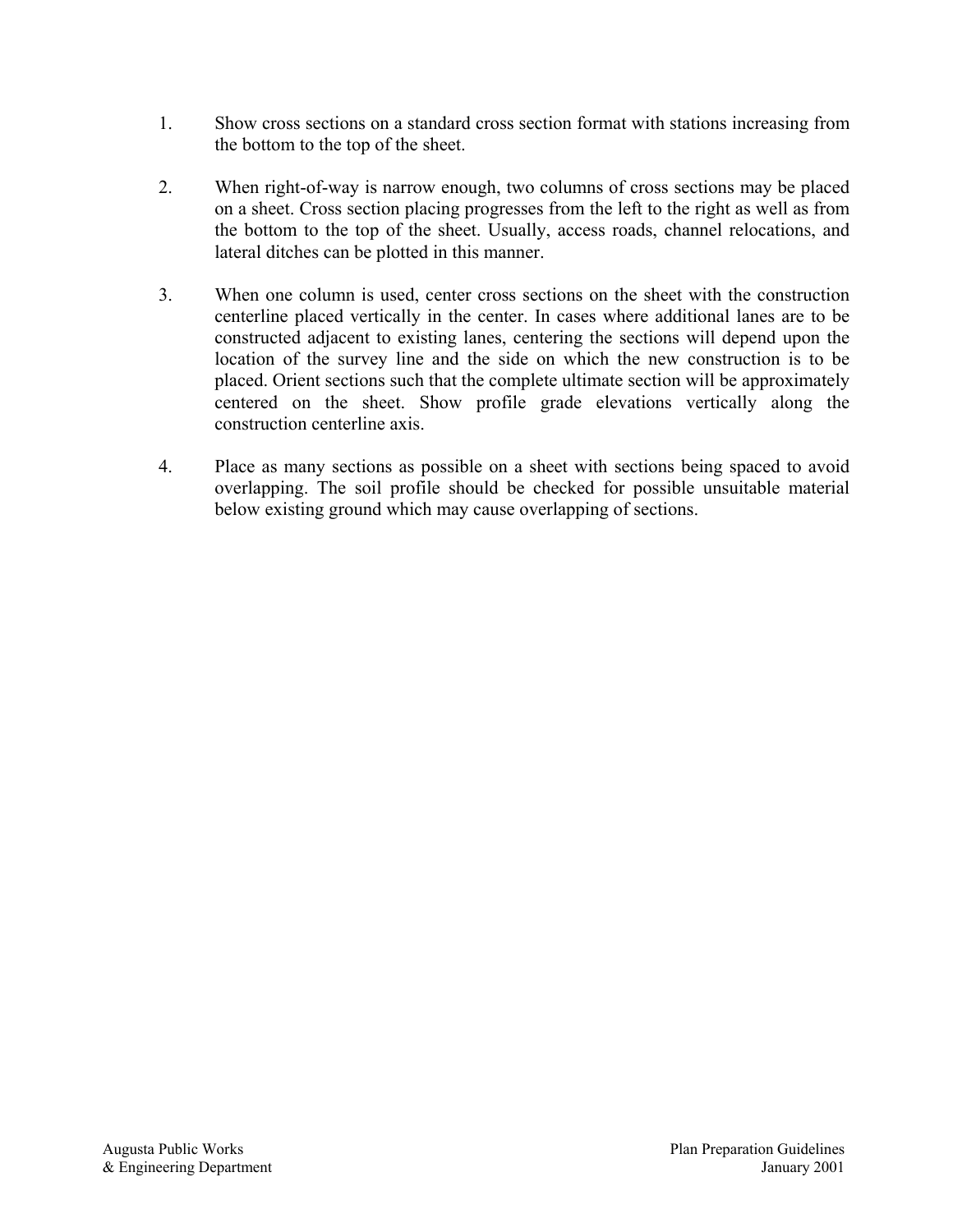#### INTERSECTIONS and INTERCHANGES

# **I. GENERAL**

These plan sheets provide specific layout and details for intersections and interchanges involving turning and weaving movements of vehicular traffic. These areas are designed with special attention to channelization, tapers, turn lanes, special drainage, grading, and geometry calling for a higher degree of descriptive information for construction. Sheets shall be prepared in a standard plan format at an appropriate scale to define details clearly and legibly at both full size and half scale.

# **II. REQUIRED INFORMATION**

#### A. Intersection Detail Sheets

Intersection detail sheets are required if additional details necessary for proper construction of items at road intersections cannot be clearly shown on the regular roadway plan sheets. In limited cases, it may be possible to show necessary intersection details as an inset on the regular roadway plan sheet in lieu of preparation of a separate sheet.

Typical information that may be found on the detail sheets includes edges of pavement, locations or elevations, dimensions, channelizing curbs and raised median locations along with location of handicap ramps, drainage structures, traffic signal poles and utility poles, if critical and not otherwise detailed in the plan set. Indicate elevation along edges of pavements in the area of the intersection by listing the elevations at regular intervals or by using contour lines. Prepare intersection grading plans where necessary to properly detail cross slope transitions and drainage requirements. Existing topographic features would not normally be shown on the detail sheets, unless necessary to clarify the intent of construction in the intersection or if to be retained during construction. Completely dimension and station the intersection details, including pavement widths, curb and median radii, radius returns, horizontal location of raised medians, center of median and/or channelization openings, lane tapers, etc. For projects with interchanges, the following interchange detail sheets, as a minimum, shall be required:

Interchange Stakeout Plan - Prepare interchange stakeout plan on standard plan sheets to a scale that allows the complete interchange to be shown on one plan sheet, with care taken to retain clarity and legibility. Complex interchange systems may require multiple sheets with match lines. As a minimum, include the following information on the stakeout sheet:

- 1. North arrow and scale.
- 2. Complete centerline alignment data for the mainline, crossroads, access and frontage roads, and ramps.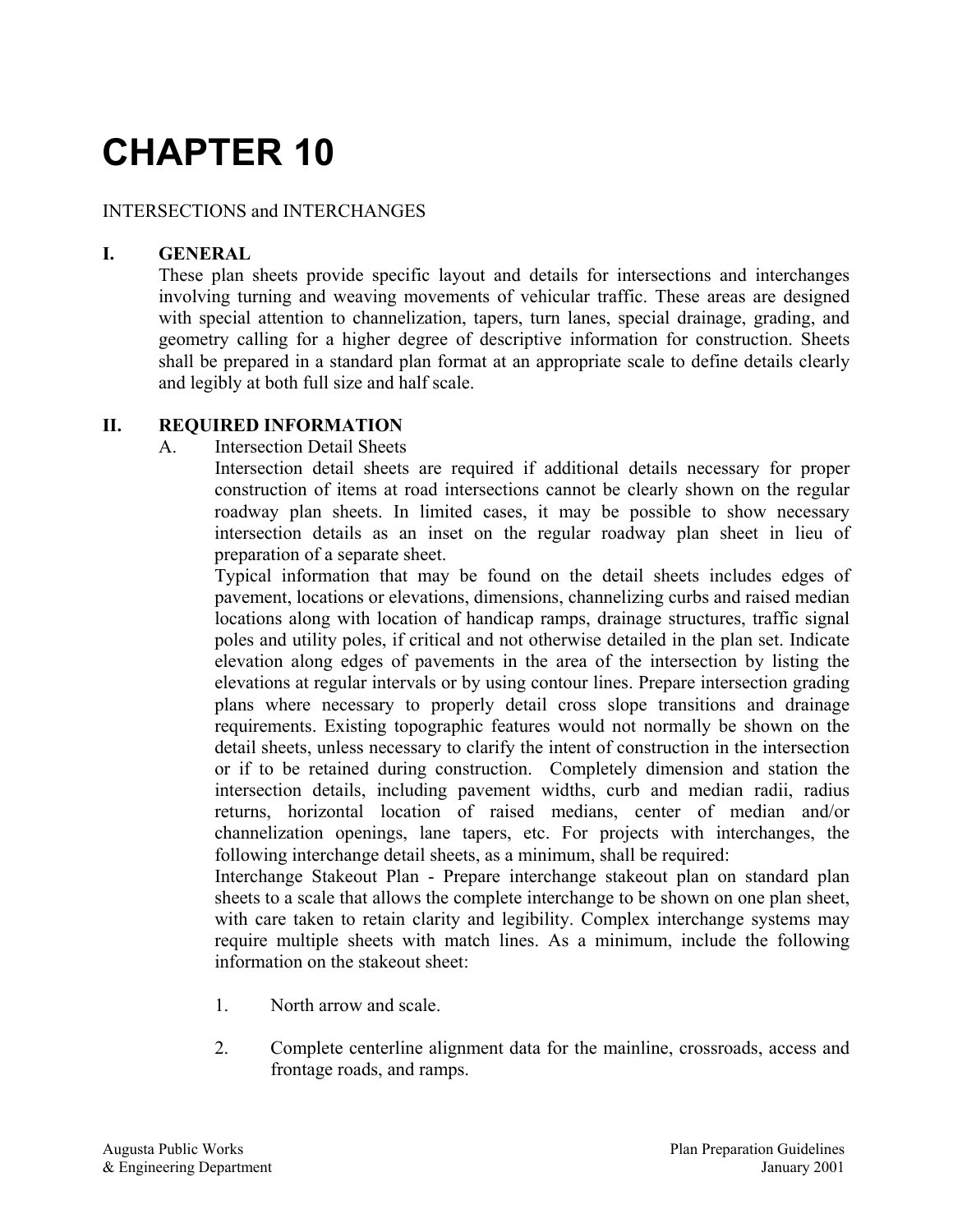- 3. Station equalities at intersecting points.
- 4. Bridge outline with begin and end stations for bridge.
- 5. Temporary and permanent survey control monuments with coordinates listed.
- 6. Coordinate listing for alignment data, with point no., northing and easting.
- B. Interchange Grading and Drainage Plan Prepare interchange grading and drainage plan sheets to clarify intended grades of the interchange overall, especially between ramps and the mainline, cross roads, or frontage/access roads. Contours should be shown at intervals not exceeding 10 feet. Clearly label drainage structures, limits of paving, and limits of curbing (if any).
- C. Interchange Cross Section Pattern Sheet Prepare cross section pattern sheet on standard plan sheets to a scale that allows the complete interchange to be shown on one plan sheet, with care taken to retain clarity and legibility. The intent of this sheet is to show location and extent of cross sections of the interchange as a whole. As a minimum, include the following information on the cross section pattern sheet:
	- 1. North arrow and scale.
	- 2. Complete interchange layout, including any access and frontage roads.
	- 3. Complete centerline alignment data, with stationing along mainline, crossroads, ramps, access and frontage roads.
	- 4. Bridge outlines, with begin and end stations for bridges.
	- 5. Cross section pattern.
- D. Ramp Terminal Details Prepare separate detail sheets of ramp terminal areas with mainline, crossroads, and any access or frontage roads. Make the plan scale as large as practical to allow the maximum detail to be shown. Information on the ramp terminals sheet shall include, as a minimum:
	- 1. Curve data.
	- 2. Station equality to mainline, crossroad, or frontage/access road at critical ramp locations.
	- 3. Turning radii, taper/transition lengths, curb/curb & gutter (if any).
	- 4. Channelization (if any).
	- 5. Ramp and crossroad intersection station and angle.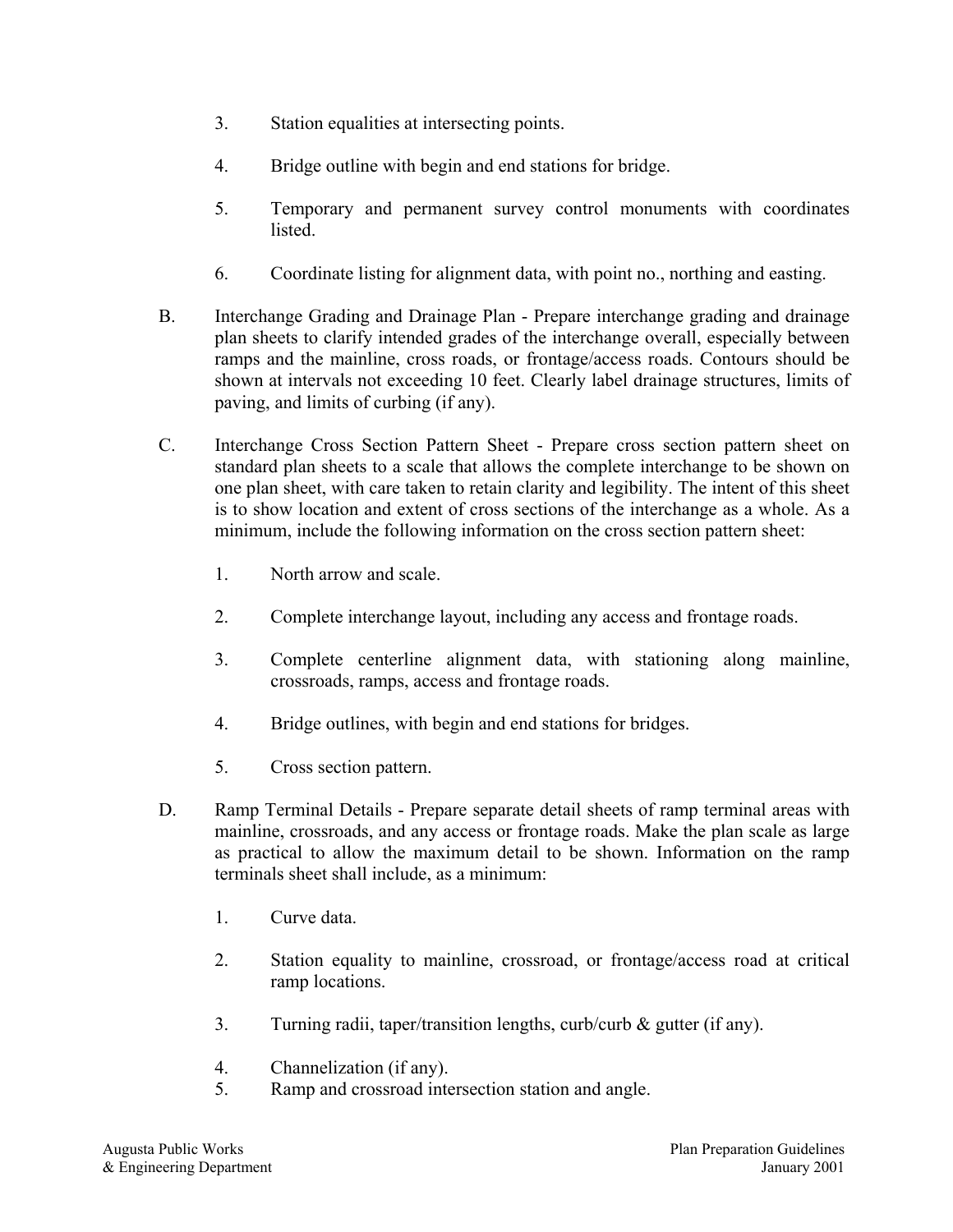- 6. Median nose detail (if any).
- 7. Limits of construction.
- 8. Right-of-way, limited access right-of-way, and fence locations.
- 9. Drainage structures.
- 10. Spot elevations or contours as necessary to clarify drainage patterns.
- 11. Roadway dimensions.
- 12. Station pluses and offsets to relevant features.
- 13. Location of guardrail, barriers and attenuators.
- E. Ramp Profiles Prepare separate sheets indicating the profile along the baseline of each ramp. Data required shall be similar to information shown on mainline profile sheets. Label equality stations at intersections with mainline, crossroads and frontage/access roads.

Ramp Cross Sections - Prepare ramp cross sections for the sections indicated on the cross section pattern sheet. Data required shall be similar to information shown on the mainline cross section sheets.

#### **III. SHEET LAYOUT**

Prepare intersection and interchange detail sheets in accordance with the guidelines set forth in the General Plan Information chapter.

Normally prepare drawings in accordance with the scales listed in the chapter on General Plan Information and the Metric Design Guide. Different scales may be warranted, as approved by the Department, to ensure clarity and legibility when reduced to half scale.

# **IV. MISCELLANEOUS NOTES & OTHER INFORMATION**

Miscellaneous notes may be required on both the intersection and interchange detail sheets to clarify the intent of the design. List the notes directly on the detail sheets using text heights suggested in the General Plan Information chapter. Notes should be carefully worded and checked so as not to conflict with the general notes, specifications, supplemental specifications, special provisions or other information located elsewhere in the plans.

References to Standard Details may be necessary in order to clarify the intent of the design.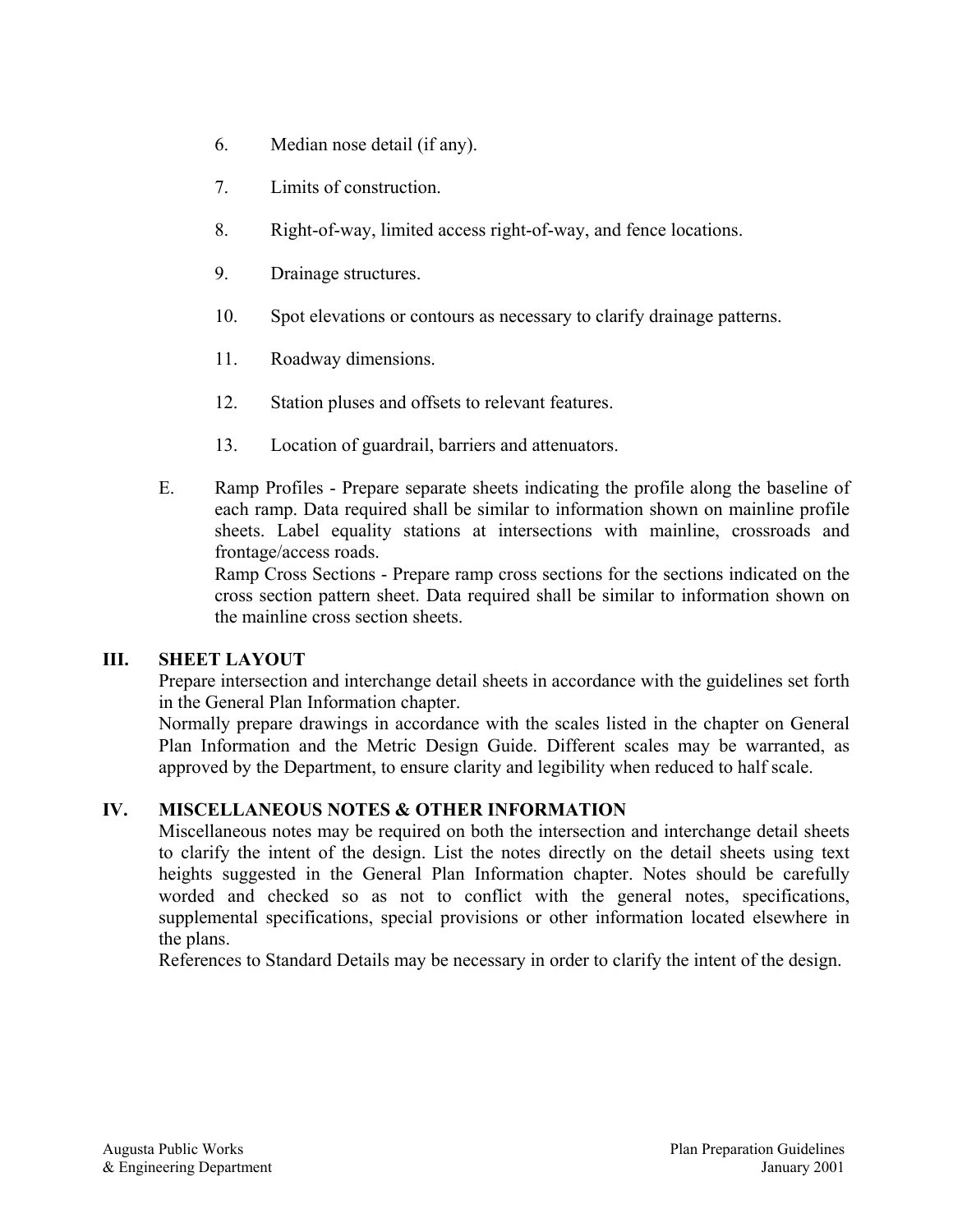# **UTILITIES**

# **I. GENERAL**

Utility plans are used primarily to facilitate coordination between the construction contractor and utility companies having facilities in the roadway corridor, with the exception applying to Augusta Utilities water and sewer. Any new relocation adjustment or betterment to Augusta Utilities owned facilities will be designed as a part of the construction plans unless otherwise specified by the Department. These plans show the contractor the approximate locations of existing, relocated, and proposed new utilities aiding the designer and contractor in identifying and/or avoiding conflicts or damage to facilities. Information is typically obtained from either field survey and/or the affected utility owner. Base utility plan sheets may be mylar sepias of the completed preliminary roadway plan sheets but will contain more detailed information featuring existing and proposed utility facilities.

#### **II. REQUIRED INFORMATION**

A. Preliminary Plans

Prepare preliminary utility plans and profile sheets showing existing location of all available utilities as furnished by mapping, field surveys and information provided by the Department, including data provided by the One Call Service. The One Call Service is a joint effort by utilities for verifying and providing the horizontal and vertical location of existing facilities for design analysis of road improvement and widening projects.

Plans with mapping features, property lines, existing right-of-way, and appropriate limits will be submitted immediately for early utility coordination. The consultant shall submit these plans to the various affected privately, publicly, or cooperatively owned utility companies and request the utility companies to mark-up existing, relocated, abandoned, retained, and added utility facilities.

B. Final Plans

Prepare final Utility Plans for all utilities in conflict with the Project. Transfer the utility owner's information as provided by the Utilities on the preliminary marked plans. It is the responsibility of the preparer of the Utility Plans to review the utility owner's marked preliminary plans for possible errors, omissions and deletions. Clearly show all existing, proposed and relocated utilities on the plans and clearly indicate the disposition of all existing utilities: for example, "To be removed", "To be Adjusted", "To be Relocated", etc. Upon completion of the preliminary construction plans, furnish the Department with one full set of plans with crosssections and existing utilities for relocations.

The Department will make distribution to the various affected utility owners and will request final review and comments. All additional changes, additions,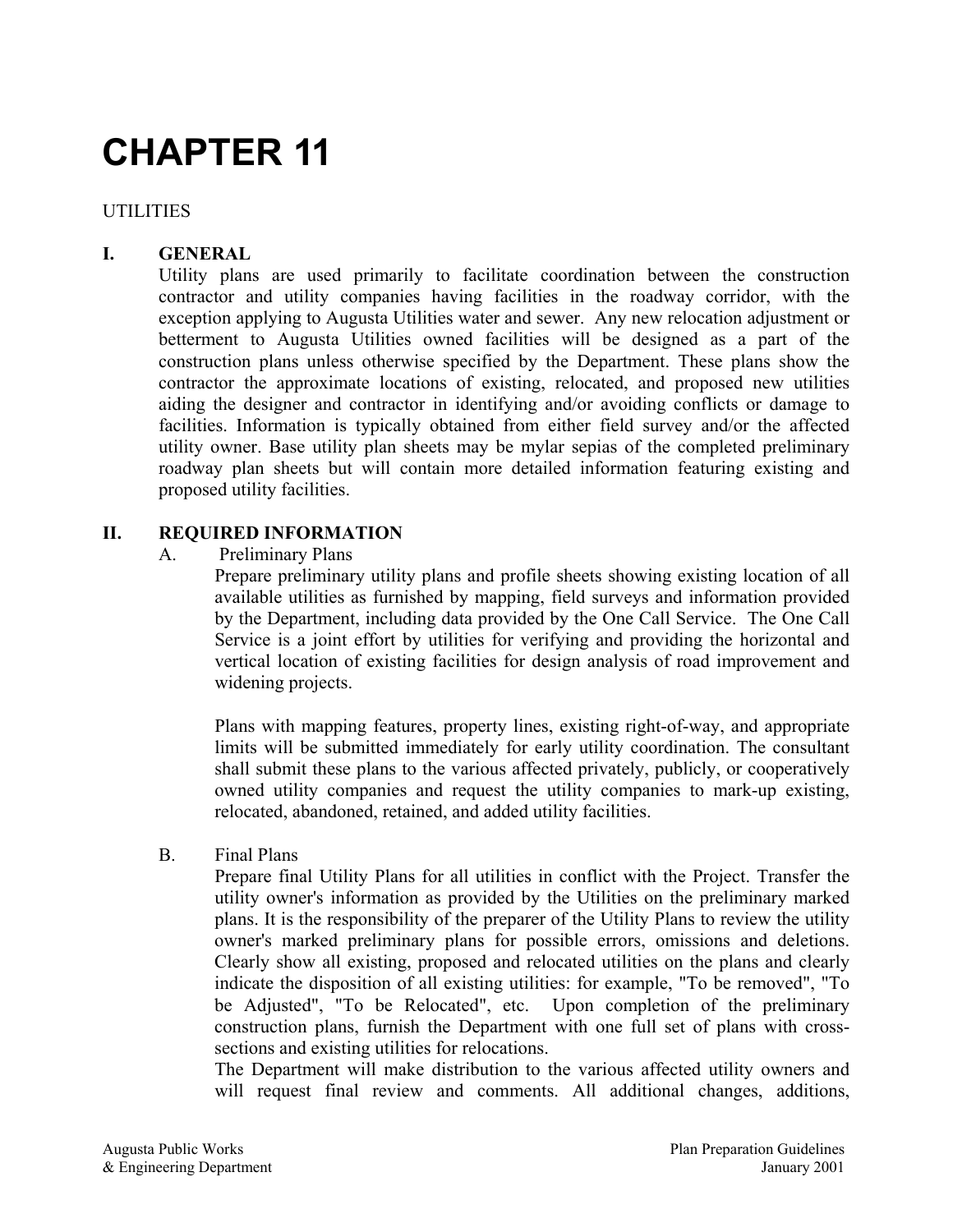corrections as deemed necessary by the utility owners and the Department are to be incorporated into the final utility plans. Provide additional sepia of all changed sheets to the Department for distribution to the utility owners.

# **III. SHEET LAYOUT**

Prepare the utility plans on the same format, base information, and scale as that of the plan sheets. Topography need not be shown, however, planimetric information shall be shown. Show all existing, proposed and relocated utilities using standard utility symbology as designated by the Department.

# **IV. MISCELLANEOUS NOTES & OTHER INFORMATION**

- 1. State on the Utility Plans whose responsibility it is for utility adjustment. If the contractor is to adjust utilities, those items are to be summarized and the appropriate pay items are to be included on the detailed estimate.
- 2. If bridge plans are included in the project plans, make sure the plans have made accommodations for utility crossings, if applicable.
- 3. Do not make any commitments with the utility owners which are binding upon the Department. The Department will conduct all negotiations with the utilities and authorities. However, be prepared to participate in such negotiations at the request of the Department.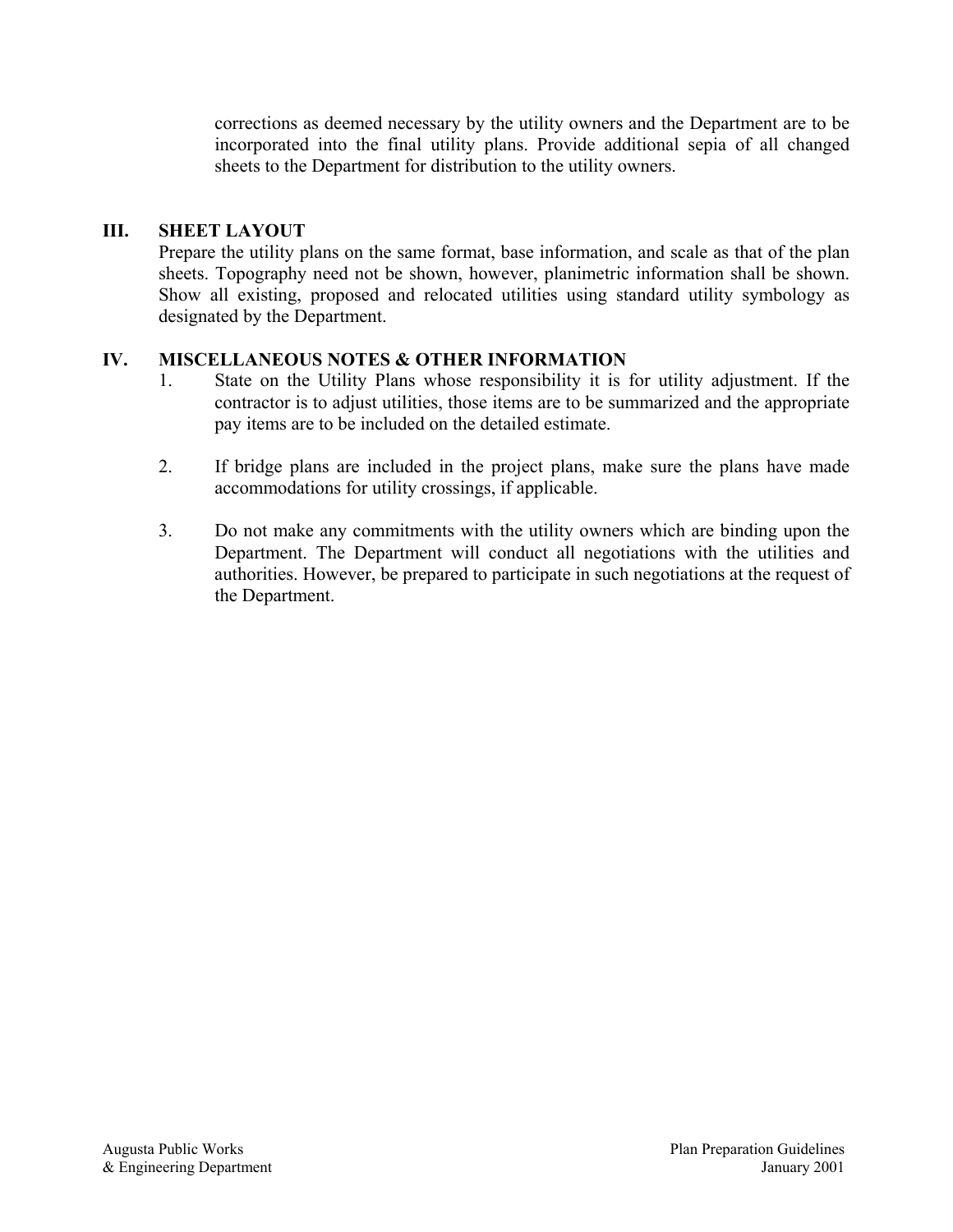# MAINTENANCE of TRAFFIC, SEQUENCE of OPERATIONS, and STAGING

# **I. GENERAL**

The Traffic Control Plan consists of the plans and specifications developed for each construction project supplemented by such detailed plans as required by the Department. The Traffic Control Plan shall consider the complexity and necessary staging of the project and shall complement the Traffic Control specifications and the MUTCD.

Special attention shall be given to constructibility, traffic handling, detours, restrictions to traffic, hours of closure/blockage, and responsibility of the contractor. Signing and markings for Traffic Control Plans are required for special conditions, such as off-site detours and projects of unusual complexity. For routine projects it is not necessary to identify specific construction signs, markings, and other devices ordinarily required by the Specifications and Standard Drawings. However, applicable pay items (both Lump Sum and Unit Cost) shall be provided for use on the project by the Engineer.

# **II. REQUIRED INFORMATION**

#### A. Preliminary Plans

Prepare specific Traffic Control Plan sheets for each stage of construction using information from the plan sheets and intersection and interchange layout sheets. Show the following details on the staging plan sheets: Construction centerline, existing and proposed pavement edges, proposed curb lines, access openings, intersections, and existing and proposed storm drainage and culverts. For each construction stage, show clearly on the plan the roadway areas and major drainage structure to be constructed, along with traffic flow patterns, including lane widths, for the stage. Indicate on the plan areas of temporary pavement, locations of temporary barriers, and any temporary drainage structures.

Include on the plan sheet a narrative of the sequence of construction and of the handling of traffic for each stage. Where necessary, prepare cross sections of the stage indicating the area to be constructed along with the area to be used to maintain traffic. Show on the cross sections any areas of temporary pavement and any temporary barriers.

If an on-site detour is required, prepare plans of the detour showing detour centerline/baseline with curve and alignment data, detour profile, pavement edges, pavement width, construction limits of the detour, required right-of-way and easements, temporary drainage, and temporary barriers if necessary. Prepare cross sections of the detour which indicate the construction to be completed during the stage in which the detour is in use.

If a road closing and an off-site detour is required, prepare a plan showing a layout of the local roads with the road closure points and the detour route indicated.

Indicate any load-limited bridges or other traffic restrictions and applicable special directional signs.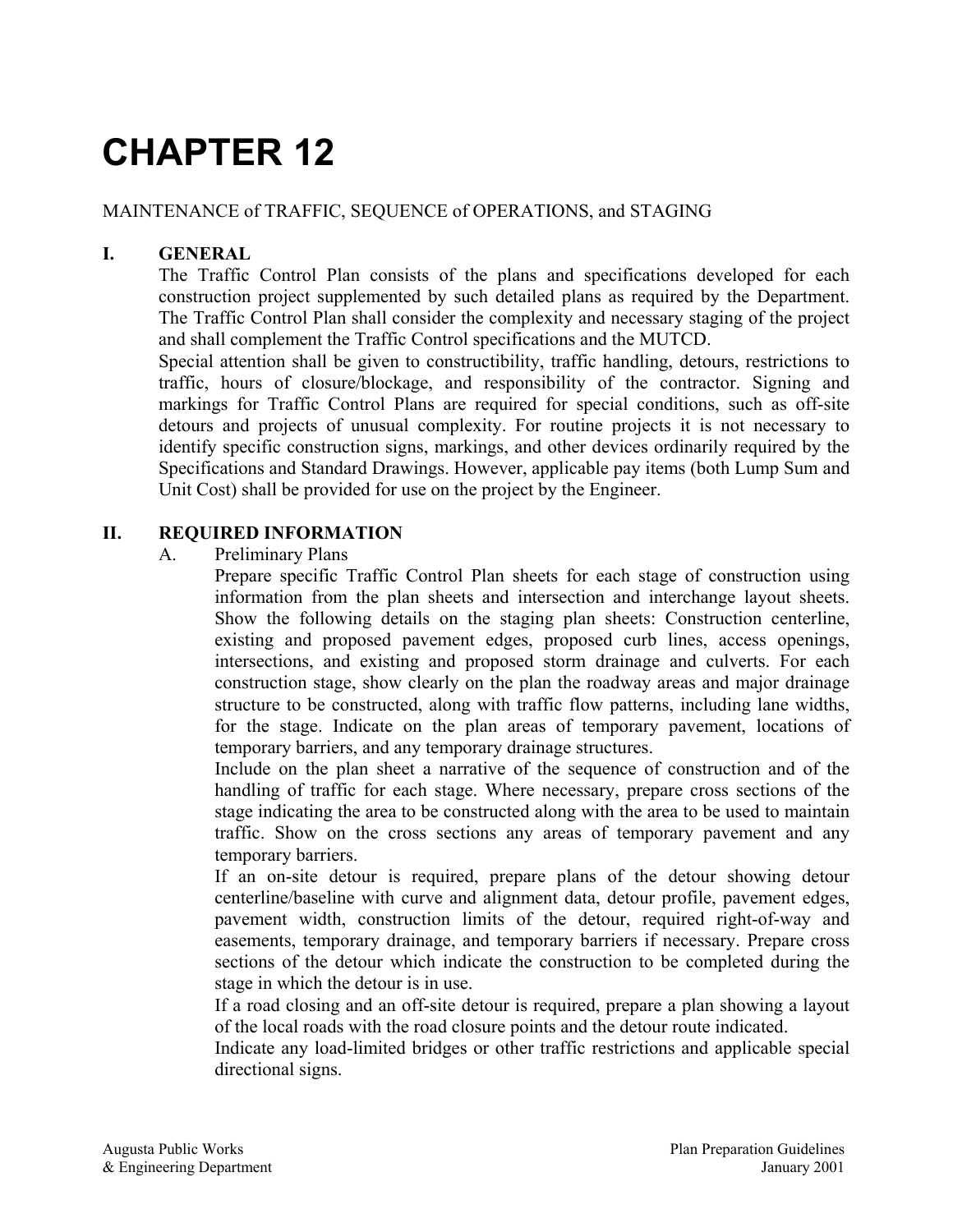#### B. Final Plans

Prepare specific Traffic Control Plan sheets for each stage of construction showing the information identified as required for preliminary plans. In addition, include the following items in the final Traffic Control Plan:

Traffic control general notes outlining the responsibilities of the contractor, identifying restrictions to traffic, and indicating restrictive hours of work and/or hours of closure/blockage. If temporary barriers are used, include a note as to method of payment and for location of pick-up and delivery if Method 2 is used. Applicable pay items and quantities required for Traffic Control. If necessary, prepare final detour plans, profiles, and cross sections indicating the items identified for preliminary detour plans. In addition, include all notes necessary for construction of the detour, signing and pavement marking for complex detours, and all required quantities and pay items for the detour. If a road closing and an off-site detour is required, prepare a plan showing a layout of the local roads with the road closure points and the detour route indicated. Show all signing and barricades required for the road closure and for the detour. Include notes indicating the times of closure/blockage and the restrictions to traffic. As a note, include the quantities for any detour or haul road reconstruction on the summary of quantities sheet.

#### **III. SHEET LAYOUT**

Prepare Traffic Control Plans on standard plan sheets with a scale such that all details are clear and legible at half-size reduction of plans. For urban design projects use a scale no smaller than 1:40. For roadway design project use a scale no smaller than 1:20. For simple, uncomplicated projects, or sections of a project, "stack" two plans on one sheet, one below the other, preserving clarity and legibility. Prepare Staging Cross Sections, if necessary, on standard cross section sheets at the same scale as the Roadway Cross Sections.

Prepare on-site Detour Plans and profiles on standard plan sheets or standard plan and profile sheets at a horizontal scale no smaller than 1:20 and a vertical scale no smaller than 1:10. Prepare Detour Cross Sections on standard cross section sheets at a scale no smaller than 1:20.

Prepare off-site Detour Plans on standard plan sheets with a scale such that the entire detour route is shown and all details are clear and legible. If the entire detour can not legibly fit on one sheet, use multiple sheets and indicate and label match lines between sheets.

On all Traffic Control Plan sheets, include a north arrow and graphic scale. If "stacked" plans are used, show a north arrow and graphic scale for each plan portion.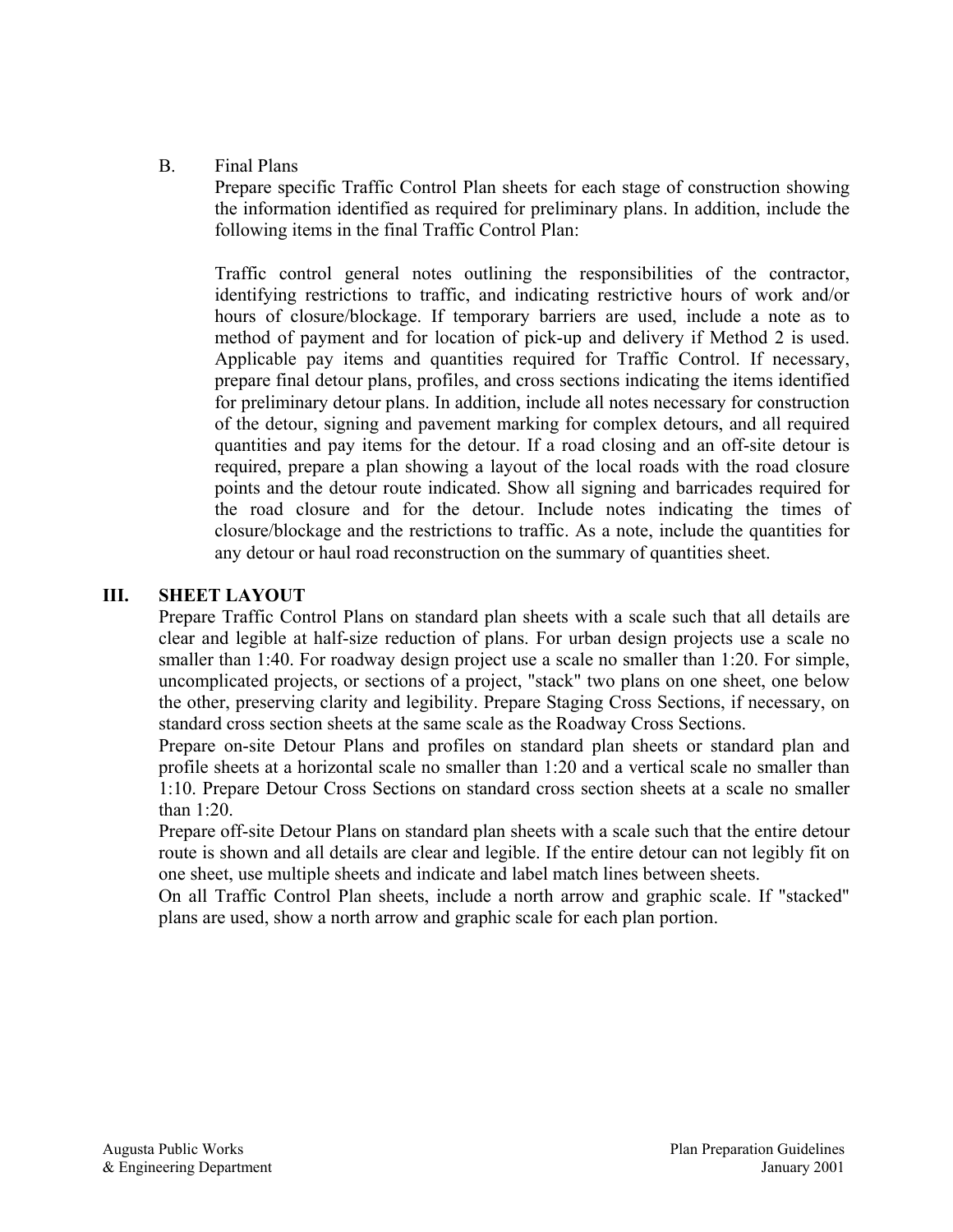#### SIGNING and PAVEMENT MARKING PLANS

# **I. GENERAL**

Prepare signing and marking plans in accordance with the "Manual of Uniform Traffic Control Devices" and any applicable AASHTO or Department standards.

Prepare plan sheets to show all permanent roadway signs and pavement markings as they appear upon completion of the project. Place emphasis on designing clear directional signage, identifying roadway names, and coordinating sign placement with signal or utility poles, roadway features, structures, sight distances, and driver awareness.

#### **II. REQUIRED INFORMATION**

Pavement Marking Requirements - Depict and label all required pavement markings to indicate color, width, and spacing as appropriate. Provide call-outs to adequately identify the type of each line on each sheet. Show required arrows and hatching in accordance with GDOT standards. While it is not necessary to label each arrow, at least one note referencing the applicable standard should be included on each sheet.

- Stop Bars Show the location of stop bars at each intersection with a public roadway.
- Crosswalks Provide crosswalks in accordance with the MUTCD and the GDOT's
- Guidelines for the use of Pedestrian Considerations. Coordinate wheelchair ramp locations with the location of crosswalks.
- Signing Requirements Show the location of required signs symbolically and give a representation of the sign face. Orient the sign face to correspond to the direction of travel of the motorists for which they are intended. Reference the standard designation and size of each sign.
- Major Generators Conduct research as necessary to identify nearby land uses that may require the additional placement of signing and marking that may not be otherwise obvious from reviewing the roadway plans. Examples would include schools, hospitals, fire stations, railroad crossings, etc.
- Special Signs Projects such as limited or controlled access roadways, or Interstate Highways may require special signs.

For each special sign include a Special Sign Detail that shows the complete message layout with spacing, margins, border widths and corner radii.

For overhead signs, show the location on the signing and marking plan sheet and prepare a sign cross section sheet to give the dimensions of the sign structure, the clearance above the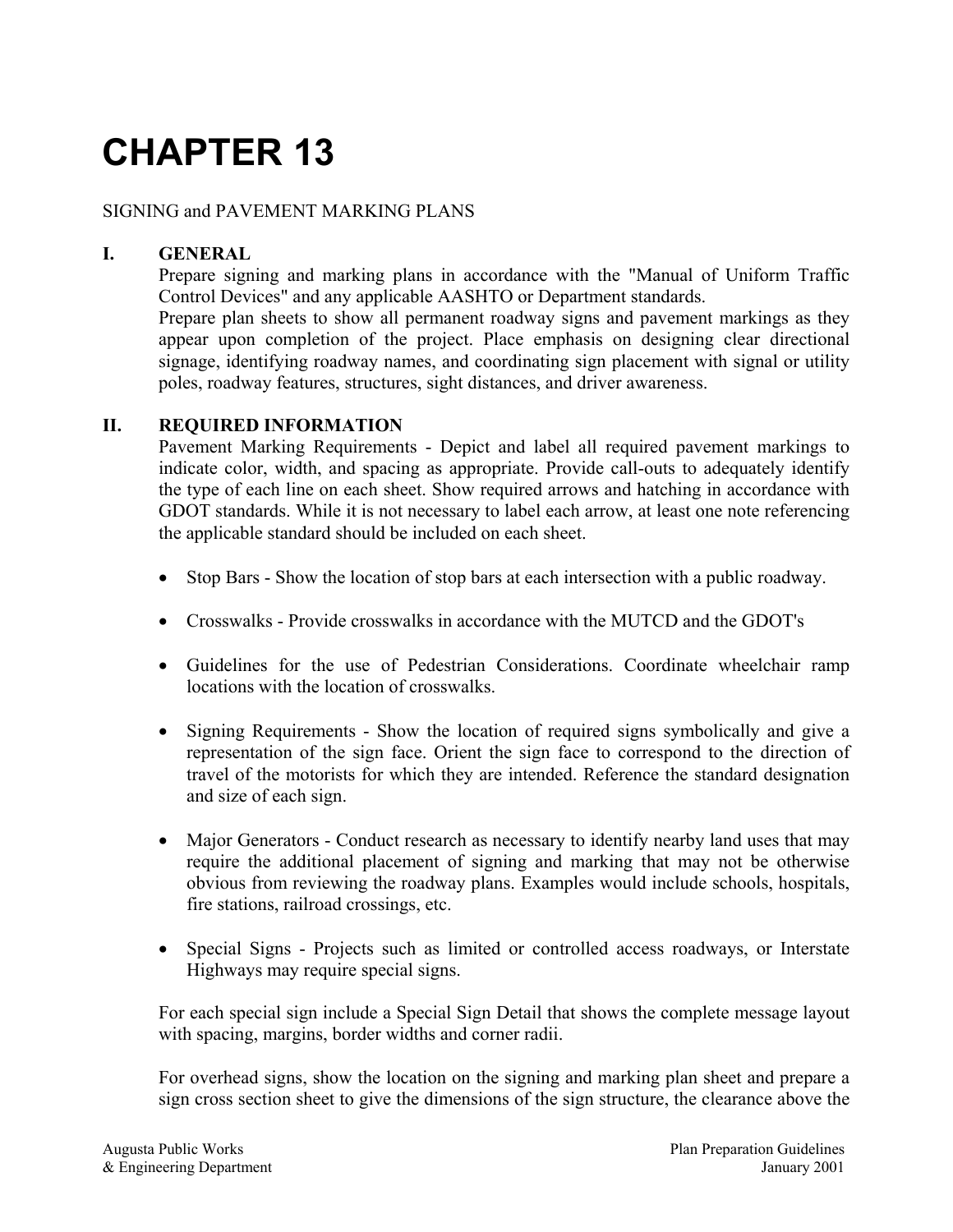roadway, and the distance from the edge of roadway to the support columns. Design the support structure and the foundation with details shown on the sign cross section sheet.

#### **III. SHEET LAYOUT**

Prepare the signing and pavement marking plan sheets in the same general format as the roadway plans. Prepare all signing and marking plans in metric at a scale of 1:20 for both urban and rural designs. For urban plans that generally consist of roadway plans at a 1:40 scale, ensure text from the roadway design file is large enough to remain legible when plotted at half size.

Show a north arrow and a graphical scale on each plan sheet. Include base information from the roadway design file to allow adequate depiction of required signing and marking. Coordinate signing and marking items with utilities, right-of-way, and drainage structures. Include the following list of base data on each sheet.

- 1. Edge of Pavement
- 2. Driveways
- 3. Project Center-line w/ stationing text
- 4. Existing and Proposed right of way
- 5. Property boundaries
- 6. Names of intersecting roads
- 7. Any sidewalks, guardrail, or barrier walls
- 8. Drainage structures

#### **IV. MISCELLANEOUS NOTES & OTHER INFORMATION**

Tabulation of Quantities and Standard Notes - Prepare separate tabulations on standard plan format sheets for all signing and pavement marking quantities. Show these on the Summary of Quantities and on the Detailed Estimate. Include in the quantities standard sign numbers and pay item numbers. Show all notes pertaining to signing and pavement markings on the plan sheet.

Address as a minimum the following items:

- 1. Ensure that all signs and pavement markings conform to the requirements of the Manual on Uniform Traffic Control Devices, latest edition.
- 2. If raised pavement markers are used, specify and give the requirements for installation relating to spacing and placement.
- 3. Specify all pavement markings to be hot applied, thermoplastic unless otherwise specified.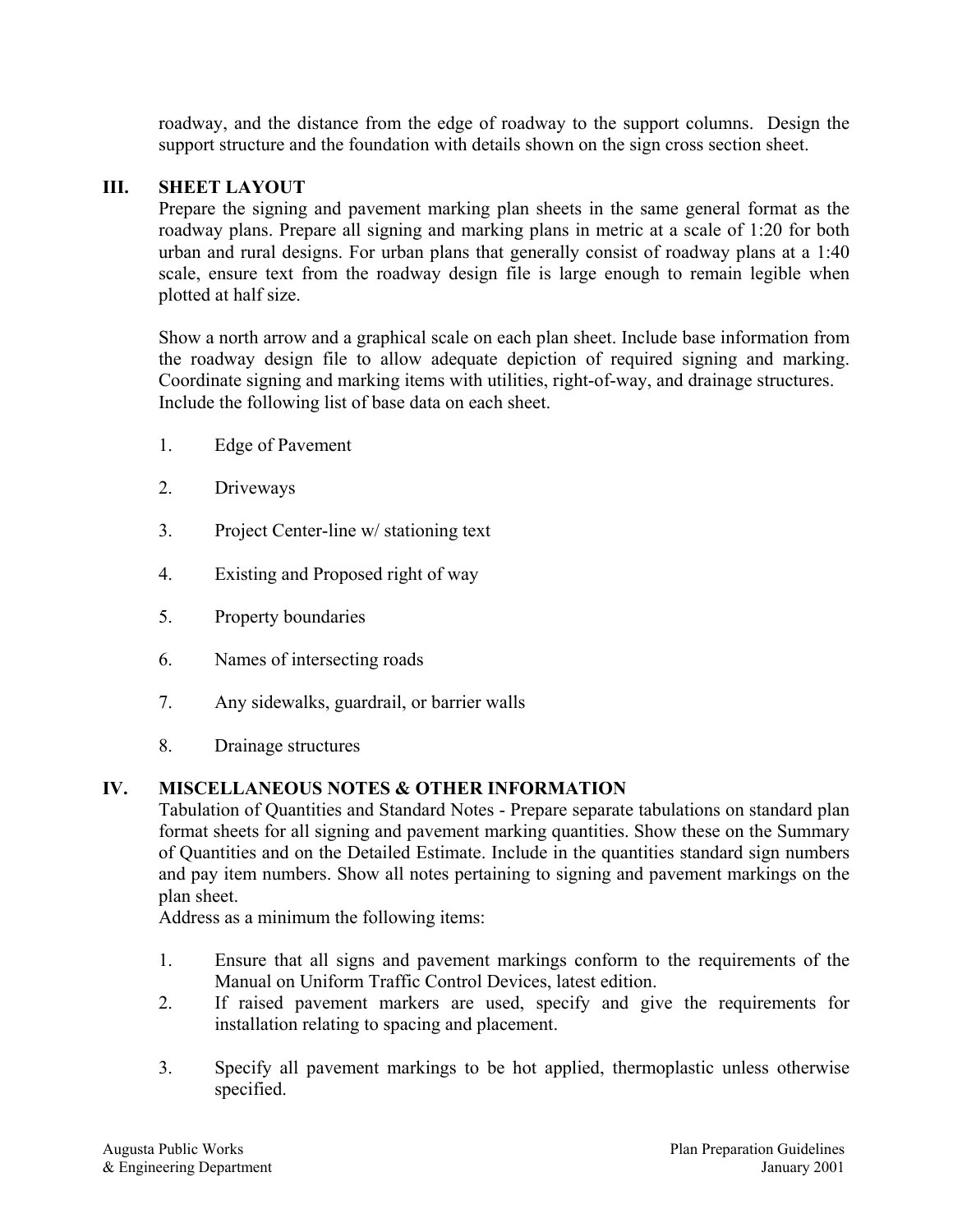- 4. Specify the type of sheeting, backing and post for all signing.
- 5. Specify which existing signs will be removed by the Contractor and the disposition of those materials.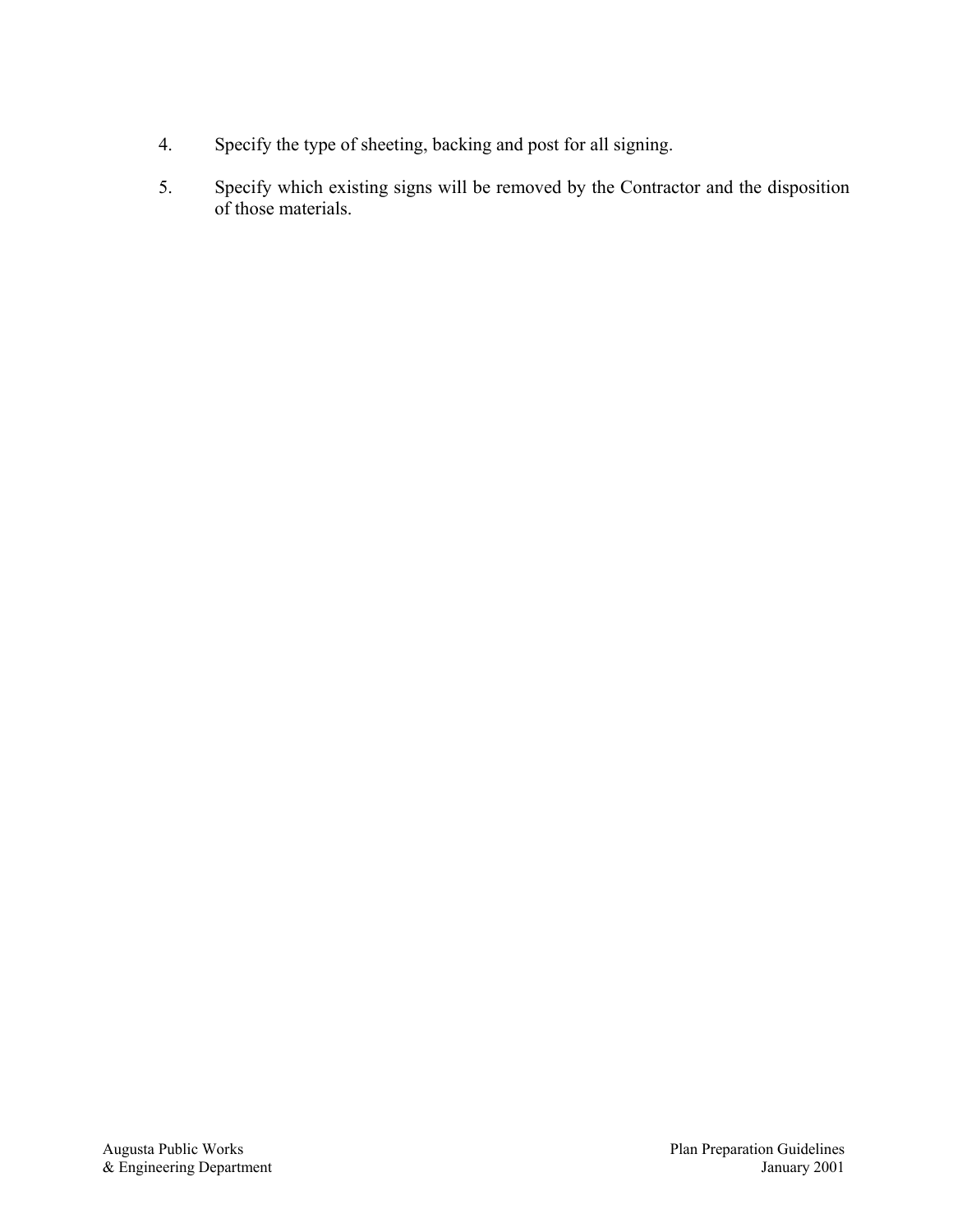## SIGNALIZATION

## **I. GENERAL**

When signal design is included in the consulting engineering contract, the signalization plans shall show the complete site layout, equipment details, electrical circuitry, signal phasing, and other relevant data. Coordination shall include, intersection capacity calculations, lane assignments, interconnect systems, hardware, software, and possibly progression analysis.

When signal design is not included but signal additions or modifications are required with the project, the proposed and existing planometric feature shall be included with the 60% design submittal in electronic format. Upon completion of design by the Department's Traffic Engineer, the signal plans shall be provided to the Engineering Consultant Incorporated by the 90% design submittal as a part of the overall construction plan set.

### **II. REQUIRED INFORMATION**

A. Preliminary Plans

Prepare separate signal plan sheets for each intersection in a project. Provide the final plan in the electronic format as specified by the Department. Prepare a preliminary plan that depicts the following information:

- 1. The proposed signal phasing (including pedestrian movements and phases for which emergency vehicle or railroad pre-emption may be proposed).
- 2. Detector type, location and any special features used (i.e., call delay, call extend, etc.).
- 3. Type (pole, pedestal, base, etc.) and location of the controller cabinet to be used.
- 4. Type of traffic signal head support (wood poles with down guys, pedestal poles, concrete or steel strain poles or mast arms). Coordinate pole locations with roadway features, right-of-way, and clear zone requirements. Indicate on the preliminary plan any known utility conflicts or right-of-way requirements. If desired by the reviewing agency, show existing traffic signal equipment on the plan sheet. If existing poles are to be reused, identify the pole and pole owner on the plan. Place unique general notes, specific to the intersection being designed, on the preliminary plan.

Include a list of the type of equipment to be used at the intersection - consistent with Department "Standard Specifications" and "Summary of Quantities" - which will form the basis of the summary of quantities on the preliminary plan.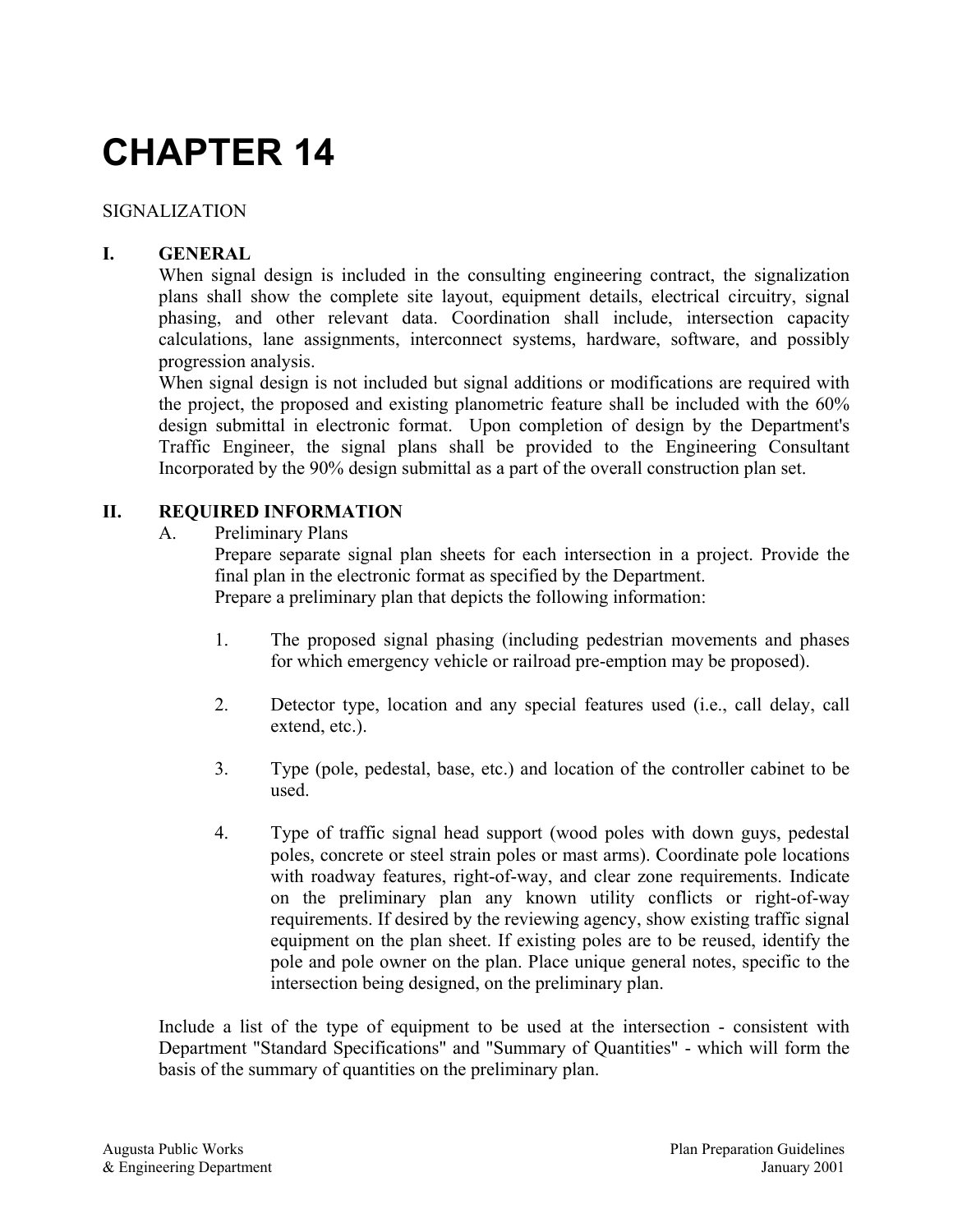If wood poles are used, show the type of guy (sidewalk, direct, or aerial), the location of the guy, and the right-of-way line.

Depict - on the base sheet - the information necessary for the computation of clearance intervals (speed limit and grade) for each approach. Identify the street which is to be designated as main street for phase assignment purposes. The preliminary plan does not have to be in electronic format. The information required for a preliminary plan sheet may be sketched on an intersection base sheet. After the preliminary plan has been reviewed and approved by the reviewing agency, the final plan shall be developed.

### B. Final Plans

Include the following information:

- 1. Signal head locations with the associated NEMA phase number. When multiple signal heads are necessary on an approach, use the same NEMA number to number the other heads on that approach used for that phase. When the signal head for a given approach has a different head configuration, make repetitive use of the NEMA phase designation (i.e., 1st head configuration is 2, 2nd head configuration is 22). Number signal heads used for protected-permissive phasing with the NEMA number for the leftturn movement. Number pedestrian heads using the NEMA number for the phase to which they are assigned.
- 2. A detail of all signal heads (by type) showing the head configuration and size. Show this information on all sheets.
- 3. The locations of all signal poles. Show the ground elevation, the elevation of the roadway crown, and the station and offset in a pole detail if metal poles or poles with mast arms are used. The detail should also show the location of all signal heads relative to the support poles.
- 4. A signal phasing diagram that shows vehicular and pedestrian movements associated with each phase and the pre-emption and pre-emption clearance phases, if applicable.
- 5. The location of all detectors. Depict graphically on the plan sheet the locations of the detectors and the lead-ins. Show on a "detector table" the following information:
	- a. The detector number (corresponding to the phase it is controlling) and the phase(s) the detector is assigned to.
	- b. If applicable, the dimensions of the loop detector and the number of wire turns.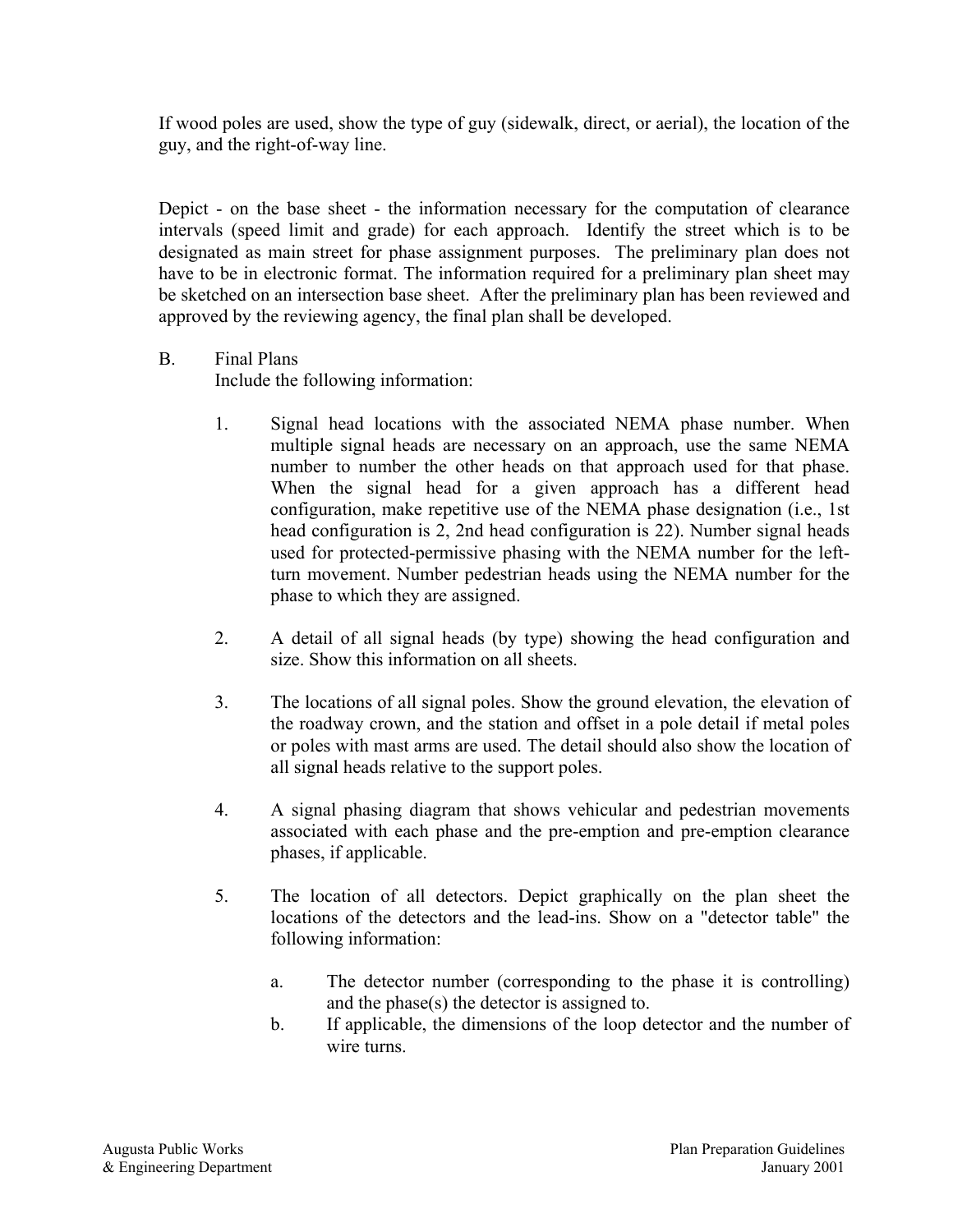- c. Special features being used (e.g., call delay, etc.) and their proposed settings.
- d. The operating mode (e.g., lock, non-lock, etc.) of the detector.
- 6. The location and type of traffic signal controller cabinet and location of electric service.
- 7. The location of pedestrian pushbuttons, pedestrian signal heads, crosswalks and any pedestrian related signing.
- 8. A wiring detail that shows the location of all junction boxes, the size and number of conduits being used for underground wiring, and the number of cables being installed for the traffic signal. Indicate on the plan that at least one spare conduit entrance be provided into all concrete pad, base-mounted cabinets. Identify the size and location of all risers being used. Place cable used for traffic signal interconnect in a separate conduit from other intersection wiring.
- 9. A timing chart that shows the interval settings, by signaling phase, for all phases being used. Indicate on the timing chart any recall functions and/or pre-emption features that may be used for any phase.
- 10. The location and MUTCD designation of any signs proposed at the intersection.
- 11. A legend that identifies all existing and proposed equipment shown on the plan.
- 12. Pavement markings (e.g. stopbars, lane use arrows, etc.) that may be installed in conjunction with the traffic signal. Note existing pavement markings that are to be reused (and those that are to be removed) on the plan.
- 13. A pole foundation data table, if necessary.
- 14. General notes.
- 15. Department Standard Drawings and Construction Details for Traffic Signals.
- 16. A quantities summary table. Provide a quantity summary for each intersection in the project. In the table, show the name of the item, the method of measurement and the quantity of the item used for this traffic signal in conformance with the Department's traffic signal specifications.

#### **III. SHEET LAYOUT**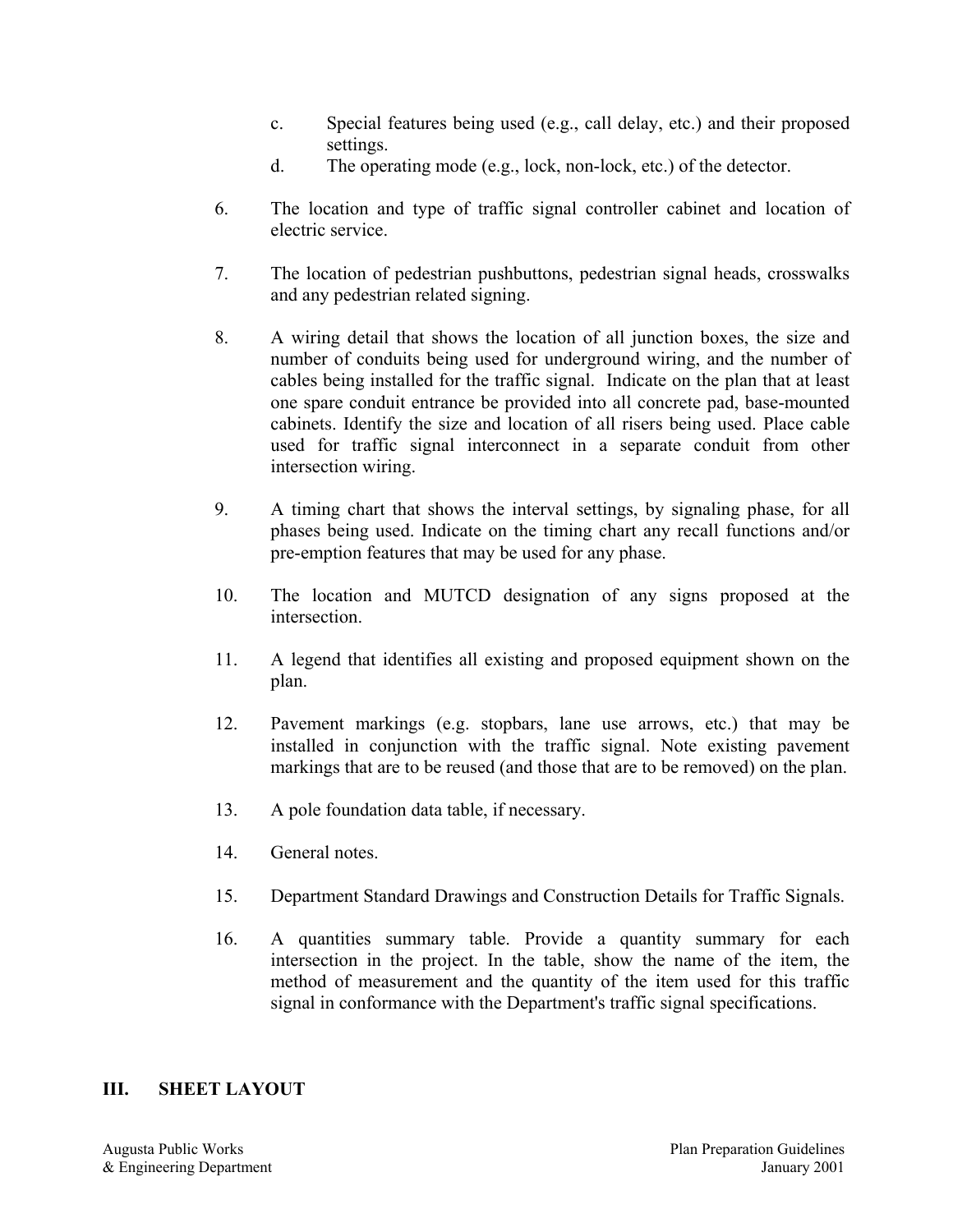Prepare traffic signal plans in standard plan sheet format at a minimum scale of 1:40 . Show all intersection approaches a distance of at least 150 feet back from the stopbar. Show additional area as necessary to depict detection and/or signage. If possible, the signal plan should fit on one plan sheet. If multiple pages are used, the intersection should be approximately centered in the middle of the first sheet. "Cut" lines may be used to show the location of pulse detectors located in advance of the intersection. If "cut" lines are used, a dimension from the detector to the stopbar should be provided on the plan sheet. Prepare the base sheets used for the traffic signal plans in an electronic format and include the following information, where applicable:

- 1. Roadway geometrics including the edge of pavement (or curb line), medians, channelizing islands and the location of any driveways in the vicinity of the intersection.
- 2. Street names
- 3. Construction stationing
- 4. Curb and gutter, or ditch locations
- 5. Drainage inlets
- 6. Bridge decks
- 7. Guardrail
- 8. Sidewalks, crosswalks, and wheelchair ramps
- 9. A north arrow and graphic scale
- 10. A title block showing the name of the intersection, its location (City and County) and date
- 11. Right-of-way lines and monuments
- 12. Pavement markings
- 13. Signing

Show underground and overhead utilities, and roadway lighting structures that may cause construction conflicts with the signal equipment. Show the locations of existing utility poles and signing on the base sheets.

If desired by the reviewing agency, show existing traffic signals and equipment.

## **IV MISCELLANEOUS NOTES & OTHER INFORMATION**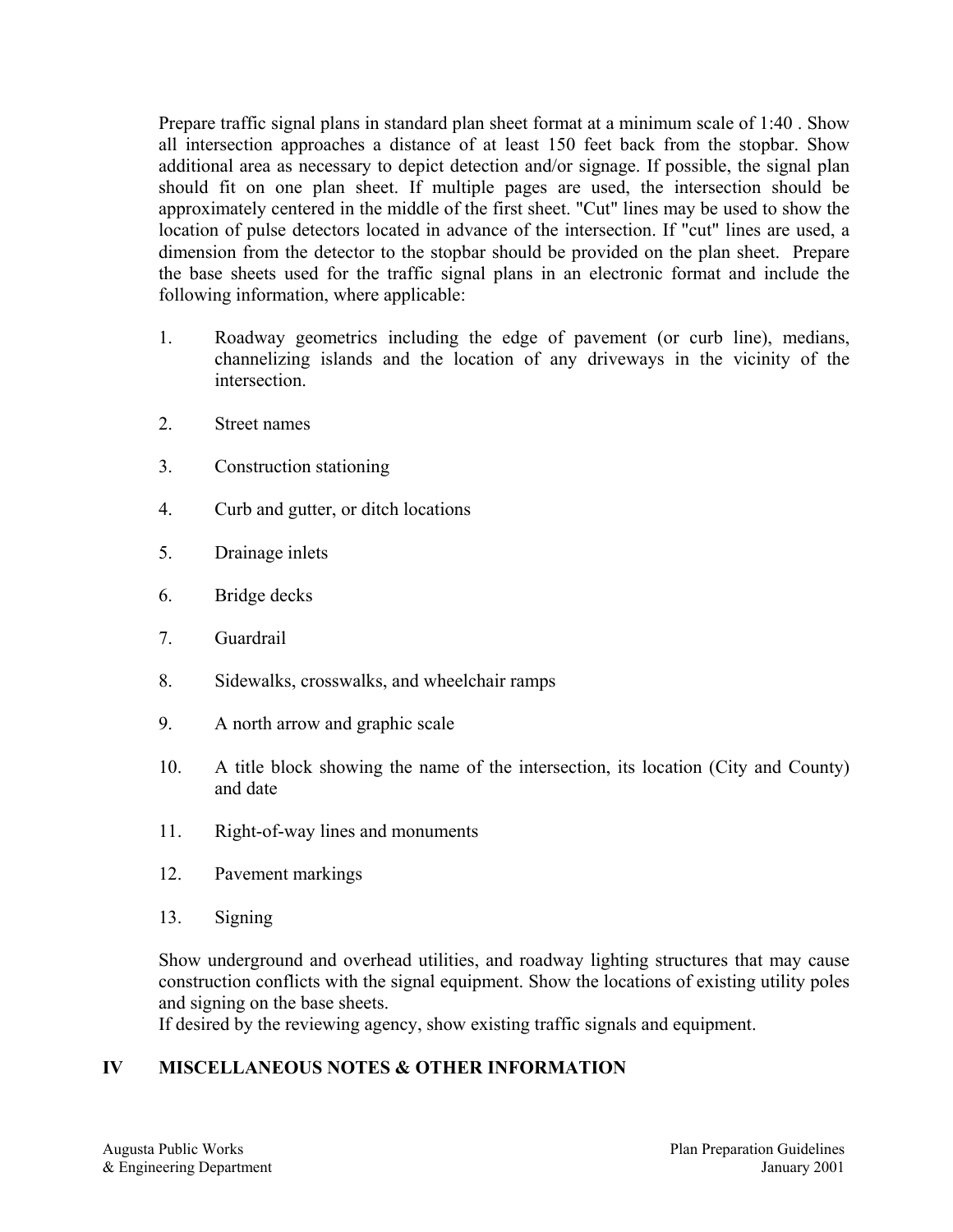Develop communication cable plans for traffic signal interconnect as directed by the agency for which the signalization plan is being prepared.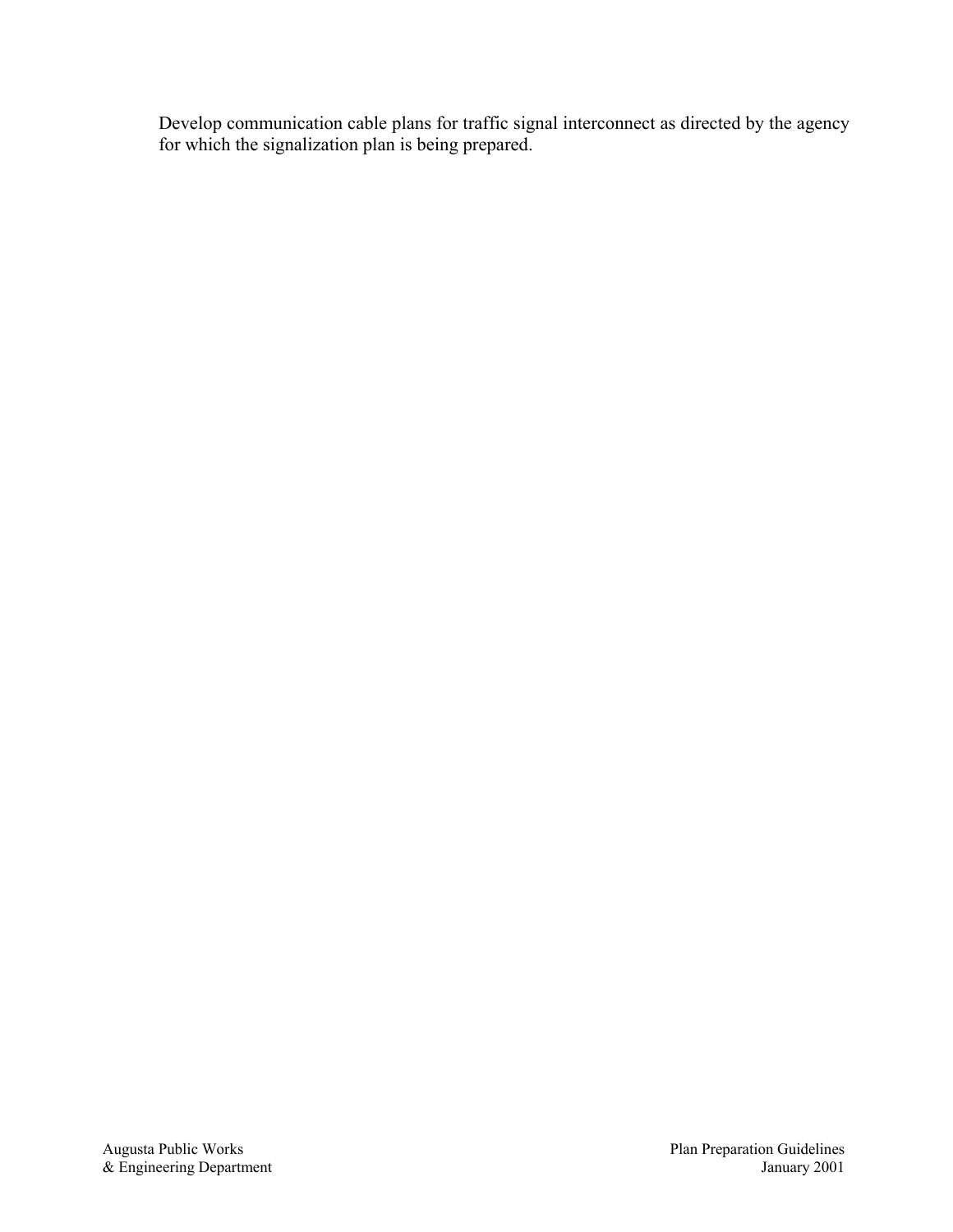## HIGHWAY LIGHTING

## **I. GENERAL**

Highway lighting plans will be required when a project involves extensive lighting improvements. Prepare the lighting plans to provide a comprehensive set of pertinent construction details, electrical circuit tabulations, pole data summaries, conduit descriptions, service point locations, luminaire type and intensity, foundations and details, and all other specific data relevant to the construction of all lighting related features and components. All projects which have lighting will be required to have a complete set of highway lighting plans. All lighting projects which have high mast lighting towers will be required to have a soil survey and foundation design.

#### **II. REQUIRED INFORMATION**

Include basic information pertaining to roadway geometrics and project limits which are similar to the requirements on the roadway construction plan sheets. Topography and construction details need not be shown, but show planimetric information. Check utilities, drainage, signal structures, overhead signs, sidewalks, driveways, etc. for conflicts. Identify on the plans only those features which may cause conflicts with the lighting design and construction.

Indicate and label all components of the lighting design or lighting layout and labeled on the plans. Creation of a comprehensive construction plan shall be accomplished through the use of symbols which are used to represent poles, conduits, and service points. Include a designation of a specifically unique and graphically identifiable symbol for each particular construction item. Reference each symbol consistently throughout the plans. Use a flag or note to identify each conduit run with conductor size or values which may be different or vary from those typical values indicated on the pole data sheet legend.

Locate all pole symbols on the plans using correct placement reference to the baseline stationing for the project and the approximate offset from the roadway, centerline, edge of pavement or curb & gutter.

Flag the poles and show specific information for each pole. Indicate the pole number, baseline station, circuit number and offset from baseline for high mast arm poles.

Show all service point locations on the plan sheets as determined through utility negotiations. Show the service point at the approximate location where it is to be installed. Identify the utility owner by name, address and contact person along with specific connection information, requirements or coordination required for each unique location.

Lighting Data Sheet - Prepare the pole data sheet for the purpose of providing a comprehensive tabulation of information describing each pole installation. Prepare the pole data sheet on a standard plan format and provide a listing of each required pole installation by pole number. In addition to these requirements, show the following information for each pole included in the highway lighting plans:

1. Circuit number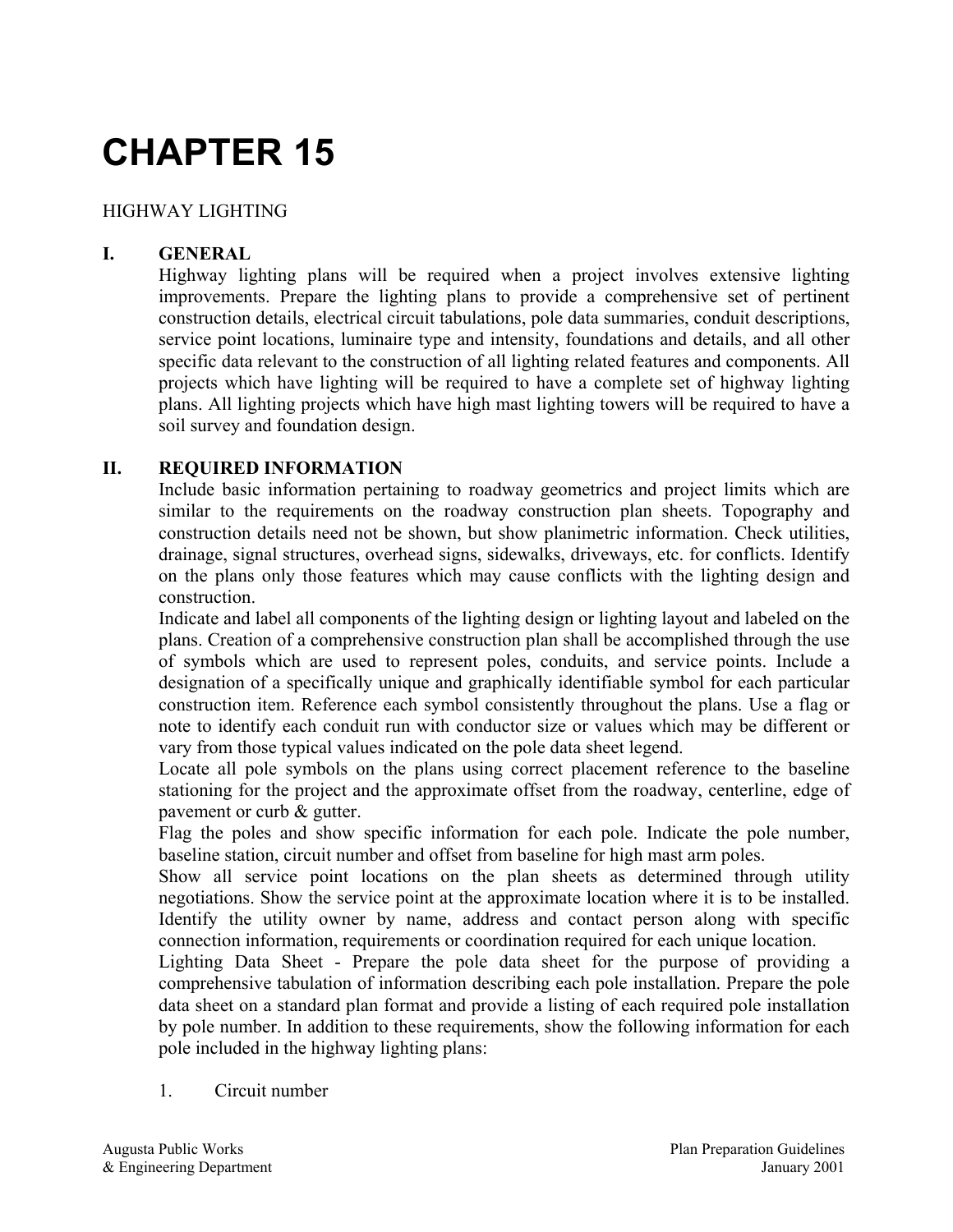- 2. Roadway station and offset (if ground mounted o/s shown to edge of pavement)
- 3. Arm length
- 4. Luminaire Wattage and type
- 5. Mounting height
- 6. Mounting arrangement
- 7. Bolt circle

Show the design values for light intensities and uniformity ratios together with a legend and description of the symbols used on the plan sheets. Document all design computations. Preparation of a comprehensive and final set of highway lighting plans shall include the following sheets:

- 1. Pole Data and Legend Sheet
- 2. Plans Sheet or Layout Sheet
- 3. Foundation Details (High Mast)
- 4. Boring Data Sheets (High Mast) to be furnished for design of foundations
- 5. Any pertinent details needed to construct the project

## **III. SHEET LAYOUT**

Prepare the plan sheets on a standard plan format. The scale shall be such that all details are clear and legible at half-size reduction of plans. However, the scale shall not be smaller than 1:200. For simple, uncomplicated projects, or for narrow sections of a project, it may be possible to "stack" two plans on one sheet, one below the other. However, preserve clarity and legibility in the plan preparation process for all cases.

A north arrow and graphic scale shall be shown at a point of maximum visibility on the sheet. If two plans are "stacked" on one sheet, then each plan portion shall contain a north arrow and graphic scale.

Number lighting poles sequentially (preferably up-station) in a logical numerical order and referenced based on the assigned number in the Lighting Data Sheet. Identify each electrical service point with an alphanumeric character designation. Include the height and class of wood poles and the circuit breaker size for each circuit in the service point information.

Designate the associated circuits with the service point letter and a corresponding number (e.g. Service Point "A" would have circuits A-1, A-2, A-3, etc.).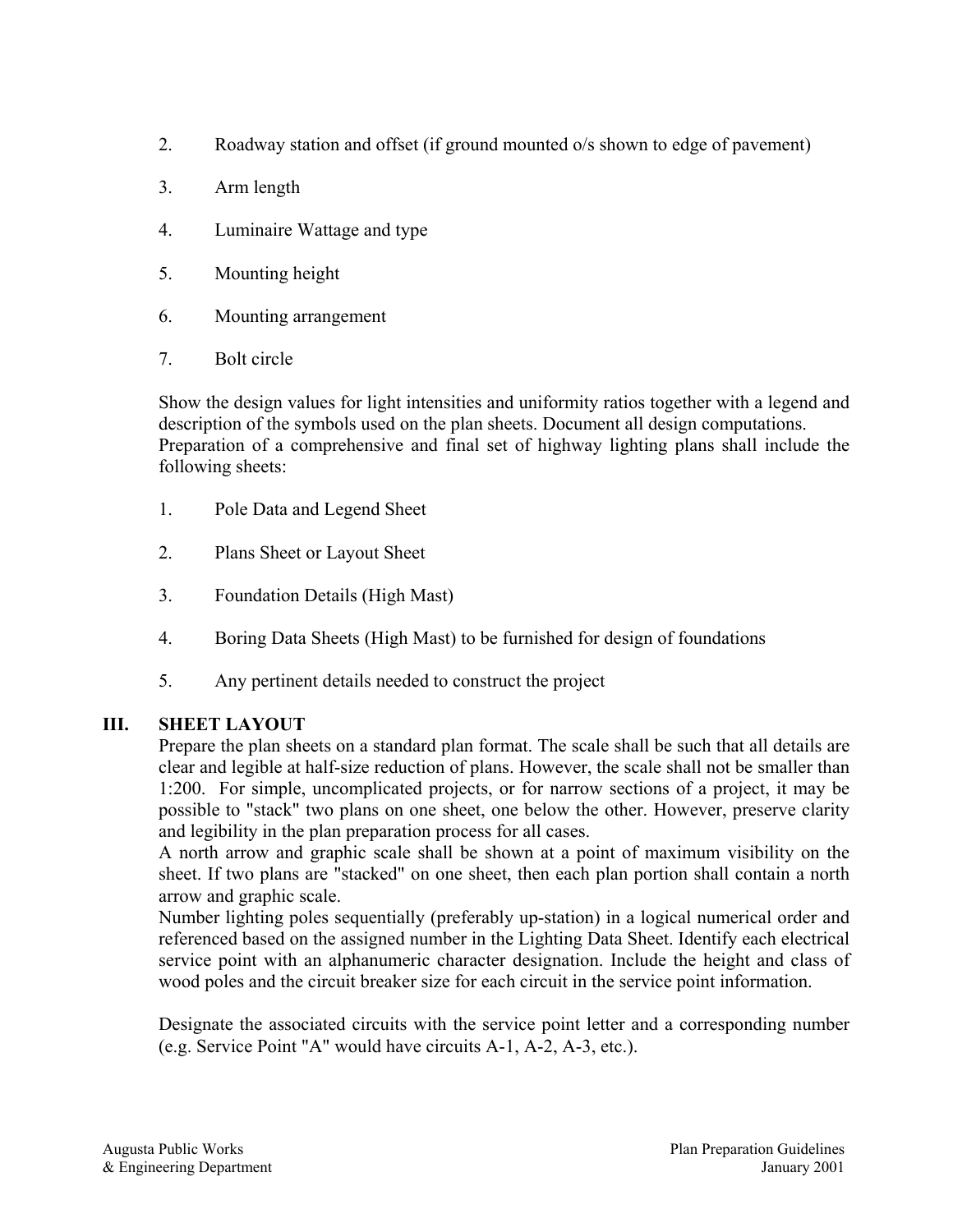Show standard details of the lowering device, foundations and other necessary features on plan sets which include "High Mast" lighting structures. "Cross-out" details on standard drawings which don't apply.

### **IV. MISCELLANEOUS NOTES & OTHER INFORMATION**

Summary of Quantities Sheet - Itemized quantities and locations shall be shown on the Summary of Quantities Sheet. Show item numbers and project totals on the Detailed Estimate Sheet.

On contracts with multiple project numbers or Federal-aid and non-Federal-aid quantities, make provisions to tabulate and summarize their respective quantities.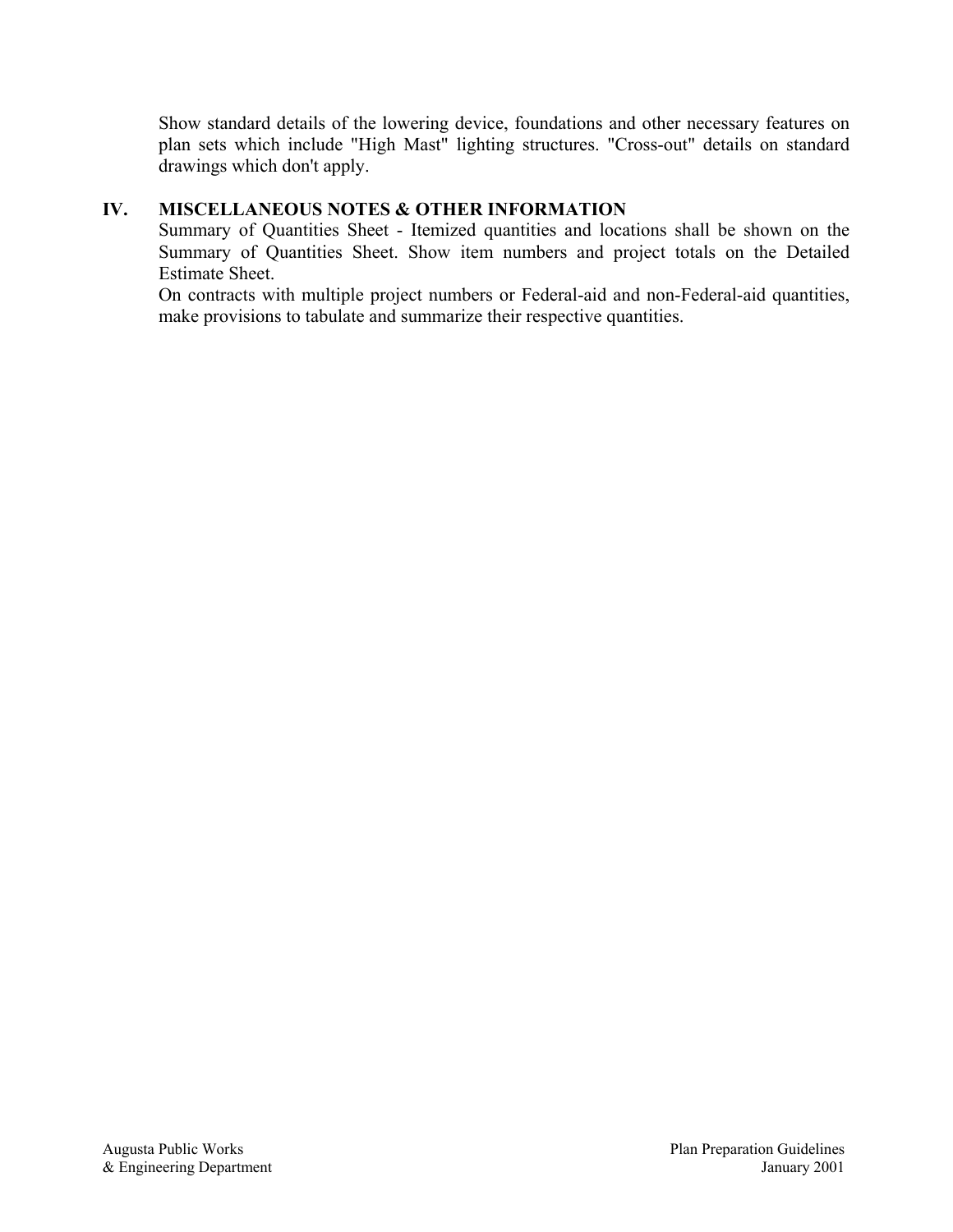## LANDSCAPING

## **I. GENERAL**

The majority of projects which require extensive landscaping may require a separate set of plans, at the Department's direction. These plans may be included in the roadway contract or in a stand-alone set of plans. Coordination with drainage facilities, signage, structures, sound barriers, pedestrian facilities, sight distances, and required maintenance activities should be elements of an acceptable design.

#### **II. REQUIRED INFORMATION**

- 1. An overall site plan and an area map depicting the roadway corridor in relation to the surrounding environment. Note general microclimates including sun orientation, wetland areas, existing vegetation and slopes.
- 2. The scale of the drawing should be the same scale as the roadway drawing, generally 1:40. If a smaller scale drawing is required for clarity, then create enlarged plans depicting the work to be done in the right-of-way.
- 3. Locate all property lines, zoning classification, type of business and the names of the property owners adjacent to Department right-of-way.
- 4. The distance from the centerline of the highway or road to the right-of-way line. Ambiguous statements such as "Right of Way Varies" are unacceptable.
- 5. Show the names of Route Numbers, U.S., State, and County Road including the names of highway and roads on the plan. Do not use generic names such as "County Road", "Cross Road", etc.
- 6. Final topography and elevations should be adequate to depict the natural and proposed drainage features within the property to be landscaped.
- 7. Depict a north arrow and scale on every sheet.
- 8. Note the proposed speed limit in the area of site development.
- 9. Depict all existing signs within the frontage being developed.
- 10. Note the dimensions of roadway pavements and direction of travel within the lanes.
- 11. Determine the location, size, species and condition of any plant material which exists in the roadway right-of-way.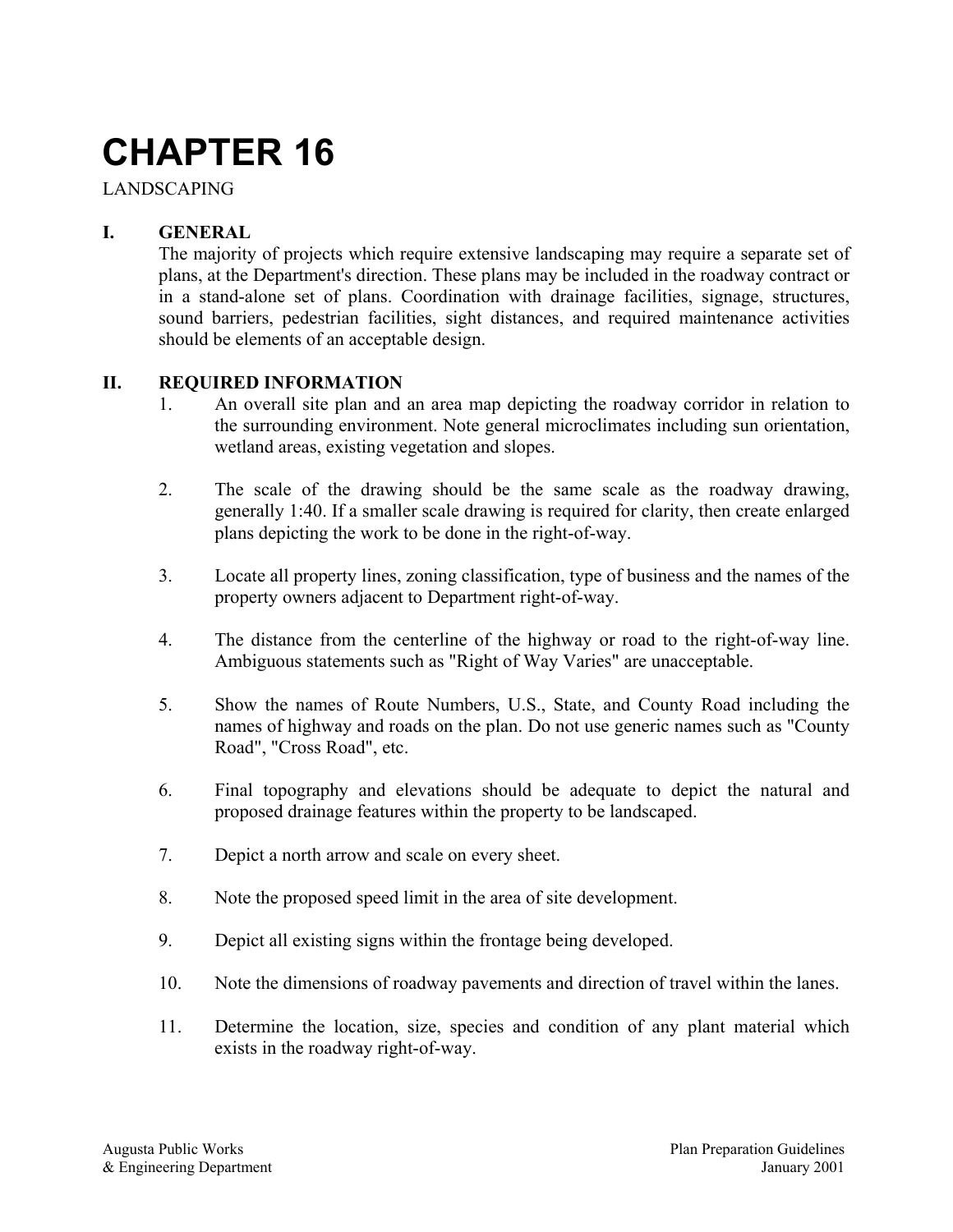- 12. Determine the location and size of swales, detention ponds, culverts, catch basins etc. and the direction of water flow.
- 13. All plant material will be drought and sun tolerant and be able to survive the USDA hardiness zone rating.

## **III. SHEET LAYOUT**

- 1. Site Map depicting topography, existing vegetation, sun orientation and wetlands etc.
- 2. Planting Plan generally a 1:40 scale drawing showing the species, location, size, quantity of the new plant material.
- 3. Planting Plan Details information regarding planting instructions, staking of trees, tree protection etc. would be included on this sheet.
- 4. Irrigation Plan in urban areas and under special conditions, an irrigation design may be necessary for the plant material to survive.

### **IV. MISCELLANEOUS NOTES & OTHER INFORMATION**

- 1. See specifications or special provisions for the optimal time of year for installation of plant material.
- 2. See specifications or special provisions for fertilizer application rates and percentages of nutrients.
- 3. Mulch material, thickness and quality.
- 4. Pruning techniques and watering schedule for contractor.
- 5. See Specifications or Special Provisions for maintenance requirements.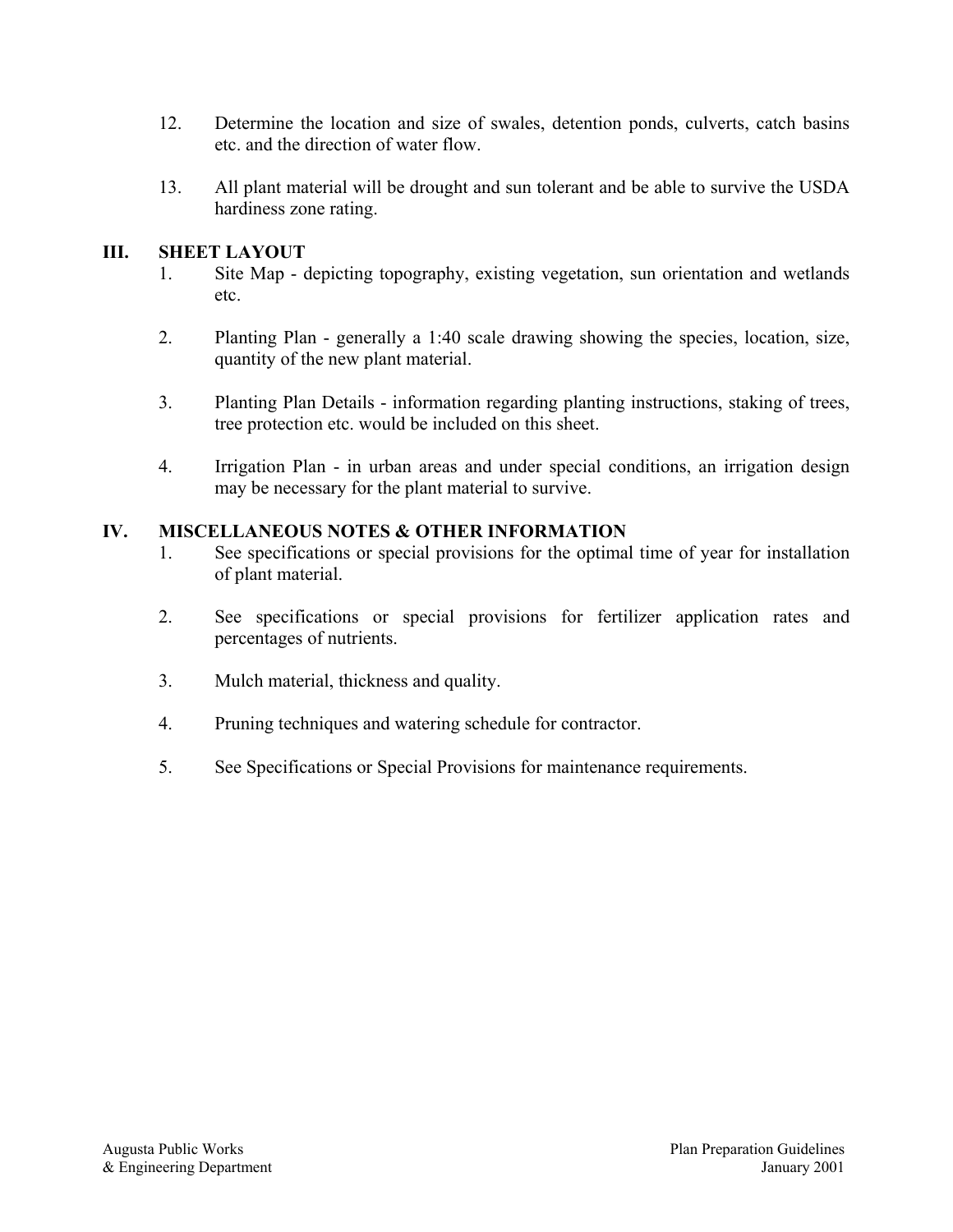## BRIDGES and STRUCTURES

## **I. GENERAL**

Bridge and wall plan sheets show necessary information to locate the structure horizontally and vertically, determine quantities of materials, and to construct the structure. Design data used will be shown. Bridge superstructure and substructure details will be shown in the plan and elevation views of each major component. General notes will be used to highlight significant information not requiring a specific construction detail.

### **II. REQUIRED INFORMATION**

The information presented herein is meant to serve as a guide to the design engineer resulting in uniformity and consistency in the preparation of construction plans for bridges. It is hoped that this information will not restrict, hinder, stifle, or in any way prevent the development of new ideas or improved methods. On the contrary, hopefully it will be a stimulus for the designer s imagination and innovation.

A. Preliminary Bridge Plans

The preliminary bridge layout drawings are used to convey the engineer s ideas and concepts regarding the type, size and location of the structure. If the bridge layout drawings accurately convey the required design information, delays and extra work due to backtracking to correct errors and or deficiencies can be avoided.

The development of a preliminary bridge layout drawing is dependent on the accurate and thorough study of the location, size and type of the structure. In many cases the designer relies on experience and engineering judgment to establish all three items.

As a minimum, the preliminary bridge plans should contain the following information:

- 1. Plan view of the proposed structure including:
	- a. Begin and end bridge stations
	- b. Centerlines of bents, BFPR's, and skew angles
	- c. Width gutter to gutter and out to out
	- d. Width of sidewalks and parapets and/or barriers
	- e. Width of roadways beneath structure
	- f. Intersection stations and angles of roadways beneath
	- g. Flow direction or ebb & flood tide directions and approximate edge of bank lines at normal flow
	- h. Milepost numbers, stations, and intersection angles at railroads
	- i. Location of point of minimum vertical clearance
	- j. Horizontal clearances from edges of travelway beneath to nearest proposed faces of substructure
	- k. North arrow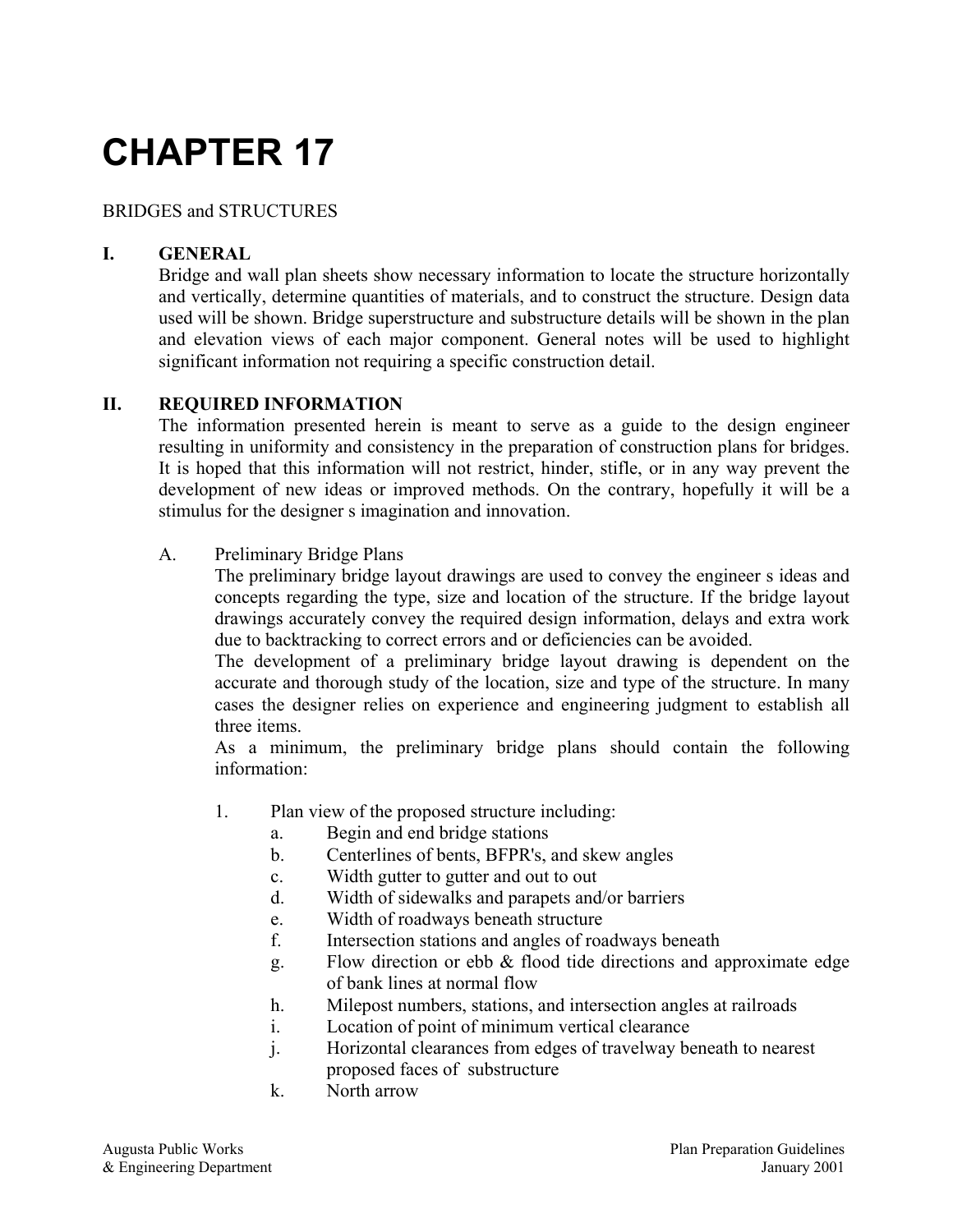- l. Bridge destinations and destinations of roads underneath
- m. Profile grade line and construction centerline
- n. Bearing for tangent sections
- o. Location and offsets to existing and proposed utilities
- p. Limits of existing bridge and offsets
- 2. Elevation view of the proposed structure including:
	- a. Stations and elevations along profile grade line at the intersection of the PGL and BFPR or centerline bents
	- b. Bent numbers beneath each bent
	- c. Designations for expansion or fixed bearings at beam ends
	- d. Locations of expansion joints
	- e. Approximate original ground line
	- f. End roll slope normal to end bent
	- g. Highwater elevations at 50, 100, and 500 years
	- h. Minimum horizontal and vertical clearances
	- i. Elevation reference marks along each end of elevation view
	- j. Station reference marks beneath elevation view
	- k. Hydraulic and scour data
	- l. Drilled shaft information (sizes and elevations)
- 3. Proposed vertical curve data
- 4. Tabulation of surveyed elevations along existing bridge centerline and existing gutterlines or proposed cutlines
- 5. Proposed horizontal curve data
- 6. Location and elevation of nearest bench mark
- 7. "BRIDGE CONSISTS OF" data block giving a brief description of the proposed structure indicating span lengths, span types, and number and type of bents.
- 8. Drawings and/or narrative description of the construction scheme to indicate how the bridge is to be built, including traffic handling diagrams.
- 9. Superelevation transition data
- 10. Completed title block labeled "PRELIMINARY LAYOUT"
- 11. Existing bridge serial number, I.D. number, project P.I. number, and bridge number above title block

Preliminary layouts for retaining walls shall contain the following information:

1. Plan View of the Proposed Wall including: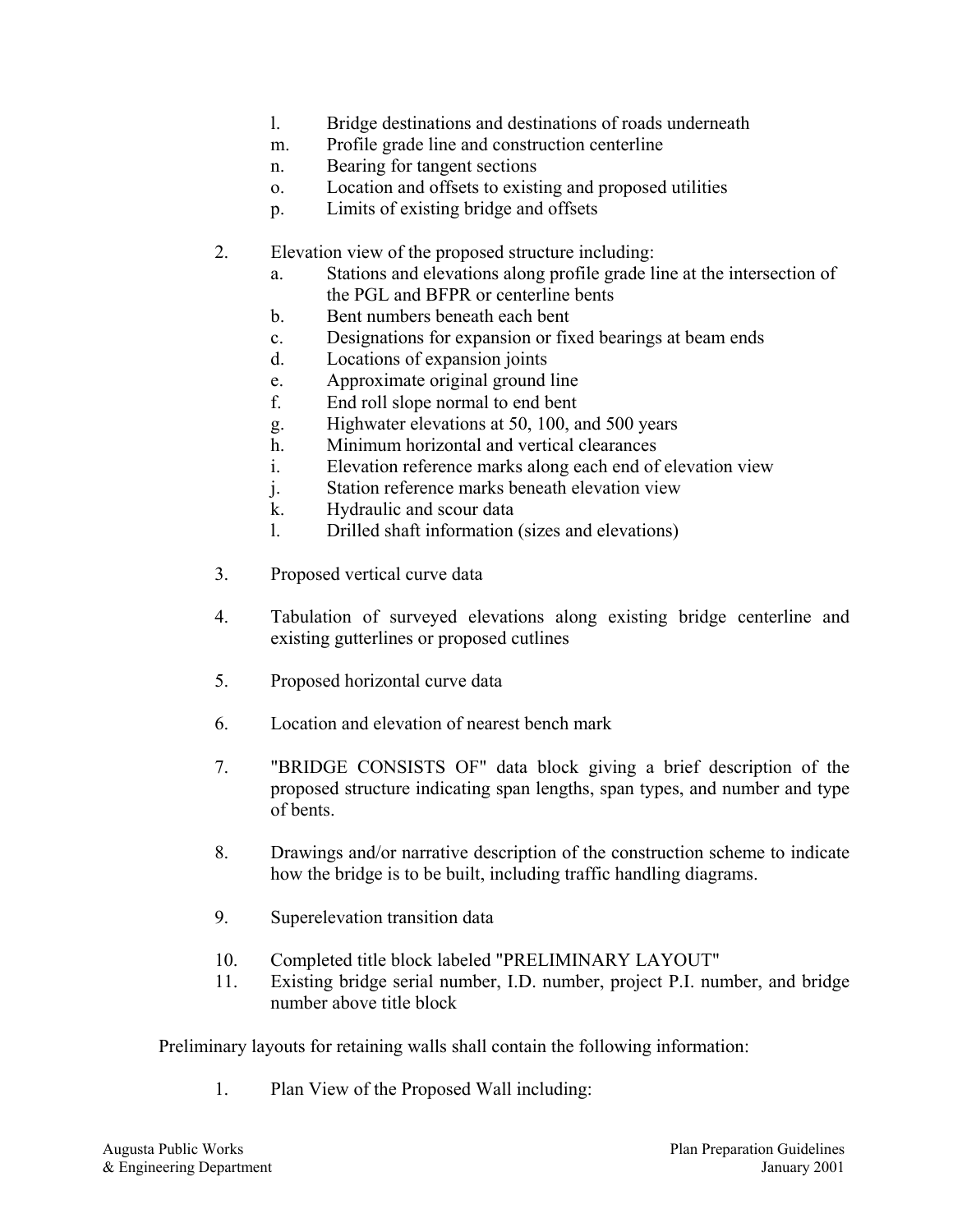- a. Beginning and ending wall stations and offsets. The station and offset shall also be given at every break point along the horizontal alignment of the wall.
- b. Limits of the right-of-way shall be indicated by station and offset.
- c. Location and size of any utilities, drainage pipes, noise barriers, light standards, and overhead signs.
- 2. Elevation View of the Proposed Wall including
	- a. Elevations on top of the wall (parapet or traffic barrier) at the beginning and ending of the wall and at profile break points.
	- b. The existing and proposed ground elevations at the bottom and top of the wall as well as a footing envelope which shall indicate the highest elevation the footing for an earth wall can be located.
	- c. Location and size of any utilities, drainage pipes, noise barriers, light standards, and overhead signs
- 3. Narrative of any construction staging which may be required to erect the wall.
- B. Final Bridge Plans

The final plans represent the continued development of the structure concept as it was presented in the preliminary drawings. During the preparation of these plans, the engineer must assess every aspect and component of the bridge and adequately convey his or her design thoughts through descriptive drawings of each element.

Construction plans shall contain all dimensions, notes, and details necessary for a contractor to prepare a bid and construct the structure. Construction plans for the bridges usually contain some or all of the following sheets.

- a. Plan and Elevation Sheets
- b. General Notes Sheets
- c. Construction Sequence Sheets
- d. Deck Plan Sheets
- e. Deck Section Sheets
- f. Framing Plan Sheets
- g. Steel Beam Sheets
- h. Prestressed Concrete Beam Sheets
- i. Neoprene Bearing Sheets
- j. Miscellaneous Details Sheets
- k. Intermediate Bent Sheets
- l.. End Bent Sheets
- m. As-Built Foundation Information Sheets
- n. Bar Reinforcement Details Sheets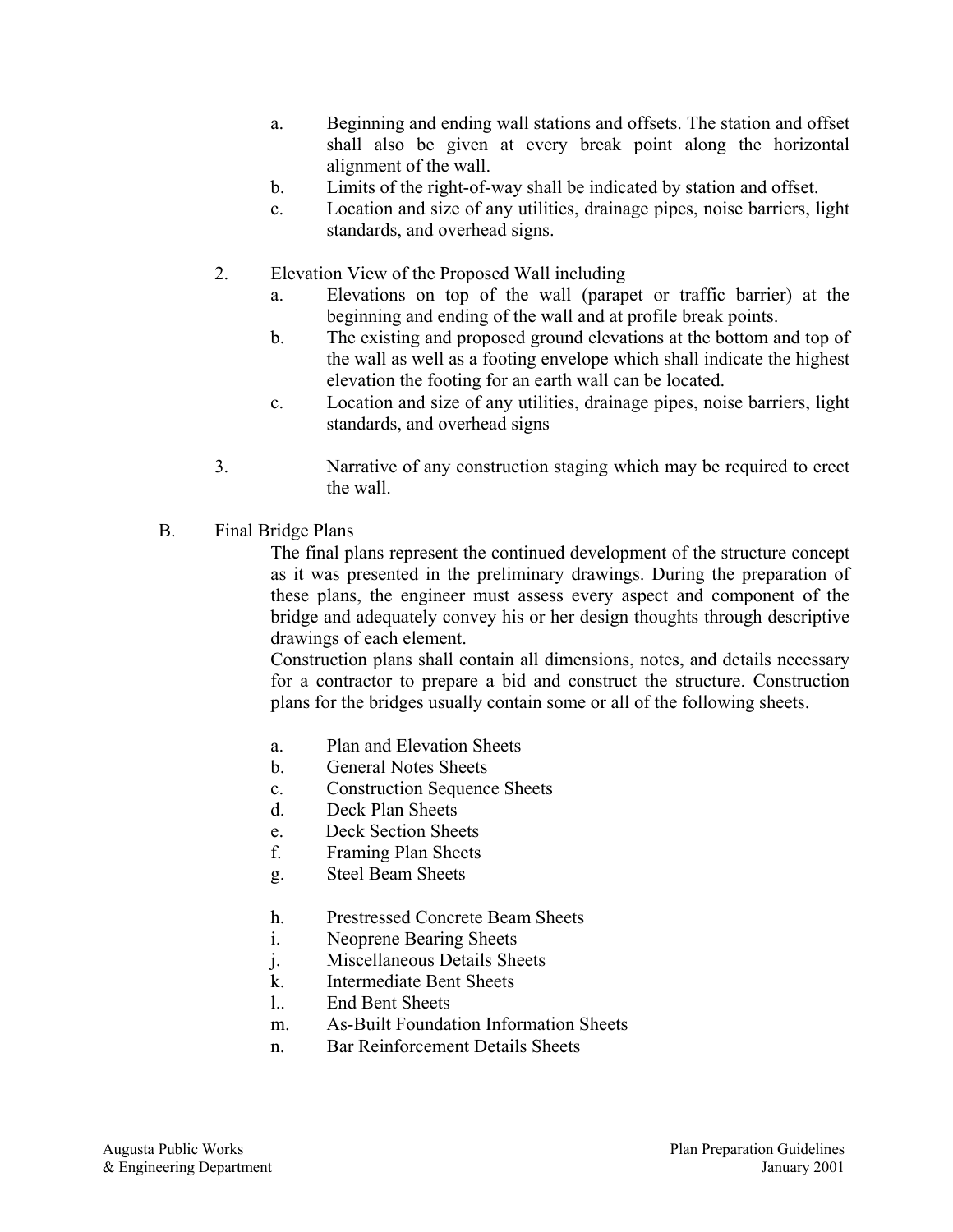Required information for each of the above sheets is given in the following section. Additional sheets should be provided as necessary to show the details required for construction. This may include plans for the provision of utilities, pier protection, special bridge deck joints, overhead signs and roadway lighting on the bridges. Several of these sheets may be incorporated into the roadway plans. Coordinate preparation with the roadway designers.

#### **III. SHEET LAYOUT**

Prepare bridge and structural plans either electronically on a CAD system or using pencil or ink on mylar. Draw plans to scale whenever possible.

Use standard "D" sized plan sheets.

Use Department standard title blocks placed at the lower right corner of each plan sheet including standard revision block, header block, scale, date, and initial blocks. Size, label, and format according to current Department practice. Place the sheet designation (title) first in the main body of each title block followed by the structural description in terms of numerical road designations. List the county and project number along the bottom edge of the main body.

Place "BRIDGE SHEET \_ OF \_" or other structural sheet number designations directly to the left of the title block and along the bottom edge of drawing area.

Use Department standard roadway sheet designation blocks placed at the upper right corner of each plan sheet. Size, label, and format according to current Department practice showing state, project number, roadway sheet number, and total number of plan sheets. Information about specific plan sheets is as follows:

#### A. Plan and Elevation Sheets

All bridge and structural plans are required to have plan and elevation sheets. As a minimum, the plan and elevation sheets for bridge plans should contain the following information:

- 1. Plan view of the proposed structure including:
	- a. Begin and end bridge stations
	- b. Centerlines of bents, BFPR's, and skew angles
	- c. Length of spans and full length of bridge
	- d. Width gutter to gutter and out to out
	- e. Width of sidewalks and parapets and/or barriers
	- f. Width of roadways beneath structure
	- g. Intersection stations and angles of roadways beneath
	- h. Flow direction or ebb & flood tide directions and approximate edge of bank lines at normal flow
	- i. Milepost numbers, stations, and intersection angles at railroads
	- j. Location of point of minimum vertical clearance
	- k. Horizontal clearances from edges of travelway beneath to nearest proposed faces of substructure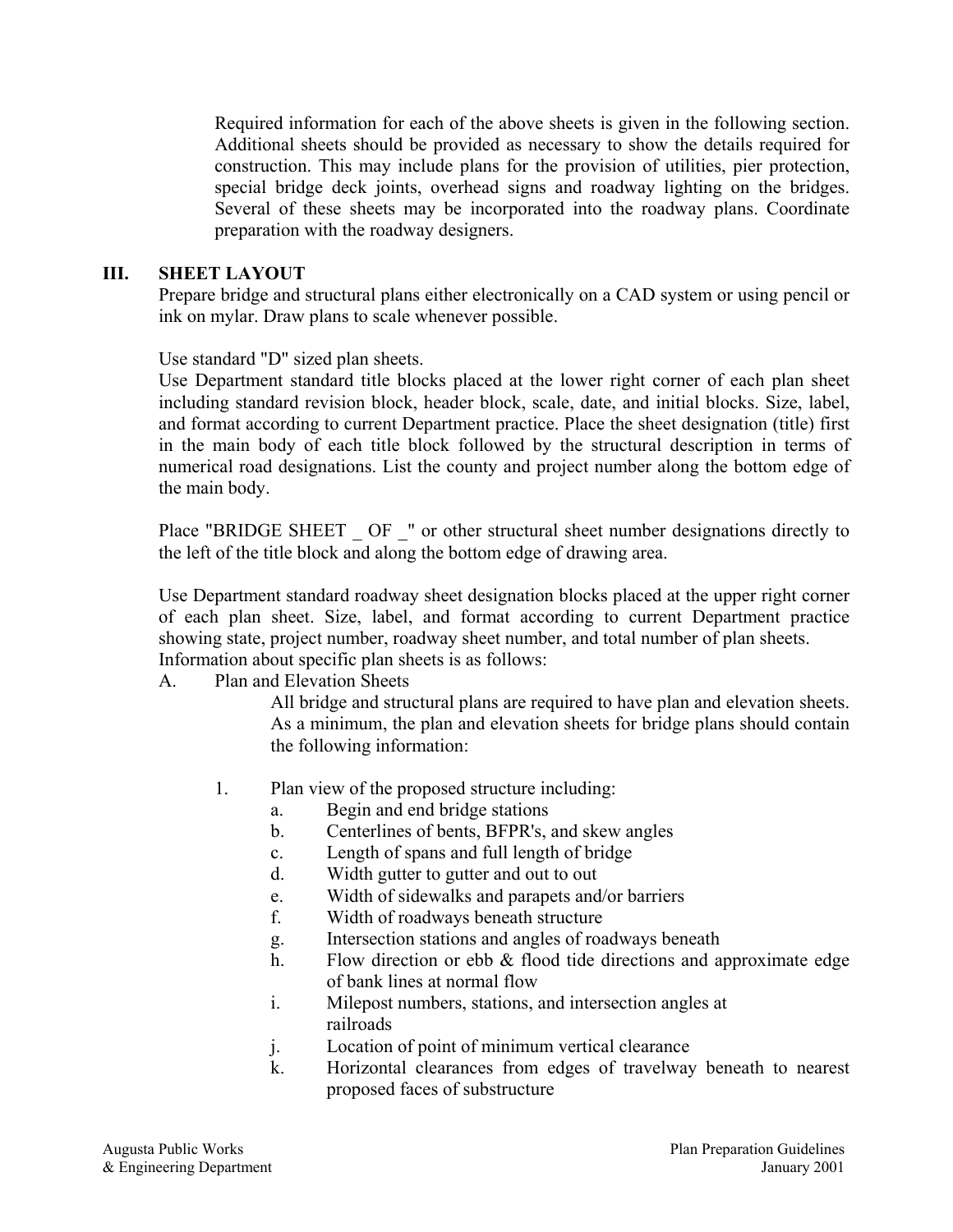- l. North arrow
- m. Bridge destinations and destinations of roads underneath
- n. Profile grade line and construction centerline
- o. Bearing for tangent sections
- p. Location and offsets to existing and proposed utilities
- q. Wingwalls with pile blocks if applicable
- r. Removal lines for widenings
- s. Temporary barrier and/or shoring
- t. Limits of slope paving and/or rip rap
- u. Limits of existing bridge and offsets
- 2. Elevation view of the proposed structure including:
	- a. Stations and elevations along profile grade line at the intersection of the PGL and BFPR or centerline bents
	- b. Bent numbers beneath each bent
	- c. Designations for expansion or fixed bearings at beam ends
	- d. Locations of expansion joints
	- e. Approximate original ground line
	- f. End roll slope normal to end bent
	- g. Highwater elevations at 50, 100, and 500 years
	- h. Minimum horizontal and vertical clearances
	- i. Footings and seals with elevations
	- j. Piles in intermediate pile footings (note end bent piles not shown)
	- k. Pile encasements and elevations where required
- 3. Proposed vertical curve data
- 4. Tabulation of surveyed elevations along existing bridge centerline and existing gutterlines or proposed cutlines
- 5. Proposed horizontal curve data
- 6. Superelevation transition data
- 7. Slope paving details and/or rip rap details
- 8. Completed title block labeled "PLAN AND ELEVATION"
- 9. Existing bridge serial number, I.D. number, project P.I. number, and bridge number above title block
- B. General Notes Sheets

Use General Notes sheets following plan and elevation sheets. Use standard Ga.D.O.T. format.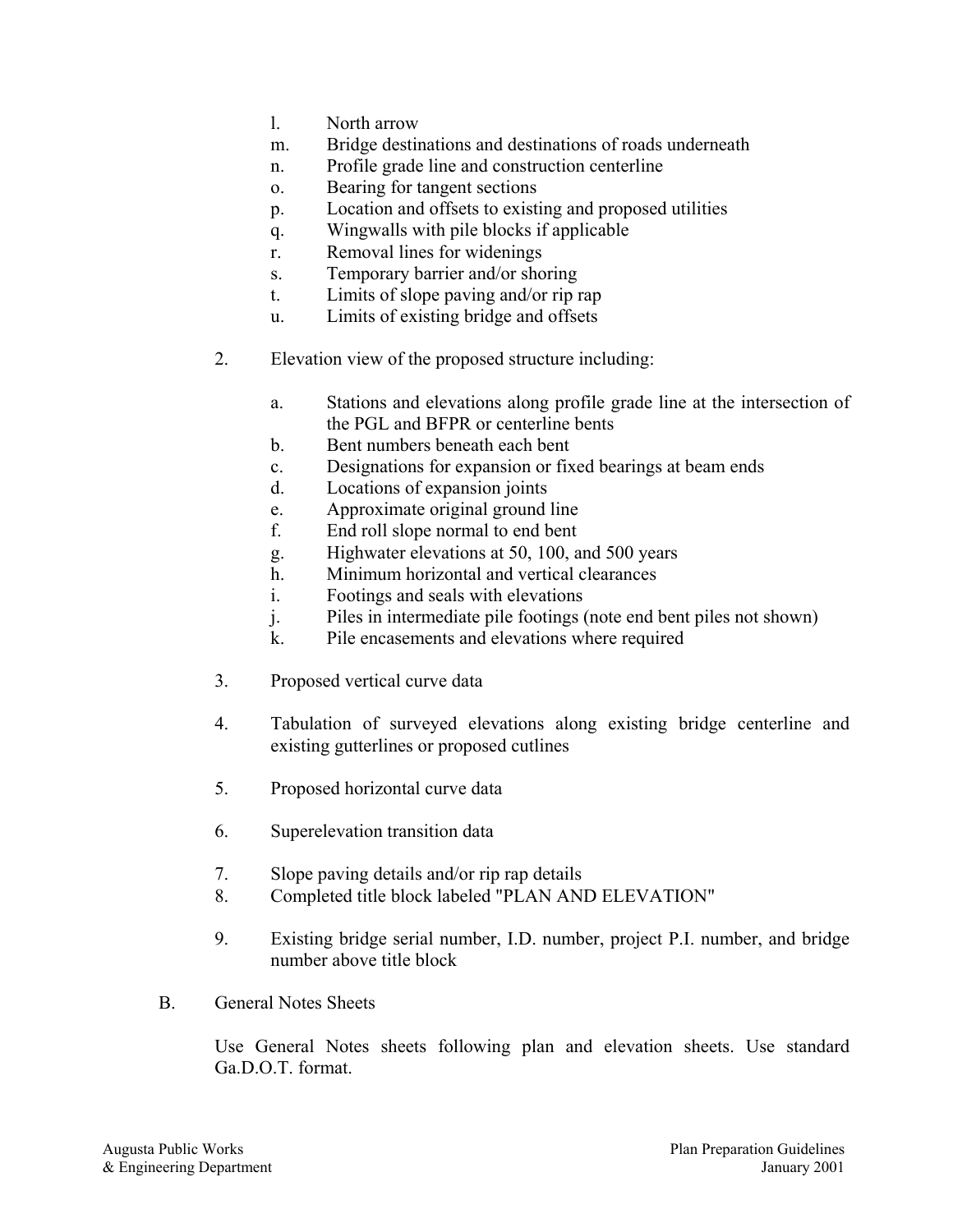Outline major structural elements under the heading, "BRIDGE CONSISTS OF" indicating span lengths and types, substructural elements, and Ga. Standards to be used.

Use the headings of "DRAINAGE DATA", "TRAFFIC DATA", and "DESIGN

DATA" to list respective standard information.

Use the heading "GENERAL NOTES" to list specific notes common to each set of structural plans. Use standard Department notes whenever possible. Most plan notes should be placed on the General Notes sheet.

Use the heading "SUMMARY OF QUANTITIES" to summarize all bid items associated with each set of structural plans according to standard Ga.D.O.T. bid item numbers. Show pay item numbers, associated quantity totals, units, and pay item descriptions as per the

Department's "Bid Item Index."

Use the heading "UTILITIES" and/or "EXISTING UTILITIES" to list all utilities and owners within the limits of the structure. Note if utilities are to be removed and/or relocated and if so by whom.

Show completed title block labeled "GENERAL NOTES".

C. Construction Sequence Sheets

Indicate by details on the plans and by notes or narrative descriptions the step by step procedure for constructing the structure/s. Prepare sufficient deck cross-sections to indicate the staging, location of existing structures, and location of temporary barrier. For simple or non-complicated staging, this information may be shown on the deck section sheets in which case a construction sequence sheet would not be required.

Some of the items to be considered and addressed are as follows:

- 1. Location of any temporary bents and location & size of openings through any falsework that may be required.
- 2. Location of temporary barriers for each stage of construction.
- 3. Number, width, and location of lanes to remain open during each stage of construction.
- 4. Completed title block labeled "CONSTRUCTION SEQUENCE".
- 5. Locations of any sheet pile or temporary retaining walls required during construction.
- D. Deck Plan Sheets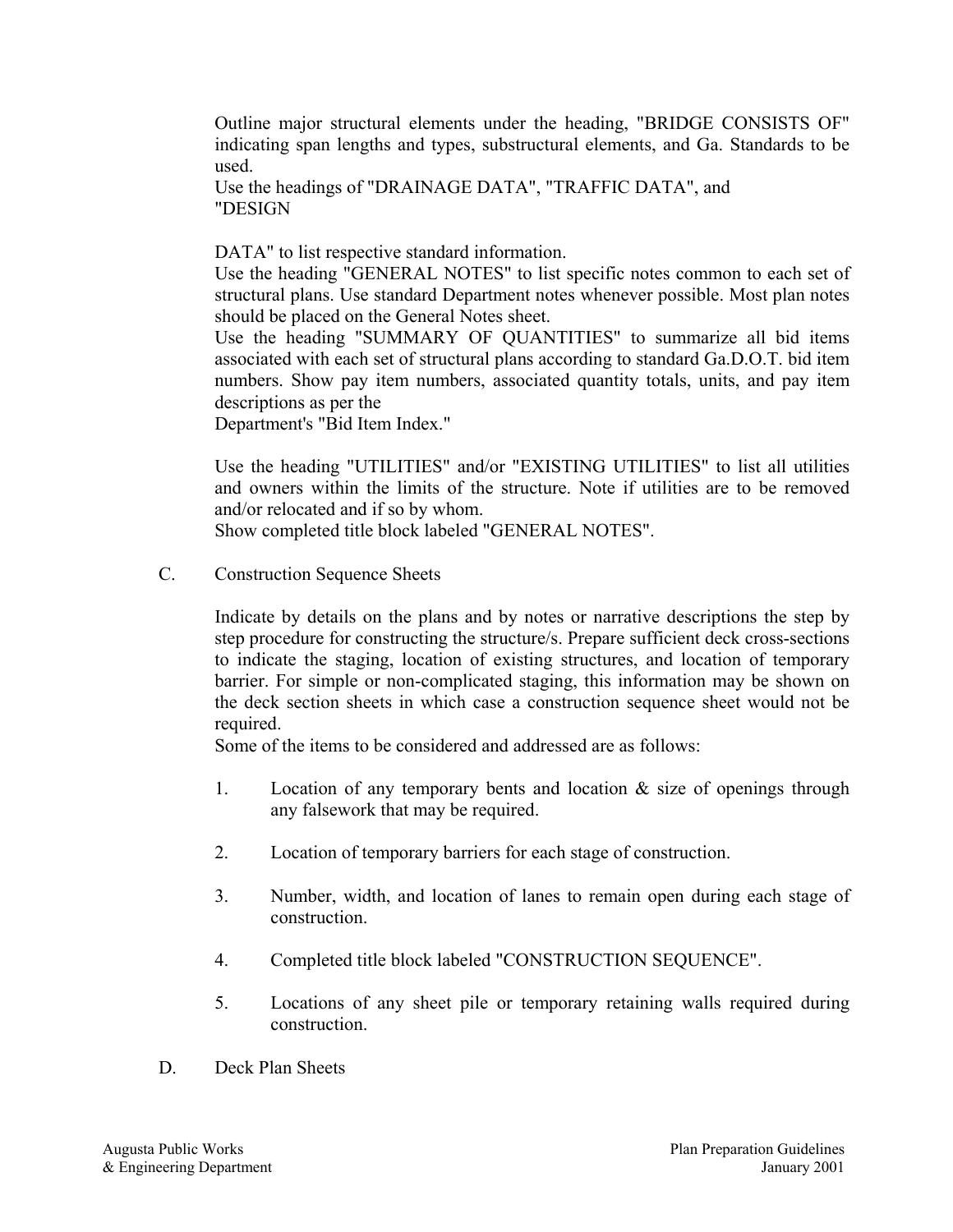Follow General Notes sheets and if used, Construction Sequence sheets with Deck Plan sheets for bridge plans. As a minimum, deck plan sheets should contain the following information:

- 1. Plan view of each unique span including:
	- a. Handrails and/or barriers & joint spacing
	- b. Endposts
	- c. Endwalls, diaphragms, & edgebeams and sizes

d. Diaphragm spacing (layout) unless shown on Beam Chord Layout sheet

- e. Beams and beam centerlines
- f. Paving rest
- g. BFPR & Centerline Bents
- h. Profile Grade Line & Construction Centerline
- i. Length of spans measured along inside face of barrier or parapet
- j. Width of bridge gutter to gutter  $\&$  out to out
- k. Skew angles between tangent to Construction Centerline & Centerline Bent or BFPR
- l. Transverse dimensions labeled radial for curve
- m. Expansion & construction joints
- n. Longitudinal deck & barrier rebar and lap lengths
- o. Fanned deck rebar in acute corners for skewed spans
- p. Continuity of steel to each side of centerline for continuous bent (use continuous or lapped 600 bar)
- 2. Quantity Table (prefer quantity block to lower right) showing correct class of concrete, bar reinforcing steel, and labeled for each span or pour.
- 3. Expansion and/or construction joint details (label "req'd" as necessary)
- 4. Barrier transition details
- 5. Sections thru endwalls, diaphragms, and edgebeams
- 6. "T" dimensions for reinf. conc. deck girder bridges
- 7. Completed title block labeled "DECK PLAN
- E. Deck Section Sheets

Follow Deck Plan sheets with Deck Section sheets for all bridge structures. Show section views cut across the structure indicating all horizontal dimensions necessary to construct the bridge. As a minimum, the Deck Section sheets should contain the following information: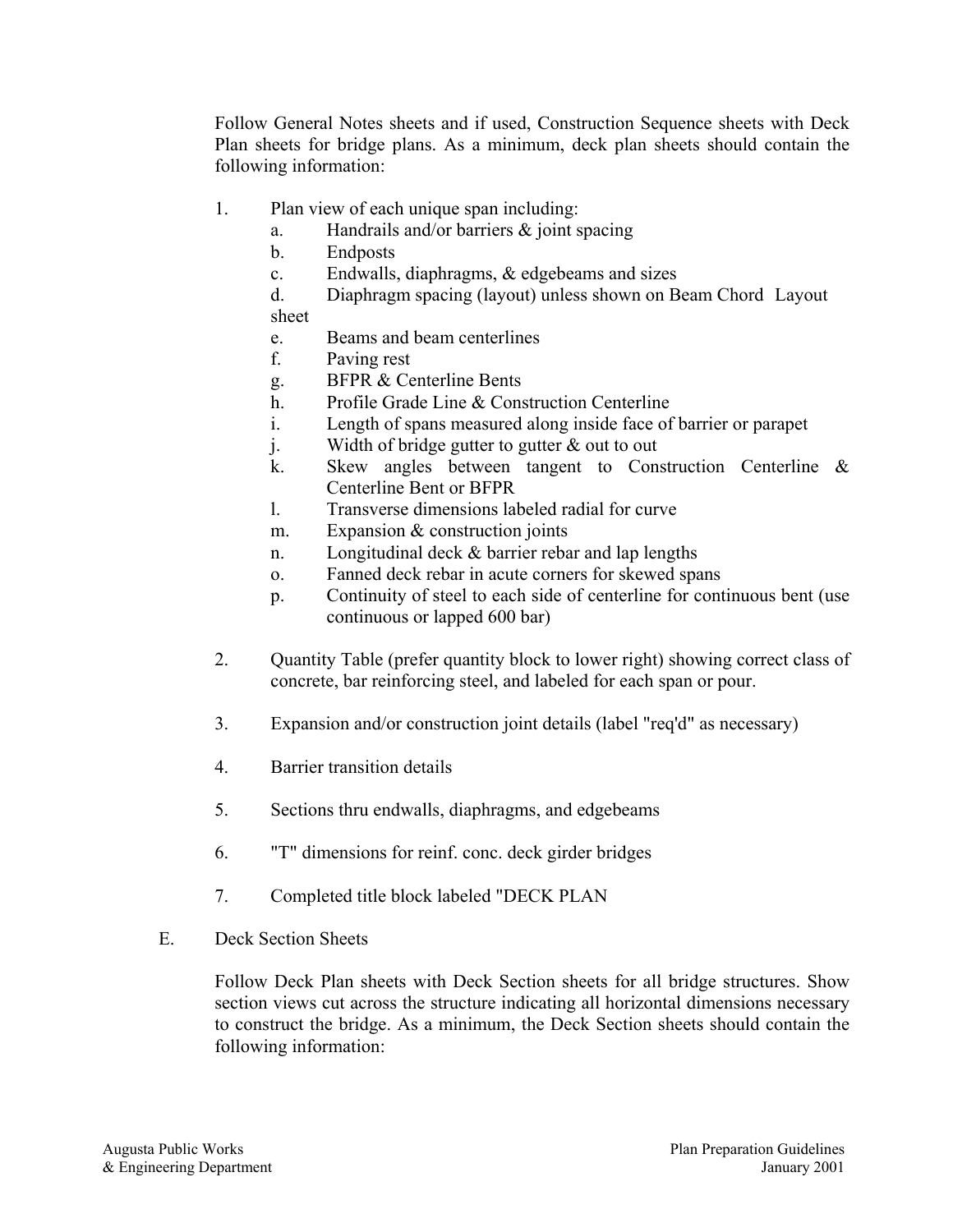- 1. Sections thru deck slab and at edgebeams, diaphragms, and endwalls and/or crossframes including:
	- a. Deck reinforcement near midspan and if different, at intermediate bents
	- b. Reinforcement in edgebeams, diaphragms, and endwalls
	- c. Reinforcement in beam stems of reinf. conc. deck girders
	- d. Connection details, member & plate sizes of crossframes
	- e. Correct welding symbols
	- f. Centerline bridge, const. centerline and profile grade line
	- g. Width gutter to gutter & out to out
	- h. Width of barrier and/or sidewalk & parapet
	- i. Depth of sidewalk at parapet face  $\&$  at gutterline
	- j. Tie pour dimensions, cutlines, & const. joints
	- k. Beam spacings and overhang dimensions
	- l. Deck slab thicknesses and cross-slope
	- m. Drip bead details along overhangs
	- n. Top of deck to top of beam dimensions at centerline bearings
	- o. Beam stem depth & width for reinf. conc. deck girders
	- p. Bearings and preformed joint filler under endwalls
	- q. Preformed "foam" joint filler between brng. pads and endwalls
	- r. Utilities and utility opening details thru edgebeams, diaphragms, and endwalls
	- s. Conduit details thru slab or barriers
	- t. Special deck pouring sequences and/or pour rates
- 2. Crown ordinate detail
- 3. Longitudinal & section details of beam reinforcement & dimensions for reinforced concrete deck girder stems
- 4. Barrier and/or sidewalk & parapet details
- 5. Deck drain or scupper details
- 6. Utility hanger details
- 7. Completed title block labeled "DECK SECTIONS"
- F. Framing Plan Sheets

Provide framing plans for bridges with curved alignments or variable widths. Prepare drawings to show a single, concise graphical representation of all the geometric control necessary for the location and detailing of beam or girder superstructure framing.

Show sufficient information to permit the verification or determination of all calculated, detailed dimensional or noted information on the drawings related to the beam or girder layout as well as other work related or dependent upon the layout.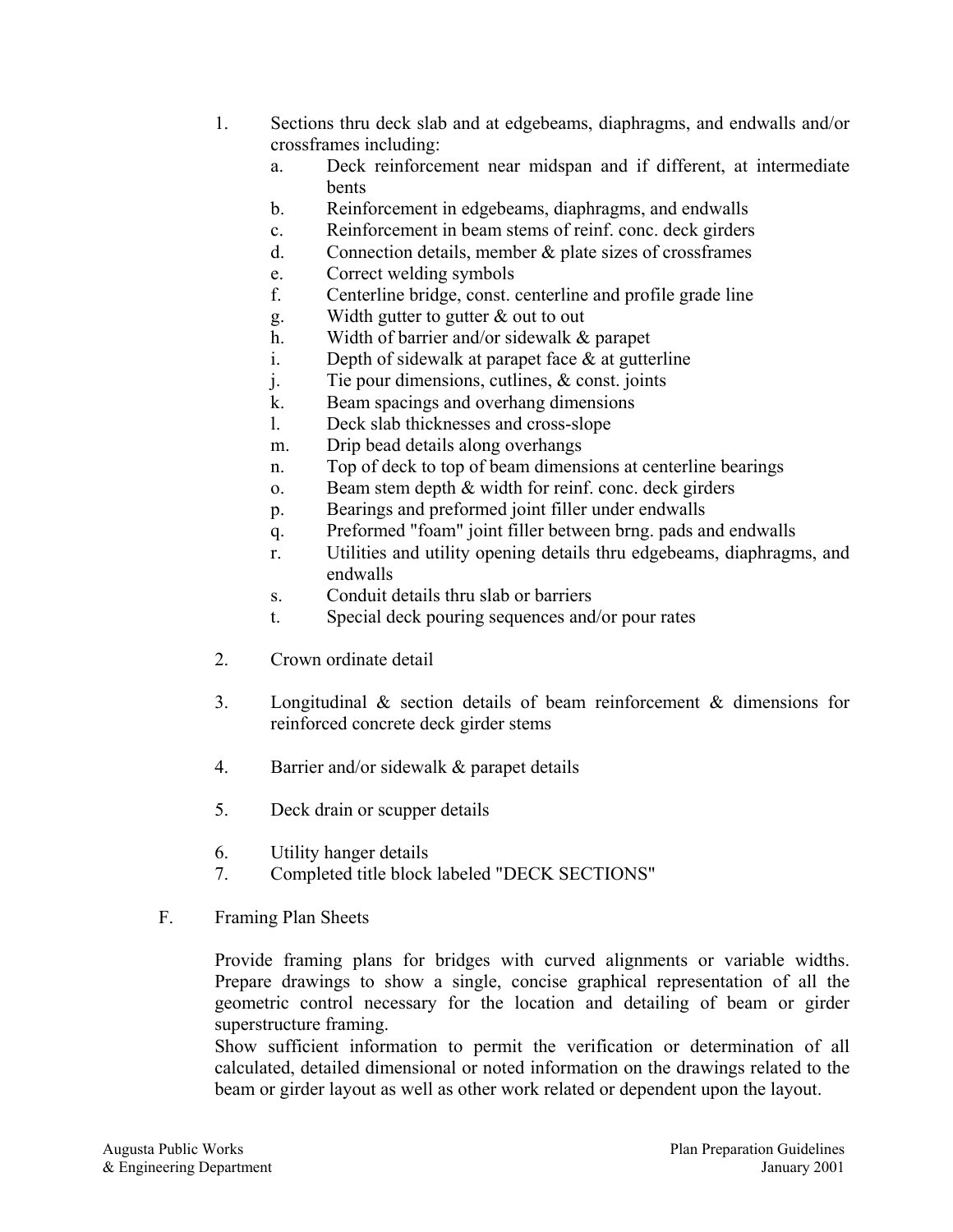Show completed title block labeled "FRAMING PLAN".

## G. Steel Beam Sheets

As a minimum, steel beam sheets should contain the following information:

- 1. Elevation view of each unique beam including:
	- a. Overall length of beam
	- b. Dimensions to centerline of bearings and bents and/or BFPR
	- c. Sizes of plates or rolled beam designations
	- d. Location and spacing of stiffeners and shear connectors
- 2. Beam grade and camber ordinate diagram
- 3. Dead load deflections
- 4. Stiffener details
- 5. Shear connector details
- 6. Welding and/or bolting details
- 7. Safety handrail detail
- 8. Notes as follows:
	- a. Type of steel required for each member
	- b. Main load carrying members subject to tensile stress and Charpy Vnotch test requirements
	- c. Camber grades are measured at bottom of top flange
	- d. Camber compensates for total dead load deflection and effects of vertical curve
- 9. Completed title block labeled "STEEL BEAM DETAILS SPAN"
- H. Prestressed Concrete Beam Sheets

The Department has developed standard prestressed concrete beam sheets. Use these sheets or a similar format whenever possible. As a minimum, prestressed concrete beam sheets should contain the following information:

- 1. Elevation view of beams placed at upper left of sheet including:
	- a. Overall length of each beam and span
	- b. Dimensions to centerline of bearings and bents and/or BFPR
	- c. Non-composite and composite dead load deflections
	- d. Location of diaphragm holes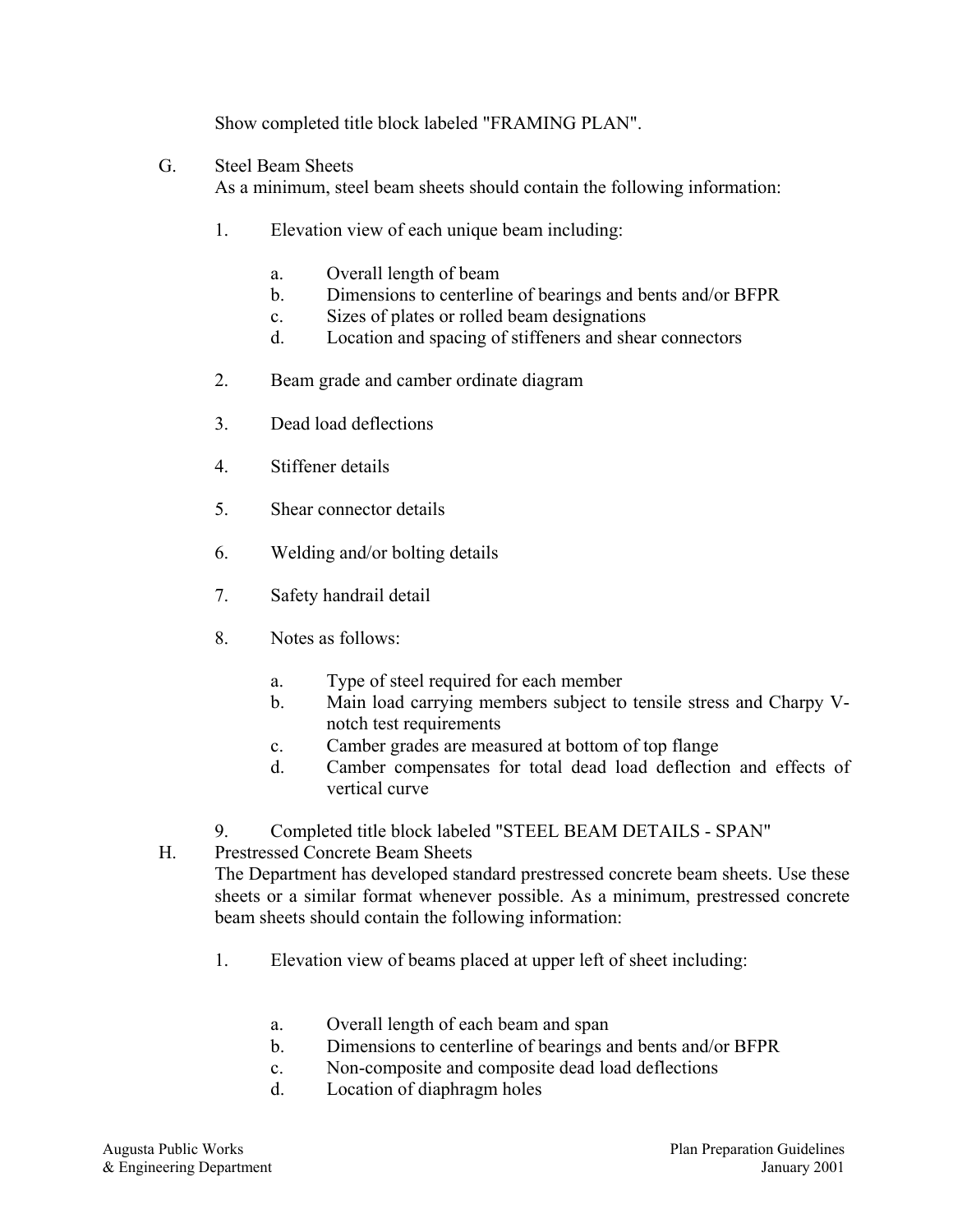- e. Location of low friction hold down/s
- f. Shear stirrup spacings  $&$  bursting reinforcing
- g. Prestressing steel
- 2. Section views at midpoint and end of beam (place at same height and immediately to the right of elevation view) including:
	- a. Flange and web dimensions
	- b. Strand pattern, raised distance and/or sheathing
	- c. Bar reinforcing and cover requirements
- 3. Individual bar reinforcement details
- 4. Recess detail for diaphragm rods
- 5. Flange clip detail when necessary
- 6. Notes as follows:
	- a. Beam handling and pick-up requirements
	- b. Chamfer edges of beams 1/2" or 3/4"
	- c. Horizontal dimensions are in place dimensions and are to be adjusted for grade and fabrication effects
	- d. Location of fixed  $& \exp$ , joints and bearing chase sizes
	- e. Finishing requirements along top flange
	- f. Composite & non-composite deflection criteria
	- g. Strand requirements and specifications
	- h. Prestressing data (Number of strands, type, prestress force per strand, release strength of concrete, total jacking force, and net prestress force after losses)
	- i. Concrete design strength (f'c)
- 7. Completed title block labeled "PSC BEAM (type) SPAN \_"
- I. Neoprene Bearing Sheets

The Department has developed standard bearing sheets for neoprene bearing pads. Use these sheets or a similar format whenever possible. As a minimum, neoprene bearing sheets should contain the following information:

- 1. Plan view of bearing pad and beveled shim plates including:
	- a. Beam and pad centerlines
	- b. Overall dimensions and dimensions to centerlines
	- c. Hole for dowel bar
- 2. Plan and section view of bearing pad under beam including:
	- a. Beam, pad, and bent cap
	- b. Edge clearance
	- c. Preformed foam and preformed joint filler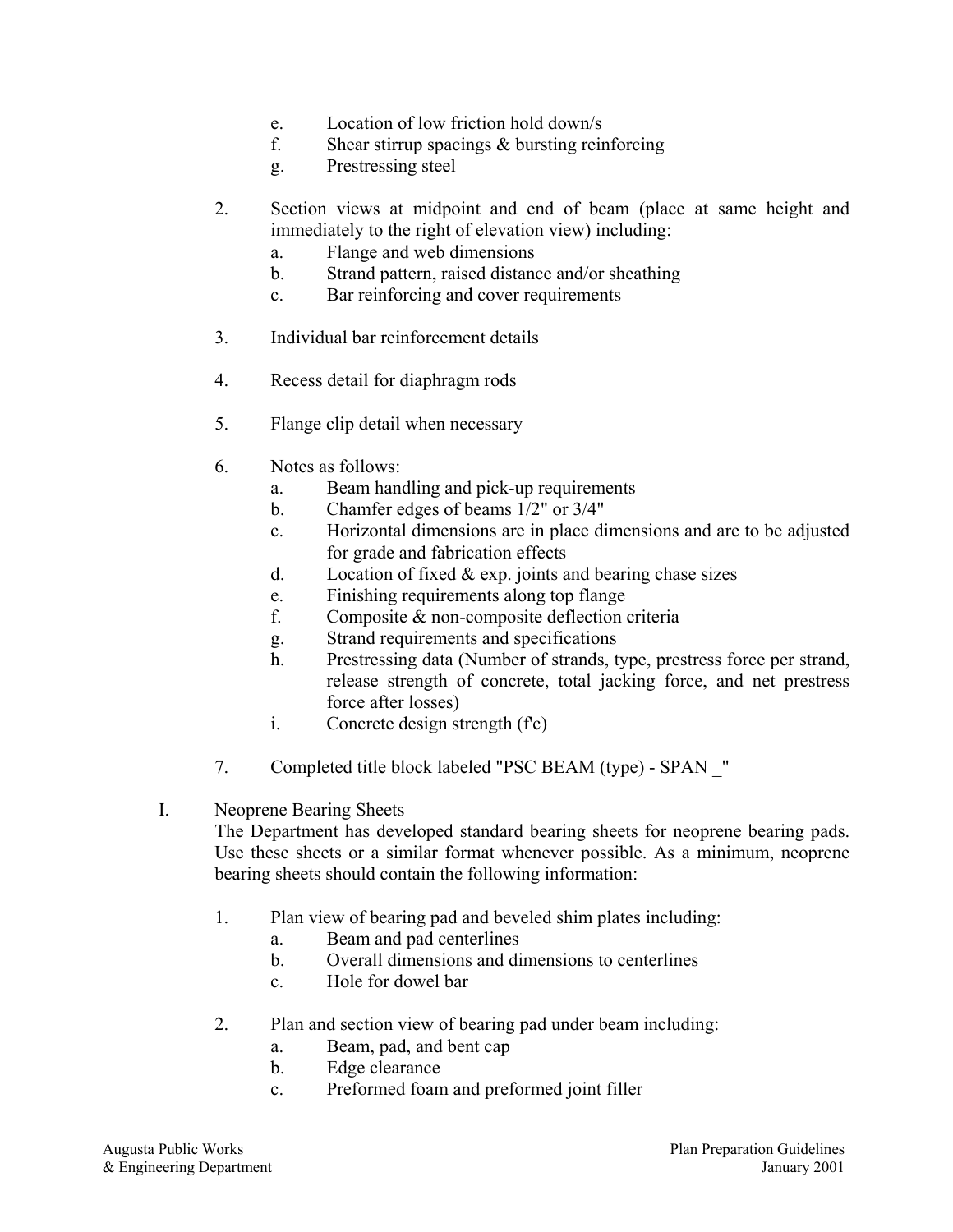- d. Dowel bar and dowel bar hole in pad
- 3. Elevation section of bearing pad including:
	- a. Pad thickness
	- b. Number, location, and thickness of load plates
	- c. Number, location, and thickness of internal plates
	- d. Sealing ribs except for cast-in-place T-beams
- 4. Elevation section of beveled shim plates with thickness back and ahead
- 5. Design loads and shear deflection
- 6. Notes as follows:
	- a. Design specifications used for pads
	- b. Steel specification and size of dowels
	- c. Durometer hardness and grade of neoprene
	- d. Cover requirements for load plates  $\&$  internal plates
	- e. Steel specification for load plates & internal plates
	- f. Use of 1-1/2 degree draft mold is optional
	- g. Steel specification and galvanization requirements for beveled shim plates
	- h. Beveled shim plates on top of bearing pads
- 7. Completed title block labeled "NEOPRENE PAD DETAILS"
- J. Miscellaneous Details Sheets

Use miscellaneous details sheets to show details that are necessary but do not adapt well to any other particular sheet or will not fit well on another sheet due to space limitations. Many of the following details are more appropriately shown on other related plan sheets but may be shown as miscellaneous details if necessary.

- 1. Plan and elevation sheet details including:
	- a. Slope paving details
	- b. Rip rap details
- 2. Deck plan or section details including:
	- a. Expansion joint details thru bridge deck
	- b. Construction joint details
	- c. Details of 1" expansion joint in barrier
	- d. Details of 1" expansion in parapet
	- e. Expansion joint in sidewalk & parapet
	- f. Expansion joint in median
	- g. Barrier transition detail
	- h. Barrier reinforcement detail
	- i. Sidewalk and parapet detail
	- j. Raised median detail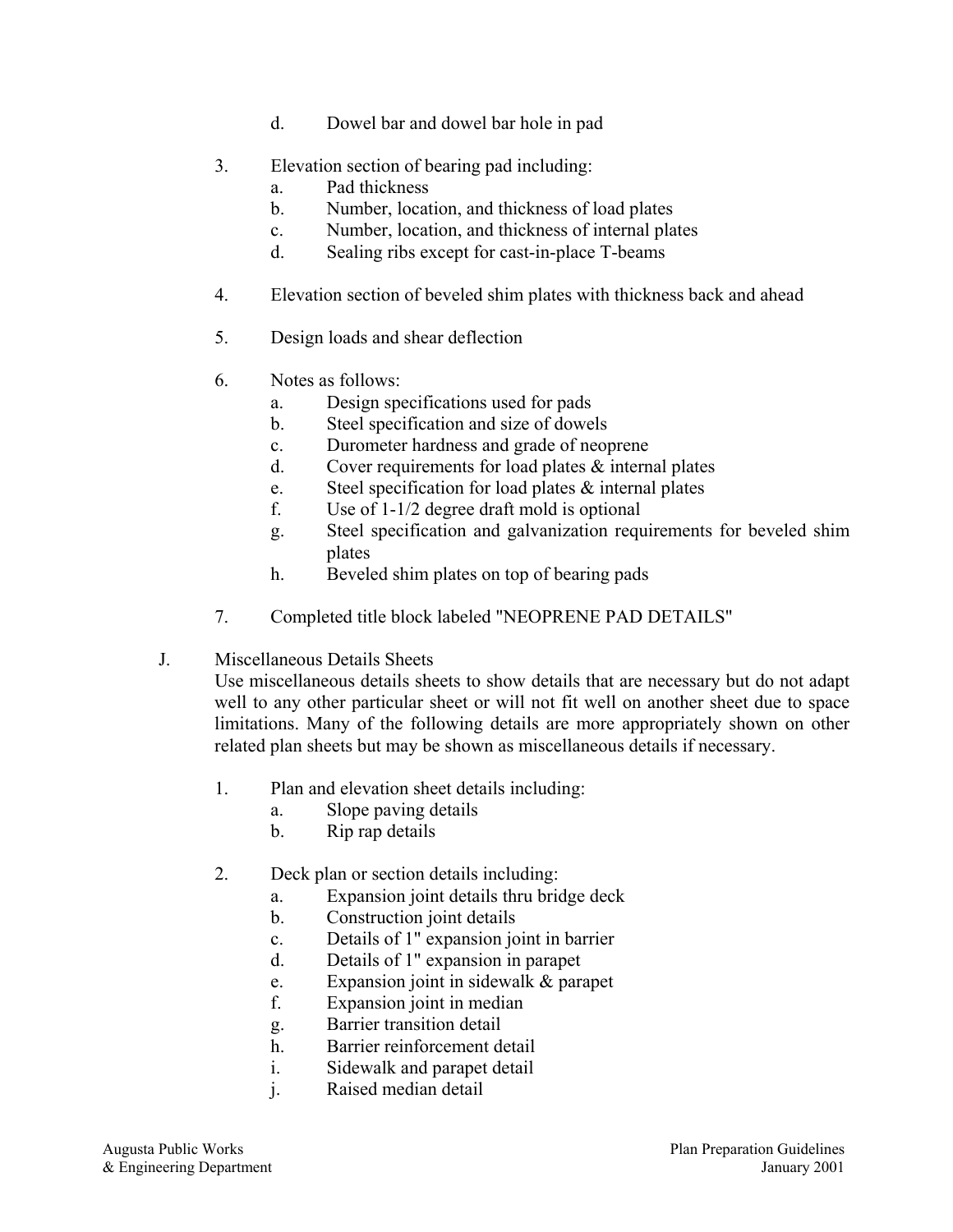- k. Curb face details
- l. Crown detail
- m. Deck drain or scupper details
- n. Bar bundling detail
- o. Bar bending detail at skewed joints
- p. Bars in acute-angled corners of exp. jts.
- q. Utility hanger details
- r. Fence details
- 3. Beam details including:
	- a. Recess detail for diaphragm rods
	- b. Flange clip detail
	- c. Shear connector details
	- d. Safety handrail details
- 4. Substructure details including:
	- a. Seal detail
	- b. Undercut detail
	- c. Bar bundling detail
	- d. Metal shell pile reinforcement detail
	- f. Swaybracing details
- 5. Completed title block labeled "MISCELLANEOUS DETAILS"
- K. Intermediate Bent Sheets

As a minimum, intermediate bent sheets should contain the following information:

- 1. Plan view of bent cap placed to upper left of sheet including:
	- a. Reference line (PGL) and dimension to adjacent beams
	- b. Angles to PGL & centerlines of beams
	- c. Centerline bent and station
	- d. Centerlines of bearing & dimensions from centerline bent
	- e. Anchor bolt hole layout
	- f. Centerlines of beams & dimensions along centerline bent
	- g. Dimensions to cap steps along centerline bent
	- h. Width of cap
	- i. Direction of pile batter if used in pile bents
- 2. Elevation view of bent placed directly beneath plan view including:
	- a. Cap step elevations flagged above top of bent cap steps or listed in tabular form
	- b. Bottom of cap elevations at ends and at junctures with columns
	- c. Elevations at bottom of footings or seals
	- d. Bar reinforcing in cap, columns and footings
	- e. Shear reinforcing steel spacing flagged below bottom of bent cap
	- f. Construction joints in columns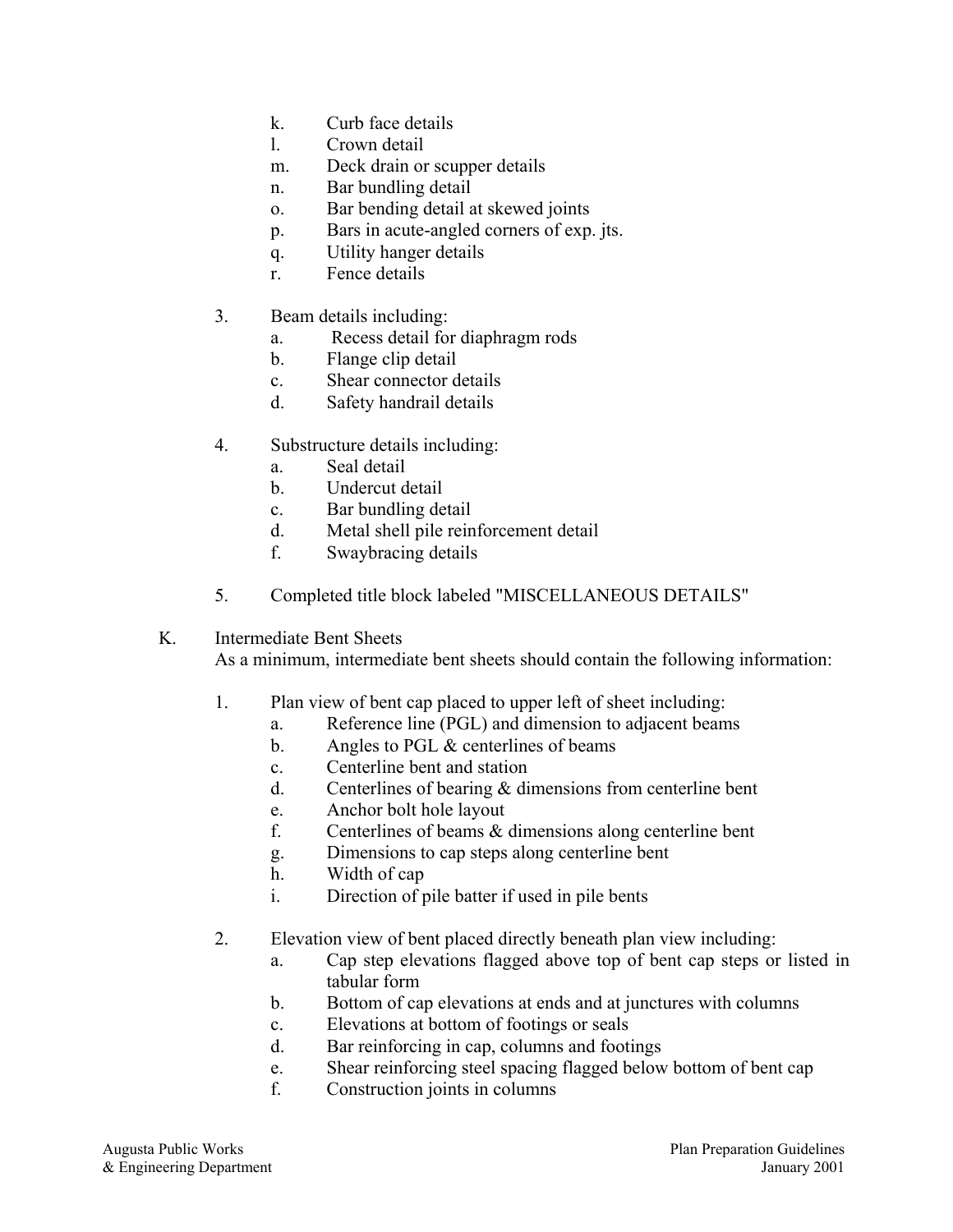- g. Column spacing dimensioned along centerline bent
- h. Width of columns and footings
- i. Thickness of footings
- j. Piles for pile footings and embedment into footings
- k. Pile batter if used
- l. Drilled shaft information (sizes and elevations)
- 3. Cap and column section views for each different cross-section placed to upper left of sheet including:
	- a. Vertical and horizontal dimensions
	- b. Main reinforcing steel layouts in cap sections and columns
	- c. Distribution reinforcement along vertical face of cap
	- d. Vertical shear reinforcement stirrups in cap
	- e. Horizontal tie reinforcement in columns
	- f. Anchor bolt holes with dimensions
	- g. Reinforcement steel cover
- 4. Pile layout for pile footings including:
	- a. Footing outline with dimensions
	- b. Longitudinal and transverse pile spacings and dimensions to edges of footing
	- c. Dimensions referenced to centerline column and centerline bent
	- d. Direction of traffic
	- e. Direction of pile batter if used
- 5. Quantity table (prefer quantity table to lower right) with correct class of concrete, bar reinforcing steel, and labeled for each individual bent
- 6. Plan Driving Objective noting pile size & type, required driving resistance, and minimum tip elevation
- 7. Allowable bearing capacity note & key detail if spread footing
- 8. Seal detail if required and assumed water surface elevation note
- 9. Undercut detail if required
- 10. Metal shell pile reinforcement detail if required11. Completed title block labeled "BENT \_"

#### L. End Bent Sheets As a minimum, end bent sheets should contain the following information:

- 1. Plan view of bent cap placed to upper left of sheet including:
	- a. Reference line (PGL) and dimension to adjacent beams
	- b. Angles to PGL, centerlines of beams, and wingwalls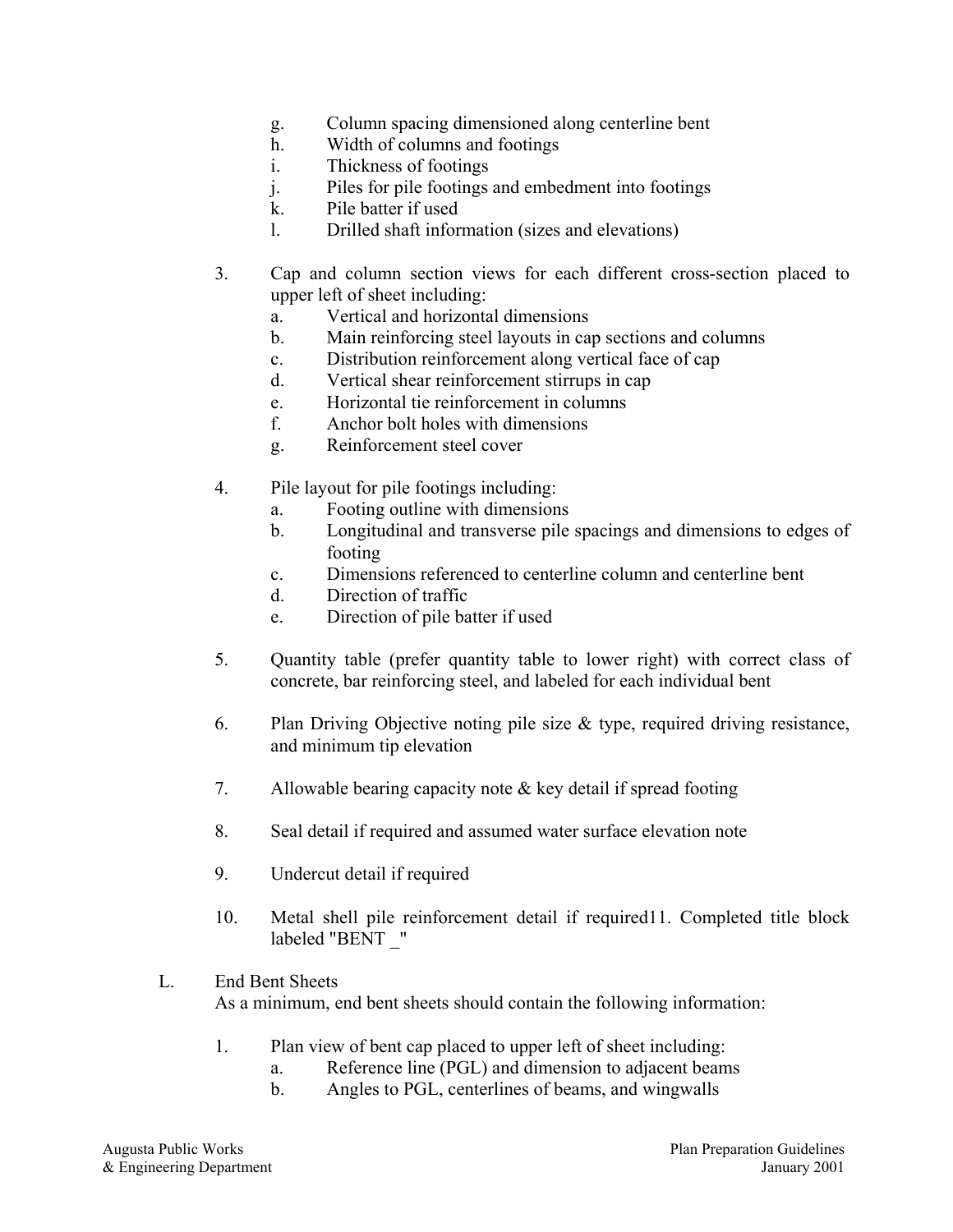- c. BFPR and station
- d. Centerlines of bearing & dimensions from centerline bent
- e. Anchor bolt hole layout
- f. Centerlines of beams & dimensions along centerline bent
- g. Dimensions to cap steps & piles along front face of cap
- h. Width and length of cap
- i. Width and length of wingwalls
- j. Dimensions of wing fillets and pile blocks if used
- k. Bar reinforcing in cap, wingwalls, and pile blocks
- l. Direction of pile batter if used
- 2. Elevation view of bent placed directly beneath plan view including:
	- a. Cap step elevations flagged above top of bent cap steps or listed in tabular form
	- b. Bottom of cap elevations at junctures with inside face of wingwalls
	- c. Elevations at back and ahead top face of wingwall
	- d. Construction joints and rebar laps
	- e. Main reinforcing in cap
	- f. Stirrup or tie spacing
	- g. Pile spacing dimensioned along front face of cap
	- h. Piles embedded into bent cap
	- i. Pile batter if used
	- j. Drilled shaft information (sizes and elevations)
- 3. Cap section views for each different cross-section placed to upper left of sheet including:
	- a. Vertical and horizontal dimensions
	- b. Main reinforcing steel layouts
	- c. Distribution reinforcement along vertical face of cap
	- d. Vertical stirrups or ties
	- e. Reinforcement steel cover
	- f. Anchor bolt holes with dimensions
	- g. Piles and pile embedment into cap
- 4. Notes as follows:
	- a. Clearance of reinforcement is 5 cm unless otherwise noted
	- b. Pour cap and wing monolithically
	- c. Bottom of wing is level
	- d. Wing piles not shown in elevation view
- 5. Quantity table (prefer quantity table to lower right) with correct class of concrete, bar reinforcing steel, and labeled for each individual bent
- 6. Plan Driving Objective noting pile size  $\&$  type, required driving resistance, and minimum tip elevation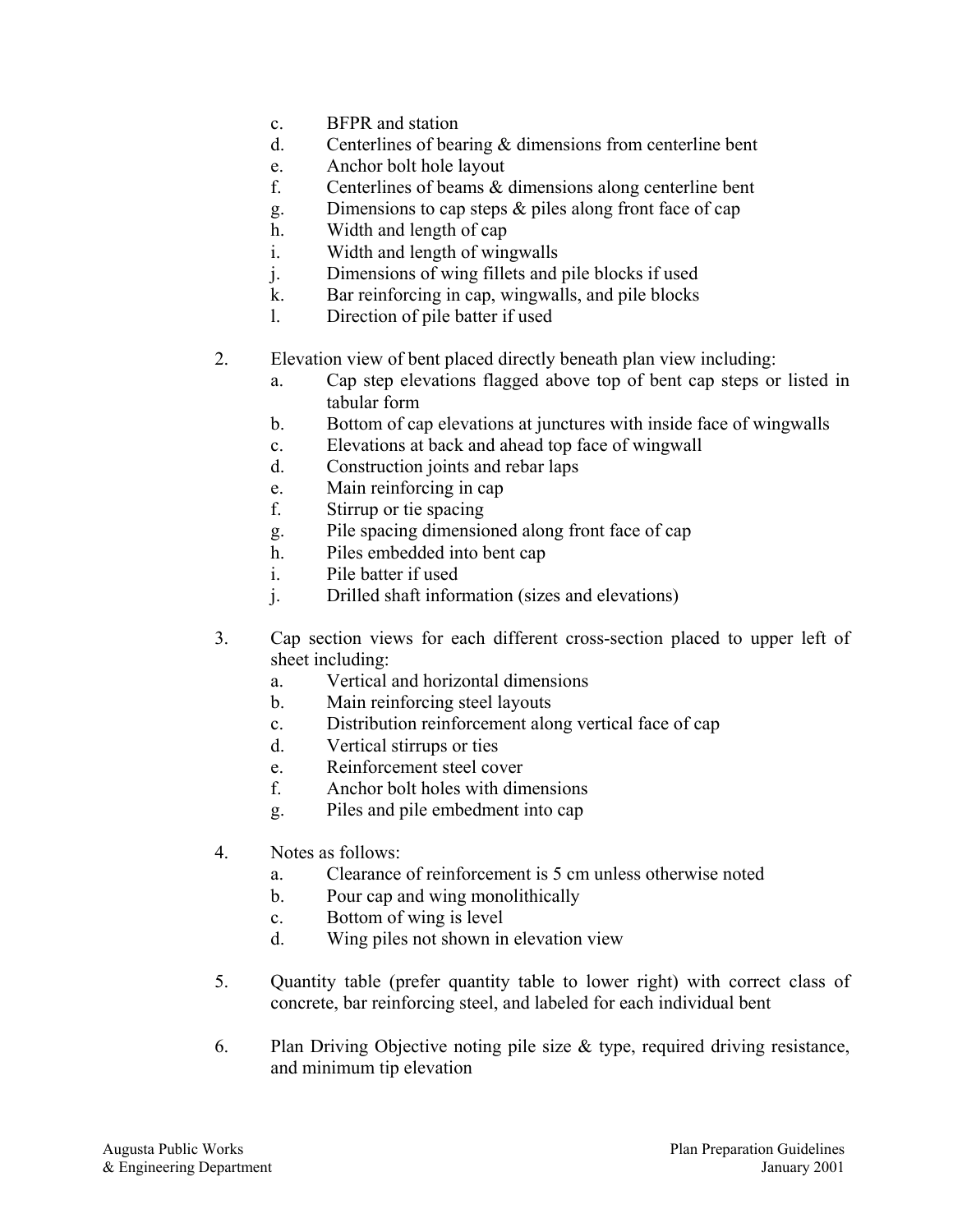- 7. Metal shell pile reinforcement detail if required
- 8. Completed title block labeled "BENT \_"

#### M. As-Built Foundation Information Sheets

As-built foundation information sheets are required in all sets of bridge plans. They provide a blank form for the project engineer to fill in as the foundation work progresses so an as-built record of footing, seal, and pile tip elevations can be obtained. Place this sheet/s at the end of each set of bridge plans just prior to the bar reinforcing details sheets.

As a minimum, as-built foundation information sheets should contain the following:

- 1. Plan views of each different footing including:
	- a. Pile or caisson layout
	- b. Piles or caissons labeled left to right, back to ahead, starting over with each individual footing
	- c. Piles or caissons labeled by beam number for piles in end bents and pile bents
	- d. Wingwall piles labeled "Right" and "Left", "Back" and "Ahead"

#### 2. Table of "AS-BUILT FOUNDATION INFORMATION"

- a. Bent numbers
- b. Pile or caisson numbers
- c. Pile or caisson tip elevations
- d. Elevations at bottom of footings or bottom of seals
- 3. Elevation view of concrete footings
- 4. Standard as-built note, (NOTE THIS "AS-BUILT FOUNDATION INFORMATION" SHEET IS TO BE FILLED IN BY THE PROJECT ENGINEER AND THE ENTIRE SHEET FORWARDED TO THE BRIDGE OFFICE UPON COMPLETION OF FOOTING CONSTRUCTION FOR POSTING TO THE PLANS AS A PERMANENT RECORD OF THE BRIDGE CONSTRUCTION) placed directly above title block
- 5. Completed title block labeled "AS-BUILT FOUNDATION INFORMATION"
- N. Bar Reinforcement Details Sheets The Department has developed a standard sheet format (table) for showing bar reinforcing details based on GA STD 3901 and computer generated output. Use this standard sheet format. Use the Department's computer program, "RBAR", to generate the standard bar reinforcement tables and quantities whenever possible. Organize the rebar tables by grouping bars according to bar location (span, pour, bent, etc.) first, then by bar mark in ascending order. Show span or pour bars first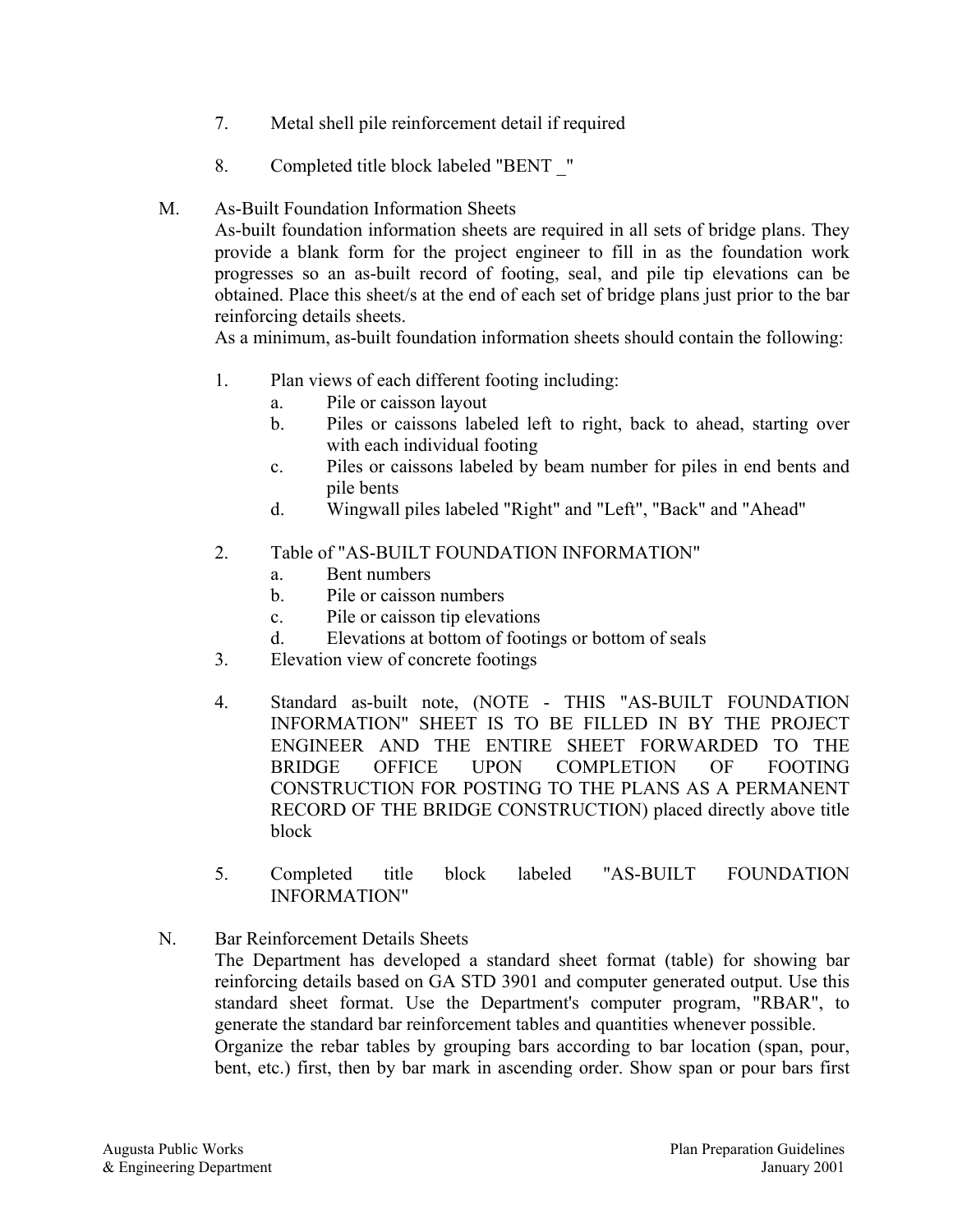starting at the beginning of the structure and working toward the end. Follow with substructure bars in a like manner.

As a minimum, leave one blank line between each group of bars of a different size and leave two blank lines between each location group.

Show special bar details of bar types not shown on GA STD 3901 in the blank area generally located along the right side of each sheet (above title block). Label these special bars "Type 60", "Type 61", etc. as needed and dimension them appropriately in the bar tables.

Show completed title block labeled "BAR REINFORCEMENT DETAILS".

O. Retaining Wall Plans

In addition to the information shown on the preliminary wall layout drawings, the following information shall be included in the final plans:

- 1. Final location and size of any feature which may effect the construction of the wall including: noise walls, overhead signs, drainage structures, and roadway lighting.
- 2. Indicate the final superelevation of the roadway(s) associated with the wall(s) construction.
- 3. A narrative of any construction staging which may be required to erect the wall.
- 4. The top of footing elevation based on a minimum cover.
- 5. Complete structural details showing a sufficient number of plans, elevations and sections with all dimensions necessary to construct the wall.
- 6. A table of quantities listing all of the pay items and their quantities that are necessary to bid the wall.
- 7. Completed title block.

## **IV. MISCELLANEOUS NOTES & OTHER INFORMATION**

All construction plans and documents designed, detailed, and furnished by consulting firms for Department use shall bear a valid Professional Engineer stamp. All plans submitted to the Department for review shall have been checked by the plan preparer prior to submission.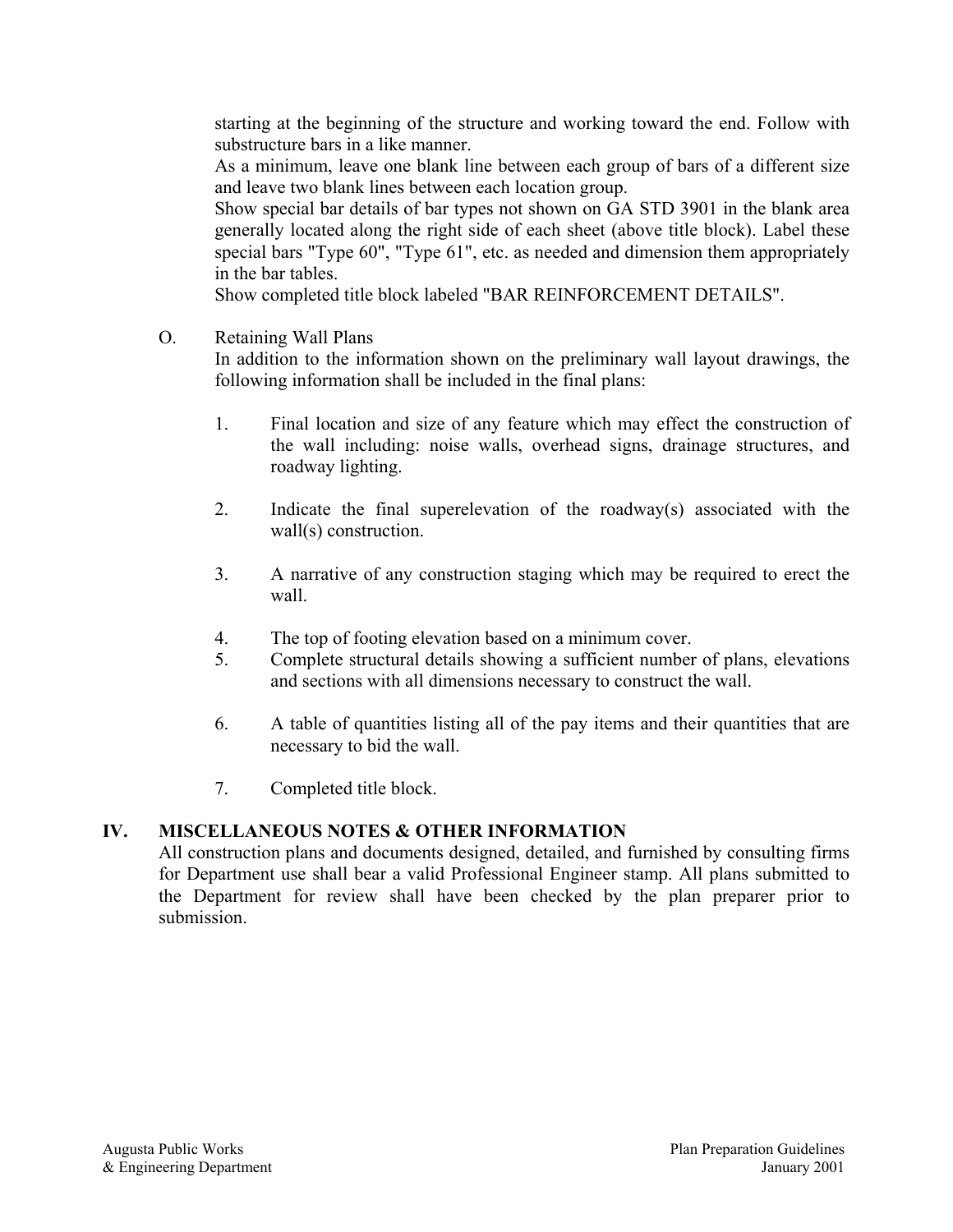### "GEORGIA STANDARD DRAWINGS" and SPECIAL DETAILS

## **I. GENERAL**

"Georgia Standard Drawings" are generalized construction drawings that are applicable to most construction projects. Special detail sheets are usually included in the plans set if the project involves areas which require special attention to some construction elements. Show construction details that are not included in the GDOT's Standards and Construction Details on the special details sheet. This sheet shall be prepared on standard plan format. Any convenient scale may be used, provided the information shown is clear and legible at half size reduction of plans. Details shown shall be clear, legible, labeled, complete in all respects and should be adequately cross-referenced to the plans in the plans set.

Typical special details by the Department or other entities may be used if approved and as shown as special details.

Standard Drawings and Standard Construction Details - Copies or computer disks containing all of the GDOT's standards and standard construction details may be acquired from the GDOT's "Office of Road Design" during normal business hours.

Special Construction Details - Special construction detail drawings should include all dimensions, details, clearances, and components clearly presented. No sole-source components can be made a part of the detail. Represent all manufacturers' components as specific models "or equal." Show, or document in the special provisions for each item, the method of payment, general detail notes, specific methods of construction, finishes, etc.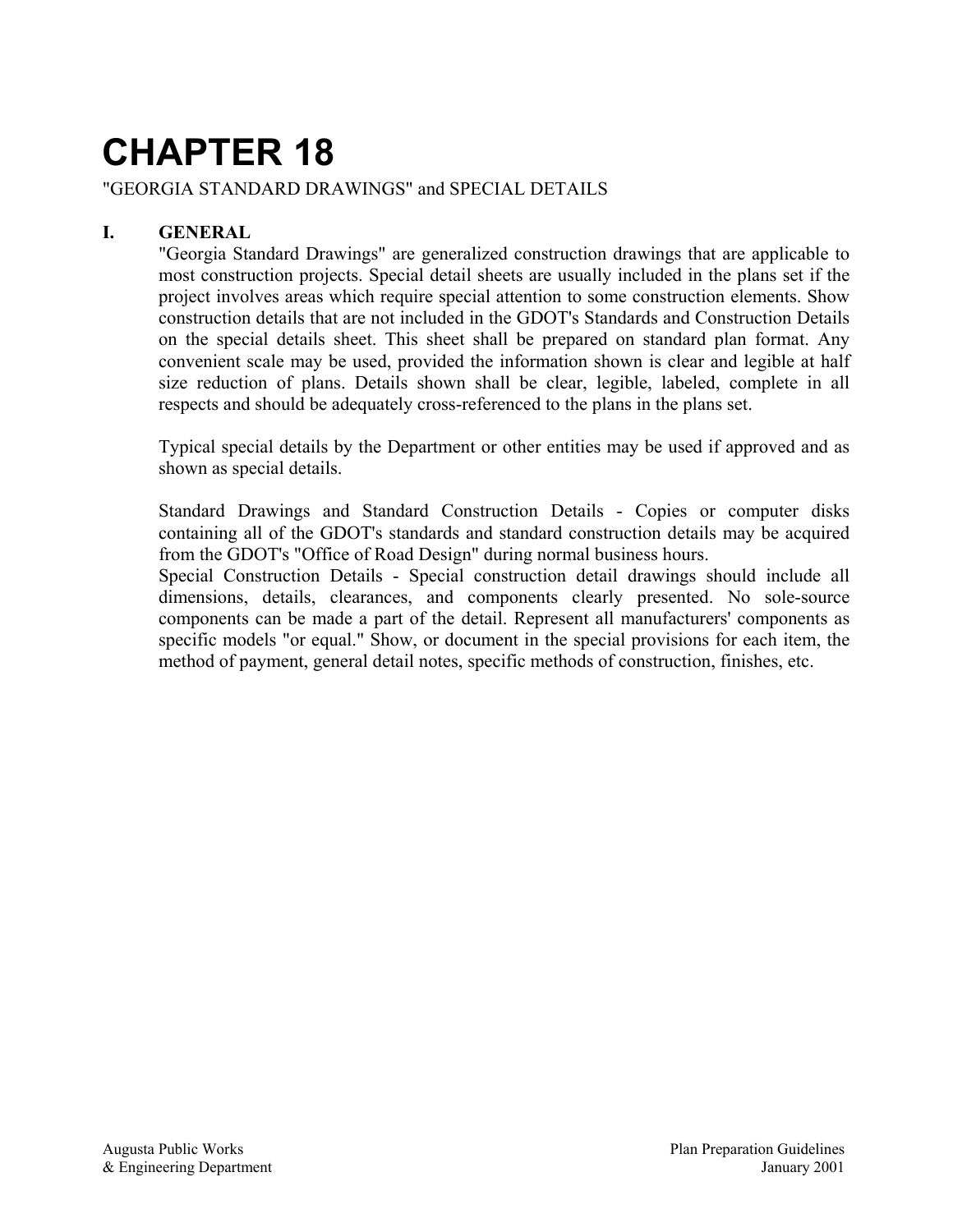## SPECIAL PROVISIONS

## **I. GENERAL**

A Special Provision is a modification to the current "Standard (or applicable supplemental) Specifications for Construction of Roads and Bridges." A Special Provision will be required on any project where proposed work is not covered under the current specifications, or is being modified. Include in the Special Provision the description of work, materials, construction, measurement and payment. In general, use the same format as that used for the Standard Specifications.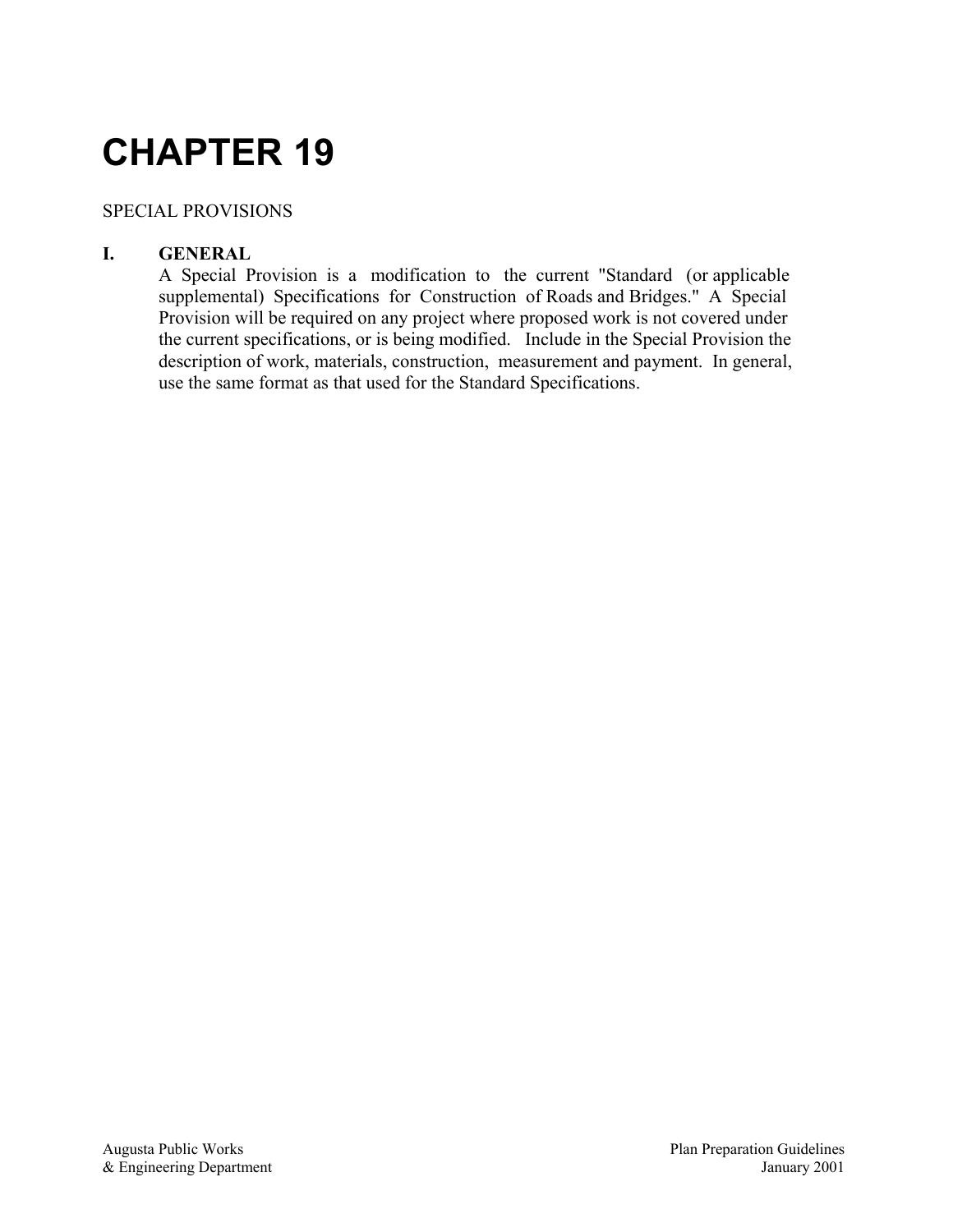RIGHT-OF-WAY PLANS

## **I. GENERAL**

Right-of-Way plans are necessary for the acquisition of the required right-of-way and easements for the project.

Proper representation of the right of way and easements are required to ensure their proper legal interpretation for property acquisition and deed description as well as limits of construction activities and potential environmental and property concerns.

Prepare preliminary right-of-way plans after addressing the comments from the 30% Plan Review.

#### **II. REQUIRED INFORMATION**

The following requirements are considered as a minimum for the preparation of right-ofway plans. Additional information may be required to be included on the plans over and above that hereinafter outlined due to the nature of the Project.

- A. Delineation Important features of the Right-of-Way plans must be clearly shown. These include right-of-way lines, easement limits, property lines, improvements, parcel identification numbers, and dimensions. Place these and other pertinent matters on the plans so that they are readily distinguishable and easily read and identified.
- B. Size of Plans Prepare the detail plans and cover sheets on mylar using the same size and scale requirements as for the construction plans.
- C. Property Lines Locate and depict the property lines accurately and concisely on the plans with adequate ties to the centerline and required right-of-way so that a legal description can be drawn for the deeds and condemnations. Clearly show the name of the owner or owners for each parcel. Dimensions and bearings on property lines outside the right-of-way are not to be shown except by plotting to scale; however, dimensions and bearings on property lines within the right-of-way shall be clearly and accurately shown in area tables for each parcel. If the property line is comprised of a horizontal curve, then show the arc length, chord length, chord bearing and radius of curve for the property line in the tables as well. Show the back property lines on all parcels on the cover sheet. Provide coordinates for a minimum of two points only on the centerline, baseline or tangent, on each sheet.
- D. Improvements and Culture Indicate all pertinent data that may affect the cost of the right-of-way on the plans. Some of these include structures, roads, streams, ponds, city limits, orchards, fences, wells, septic tanks, sewage field lines, springs, commercial signs on or near the required right-of-way and various improvements.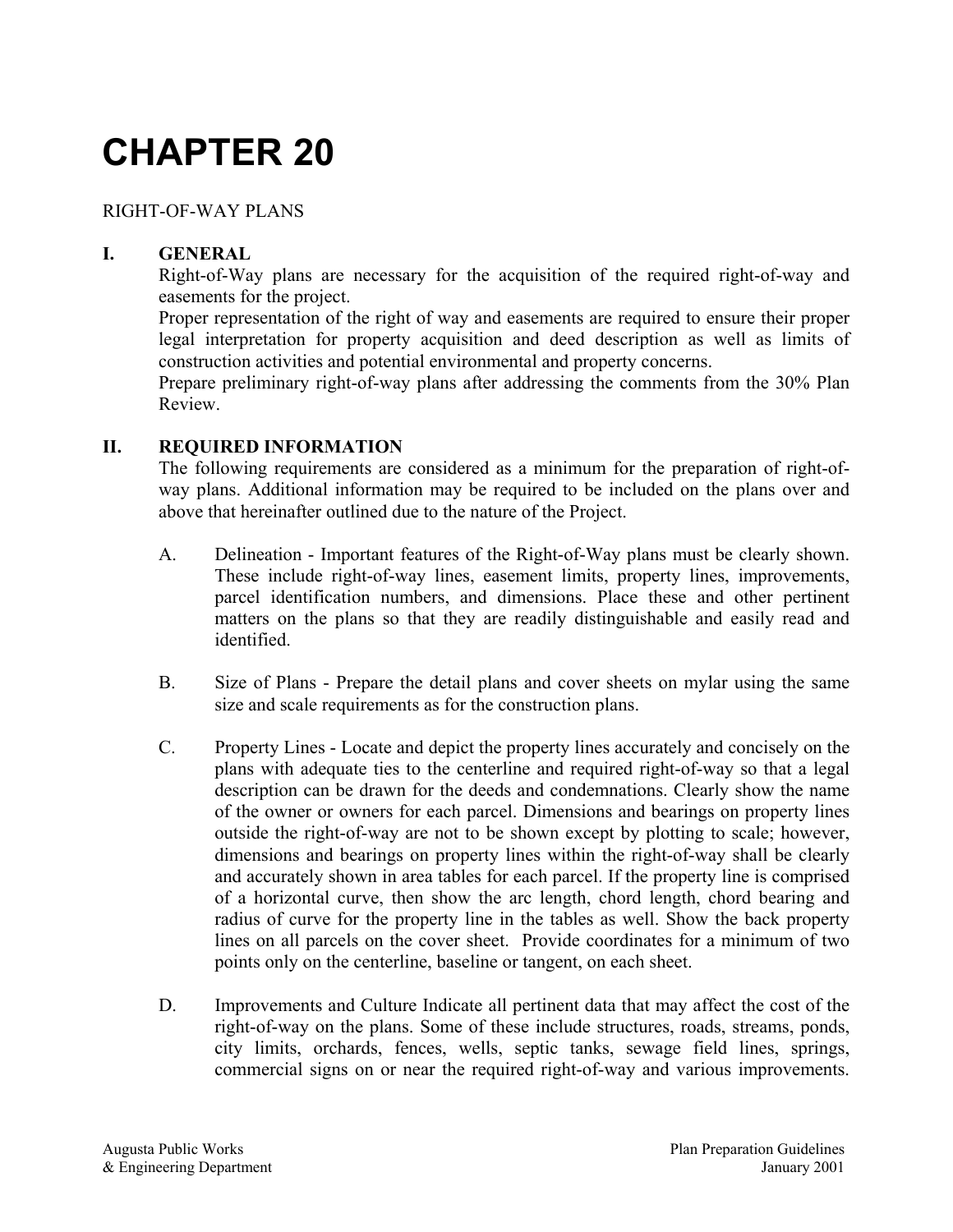Show any improvements located outside the Right-of-Way that might have an influence on the appraised value to scale on the plan sheet.

- E. Right-of-Way Place all permanent structures and facilities which require maintenance by the Department on right-of-way or permanent easements. Sufficient right-of-way will be acquired to allow for necessary construction and maintenance, and every effort should be made to make the right-of-way as uniform as possible. Exceptions to this requirement will be considered pending approval by the Department.
- F. Easements Show required easements accurately on the plans. Adequately dimension easements in the area tables utilizing station and offsets so that they can be precisely located on the ground. Show the areas of all easements, except driveway easements in square feet and. Large easements (over 1 acre) in rural areas may be shown in acres.

Clearly label the easement as to use, such as for slopes, drainage, or as a detour, as appropriate. Label easements for a type of construction that does not require maintenance by the Department as: "Easement for the construction of \_\_\_\_\_\_\_\_\_\_\_\_" with the actual purpose of the easement being specified on the plans. Examples of this type of construction are channel changes, driveways, yard drains, tree wells, steps and sidewalks leading into residences or places of business, and to provide a working area outside of the right-of-way where construction activities require it. This type of easement will expire upon completion and final acceptance of the project for which acquired.

Label easements for a type of construction that will require future maintenance by the Department as: "Easement for the construction and maintenance of \_\_\_\_\_\_\_\_\_\_\_\_\_\_\_\_\_". An example of this type of construction is a retaining wall tie

back system.

- G. Subdivisions In subdivisions, show the remaining property to scale. In cases where the back of the lots cannot be shown to scale, a break may be shown on the property lines with the distance to the back of the lot shown approximately in meters. It may be necessary, in some instances, to include inserts on the right-of-way detail plan to adequately show information pertinent to the individual lots. The subdivision may be shown on the cover sheet as an outline of the entire subdivision with a notation as to the parcels included. Show all roads or streets, including names, on the detail plan or cover sheet.
- H. Railroad Crossings Tie the intersections with the centerline of railroads into the roadway centerline by station and angle. Show the width of the right-of-way, name of railroad, each track by symbol and distance, and direction along the railroad rightof-way to the nearest mile post number.
- I. Intersecting Roads and Existing Streets Tie the intersection of all paved and maintained public roads by station and angle and equated to the station of the survey of the intersected road. Show the name of the road, state and federal routes, if any,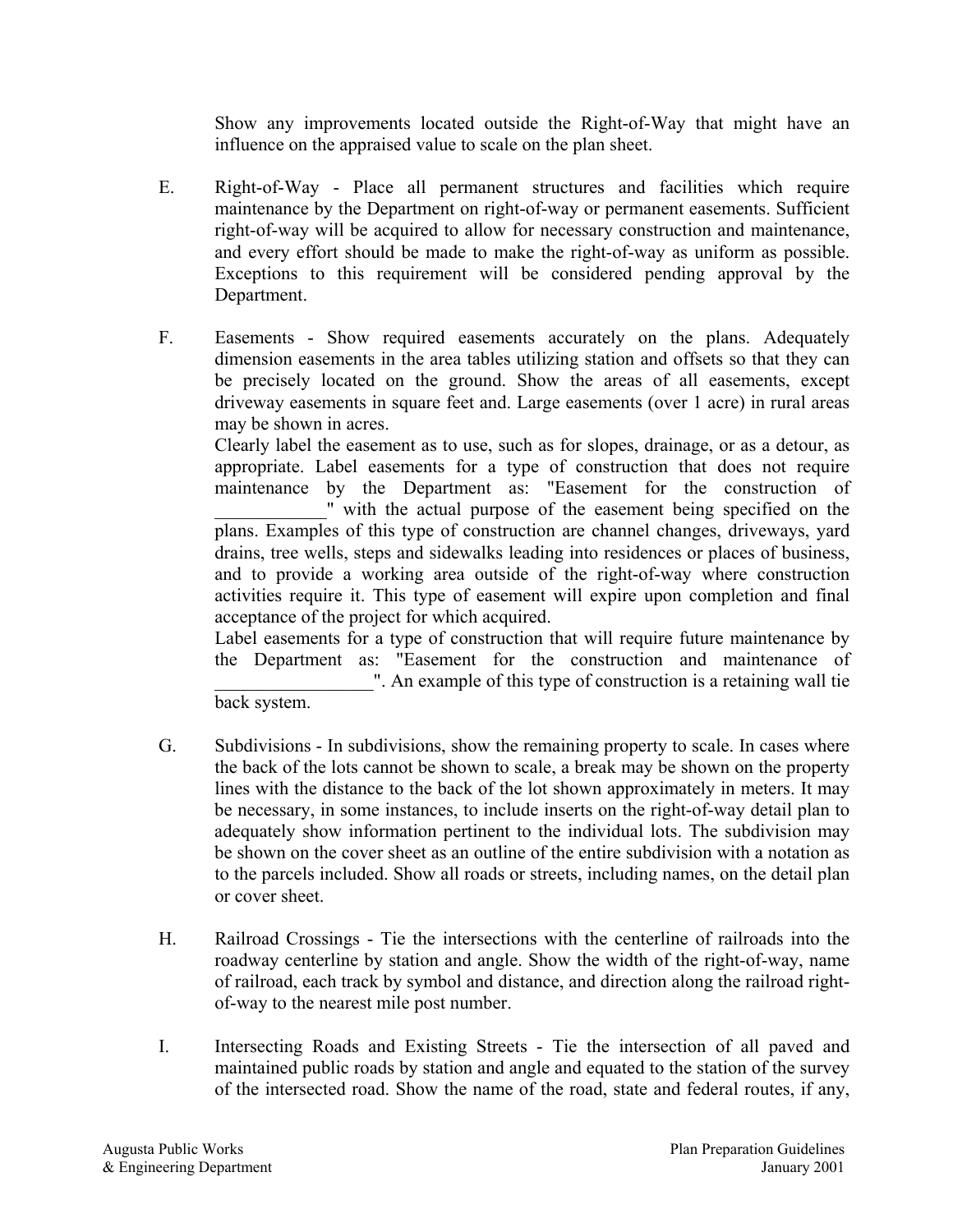and the right-of-way width of the road. Provide details of private roads and access roads to parking lots and commercial centers on the Right-of-Way plans. A thorough investigation shall be made to establish accurately the existing right-of-way of all intersecting roads and the existing Right-of-Way of roads parallel to the proposed project. If no record of the existing right-of-way can be

found, then show the area being maintained as the existing right-of-way.

- J. Limited Access On limited access projects, including partial limited access, show the access control lines by the conventional limited access symbols. In areas where the limited access line and the right-of-way lines are in the same location indicate both. Indicate the exact beginning and ending of limited access at interchanges or crossroads with an arrow and the symbols E L/A or B L/A and the station and offset as appropriate. Clearly indicate any intermediate breaks in the limited access. Where the Right-of-Way and limited access lines coincide, label as "Required right-of-way & Limit of Access."
- K. Parcel Numbers Assign a parcel number to each parcel for which right-of-way, easement (any type) or access rights is being acquired starting with parcel one at the beginning of right-of-way acquisition and numbering consecutively through the end of right-of-way acquisition. Assign a separate parcel number for adjoining parcels under the same ownership. If it is necessary later to split a parcel or another ownership is found, additional parcels may be shown by adding a suffix of A, B, etc. to the number of an adjacent parcel. Parcel numbers are usually assigned during the preliminary plans phase. These numbers cannot change after the preliminary plan submittal. Parcel numbers may be added or deleted as described herein but not changed or rearranged. Where additional right-of-way is to be acquired in the name of a utility company for relocating its facilities, use the right-of-way parcel number with a suffix designating the utility company (such as 39 GP for Georgia Power or 18 SB for Southern Bell). If an additional land owner is involved, solely for relocating the utility facility, then use an individual parcel with the proper suffix. On urban projects involving city blocks, the numbering of parcels for some projects may be facilitated by giving each block an alphabetical designation and then numbering each parcel in the block numerically. The use of this alphabetical designation procedure shall be determined on an individual project basis. For advertising signs which are to be purchased, relocated, or damaged identify with the same parcel number as the tract upon which they are located followed by the letter "S". If more than one sign is located on a parcel, then identify as follows: 17-S-1, 17-S-2, etc.
- L. Areas The areas of required right-of-way, the remainder on the left, and the remainder on the right shall be shown in the right-of-way tables for each parcel. Use the symbols: RR = Area Remaining on the Right of the Right-of-Way Line and RL = Area remaining on the Left of the Right-of-Way Line. In preparing right-of-way plans, do not refer to area taken as "take" or the letter "T" but refer to as "Required Right-of-Way" or "Req'd right-of-way". Show the area for each tract of required right-of-way for a parcel in square feet and square meters and also in acres and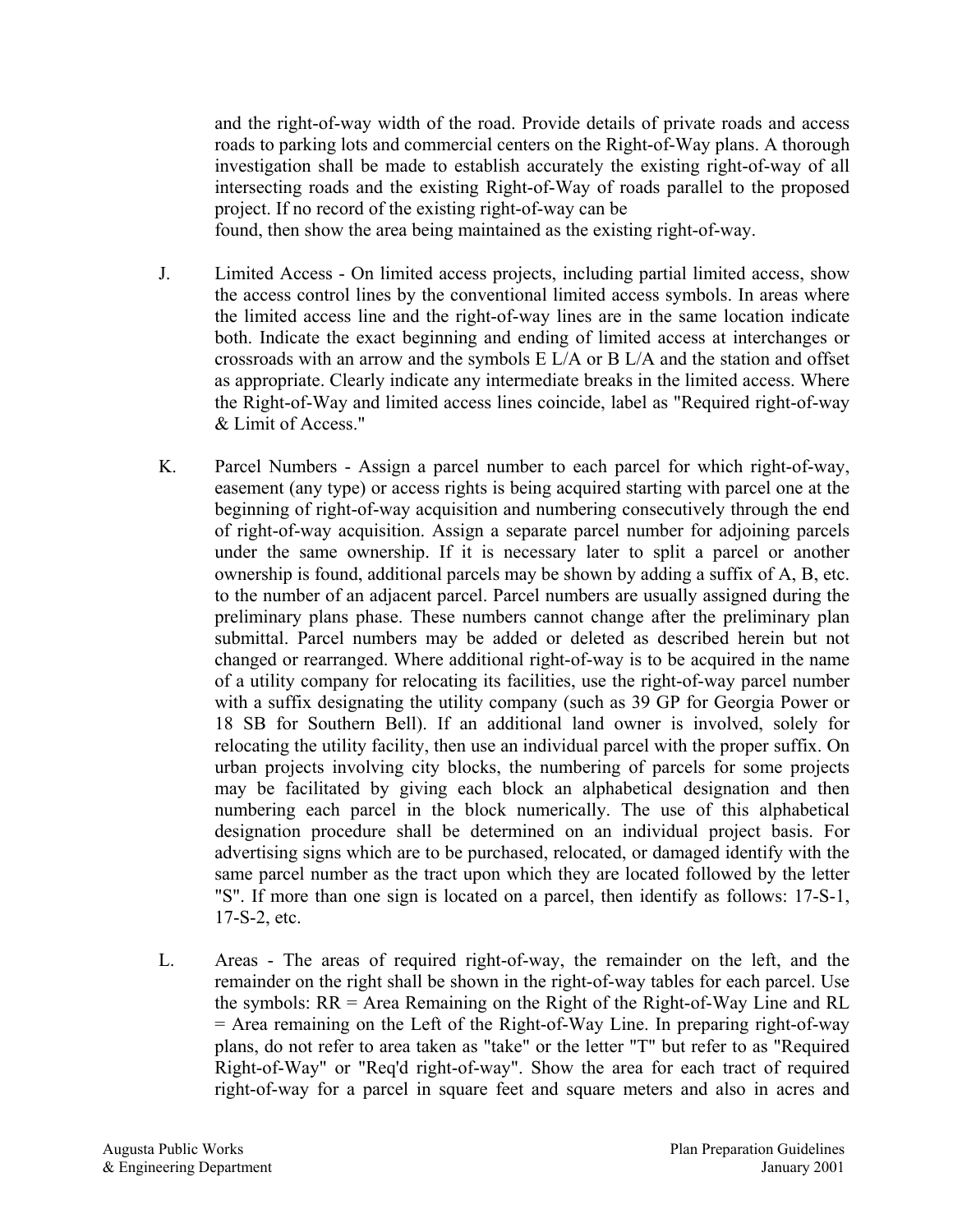hectares. Compute the needed area in acres to the third decimal with the remaining areas to be shown to the nearest one hundredth (0.01) acre for areas under one acre, to the nearest tenth (0.1) acre for areas between one acre and ten acres, and to the nearest acre for areas in excess of ten acres. During the appraisal review process, if a determination is made by the Department that a parcel remainder is an uneconomic remnant, the plans shall be revised as follows:

Required right-of-way remains the same.

Label the property lines of the remnant "Limit of Property Acquisition".

Identify the remnant area using the subject parcel number with an "R" suffix. If a parcel has more than one remnant then use the "R" suffix with a number. For example: Parcel 35 has two remnants. Therefore, indicate each remnant as 35-R1 and 35-R2.

The area breakdown of such a parcel could be shown as follows: Area Required.Rem.35.15.375 Ac. (right-of-way) 29 Ac. (RL)35-R1 0.662 Ac.35- R20.300 Ac. 16.337 Ac. (Total)

- M. Cover Sheet Prepare cover sheets for right-of-way plans using the same requirements as for construction plans. Include a "Length of Project" box on the sheet. The length of the right-of-way project is not necessarily the same as the construction project length, but is to be the actual length of the right-of-way project. When the beginning or ending stations are different, left or right, then the greater length shall always be used; and in every case it is the beginning and ending of the required right-of-way and/or easements. Provide a revision block on the cover sheet so all revisions on the detail sheets can be listed on the cover sheet. The cover sheet revision block is to indicate revision date and sheet numbers only. Include on the cover sheet beginning and ending stations of the right-of-way project including limits of right-of-way acquisition on all side roads, parcel numbers, existing and required right-of-way lines and labels, project termini of construction contracts, a north arrow, graphic scale of cover sheet, date of plan completion, project location sketch, signature block for State Highway Right-of-Way Engineer, note stating the plans were prepared under the supervision of the Department's liaison and, if available, land lot lines and numbers, Land Districts or Georgia Militia Districts. See the detailed check list in Chapter 22 for additional requirements.
- N. Property Map Typically the property map is a part of the cover sheet. If a separate property map is required, then prepare a right-of-way property map or property maps at a scale that adequately reflects property lines, roads, streets, and other appropriate culture after the sheet is reduced to letter size or legal size. Show on the property map the full property lines of large property holdings, and if property lines would extend beyond the limits of the map, broken property lines may be shown. It is usually necessary to indicate the entire property so that all access roads to the property can be shown for the benefit of the appraiser and reviewing appraiser. Show the parcel number for each parcel having required right-of-way and/or easements. Show the right-of-way project number in the title block and at the top right corner of the sheet. Provide a north arrow in the upper right corner and a graphic scale near the lower right corner of the drawing.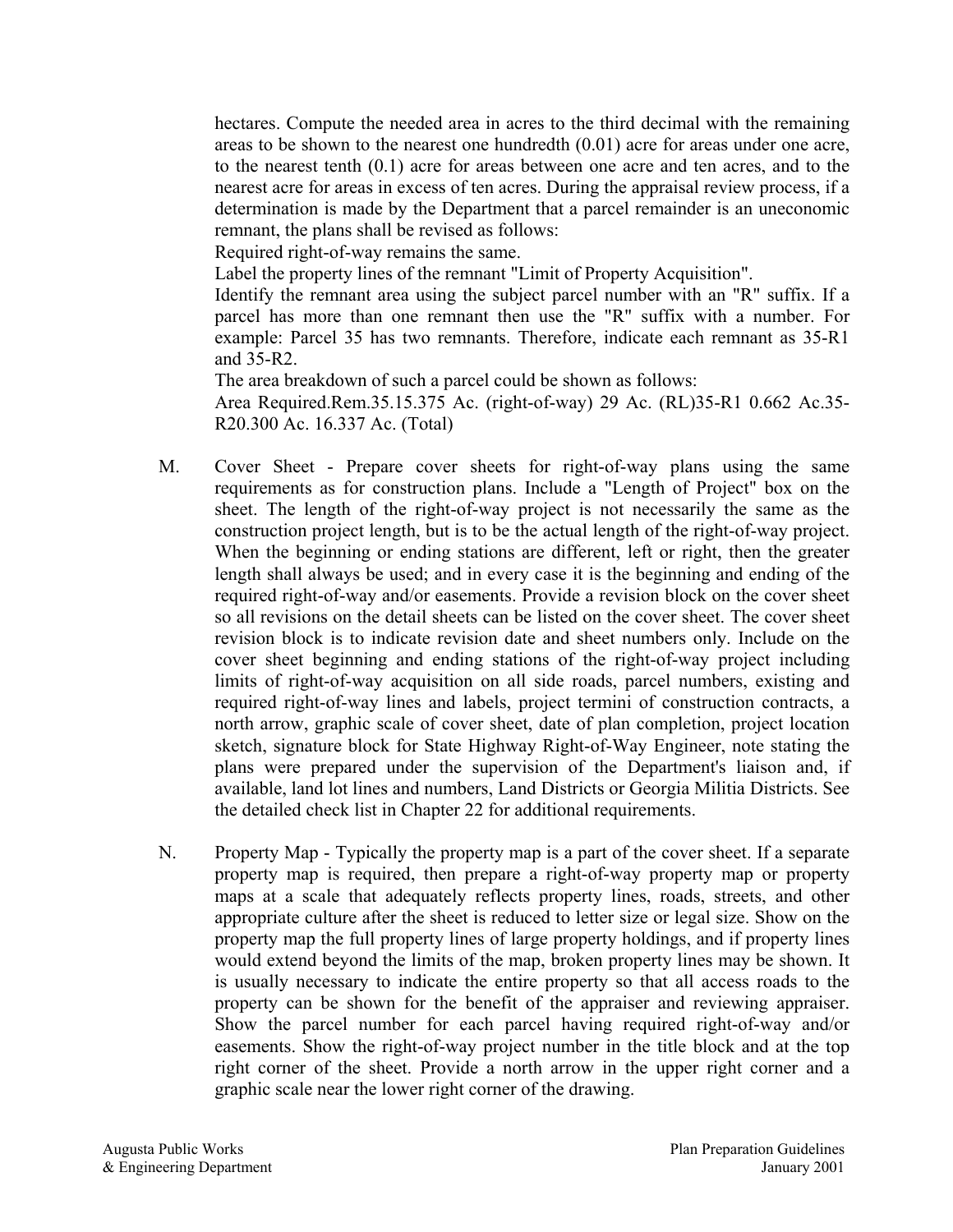## **III. PLAN LAYOUT**

- A. General Information for Plan Sheets Include the following information on each plan sheet, in addition to that previously mentioned:
	- 1. The construction centerline and any other related centerlines, clearly labeled with street mainline, State Route and U.S. No.'s), stations, bearings and curve numbers.
	- 2. The construction limits (labeled or provide legend, include cut (c) and fill (f) symbols), based upon approved preliminary plan, profile, and cross sections.
	- 3. Title Block. The project number and date in each title block with sheets numbered.
	- 4. Edges of pavement (existing and proposed), median locations and driveway locations.
	- 5. North arrow and scale.
	- 6. Revision blocks with space for dates and brief description of revision.
	- 7. Right-of-way legends.
	- 8. Curve data tables.
	- 9. Major drainage such as culverts, channel changes; particularly all outfalls that affect right-of-way and/or require easements.
	- 10. Survey control points.
	- 11. Owner's names, parcel numbers, construction limits, existing and required right-of-way lines and labels, easement lines and labels, right-of-way and easement point numbers used in area computations.
	- 12. Land Lot Numbers and lines (shown and labeled); Land District Numbers and lines (shown and labeled); G.M.D. Numbers and lines, if applicable (shown and labeled).Also, indicate the Land Lot and Land District No.'s that occur on each individual sheet at the lower right corner of the sheet above the title block.
	- 13. Full stations and offsets for driveway easement points. If a driveway easement point occurs where there is already a right-of-way or other easement point that has a point number shown on the plans and therefore has the station and offset shown in an area table, then the station and offset need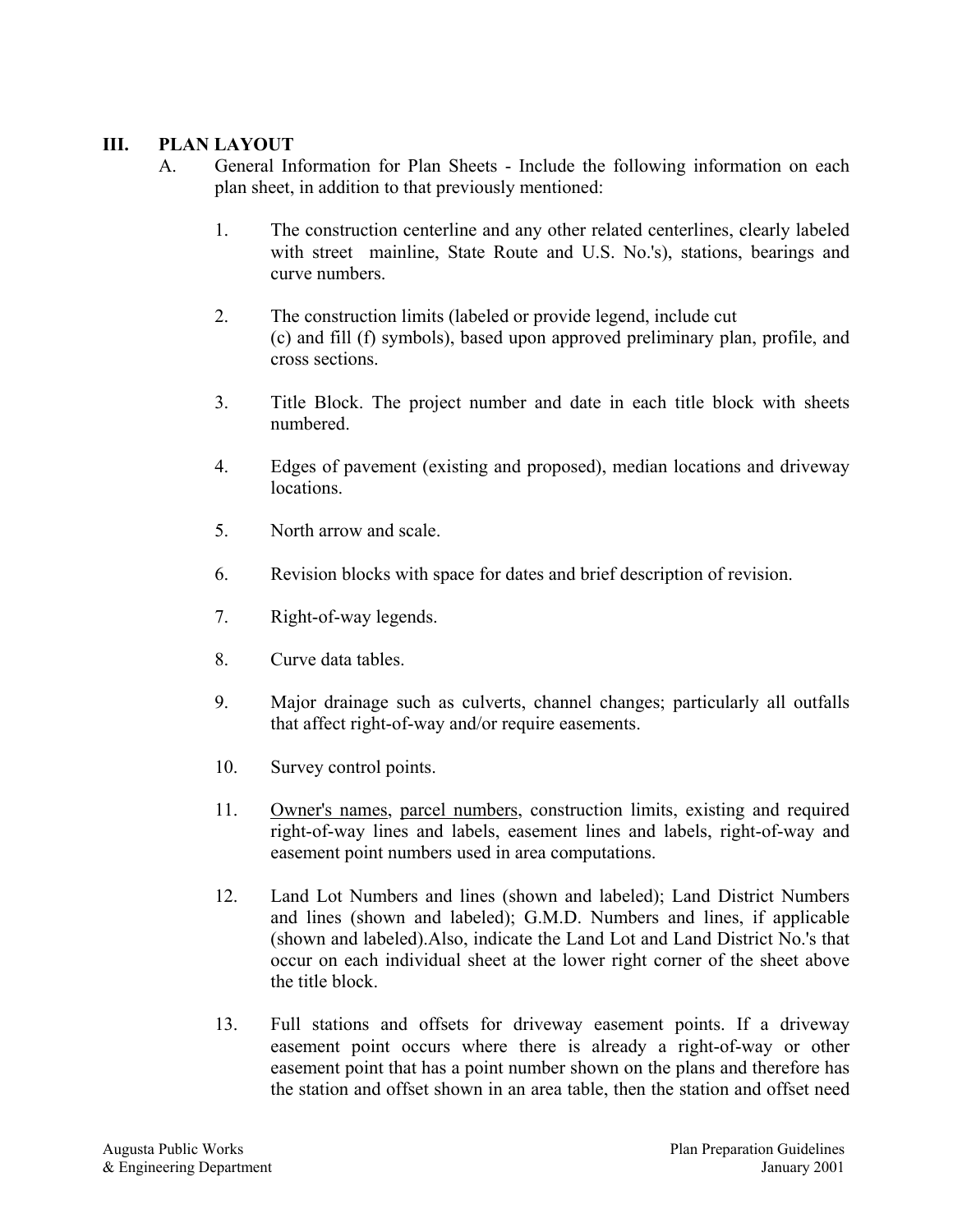not be shown on the plan. Also, if more than one centerline is used, state which centerline the information is taken from or provide a general note.

- 14. Existing and required limits of access labeled or provide legend. Provide BLA and ELA with station and offset at access break points.
- 15. Show begin/end each project for dual project plans.
- 16. Begin and end right-of-way acquisition.
- 17. "Legend" for L/A, Existing and Required right-of-way, Property Lines, Construction Limits, Easements and any other symbols used on the plans, as required in Memo No. 12 dated 8/12/89.
- 18. Angles and stations where centerlines cross streets.
- 19. Equality stations (if any).
- 20. Any utility relocation.
- 21. Dual County projects Show only the County pertaining to that individual sheet in the title block. Flag the County line station on the centerline.
- 22. Show City limits if applicable.
- 23. Provide coordinates for two points only on the centerline for each plan sheet. These points should be reference points such as PC's, PT's, side street centerline intersections or railroad intersections. If reference points are not available, use even stations.
- 24. Right-of-Way from railroads should be referenced from both the centerline and to the nearest railroad milepost. Provide coordinates. See the latest Department RR MOG.
- 25. Locating the railroad milepost applies to all areas of right-of-way and easement which are not contiguous.
- 26. Label all property line with the "pl" symbol.
- 27. Label all buildings if data is available.
- 28. Show all signs, gas pump islands, gas tanks, septic tanks, sewage field line locations and permanent light fixtures. Locate and annotate signs within the required right-of-way.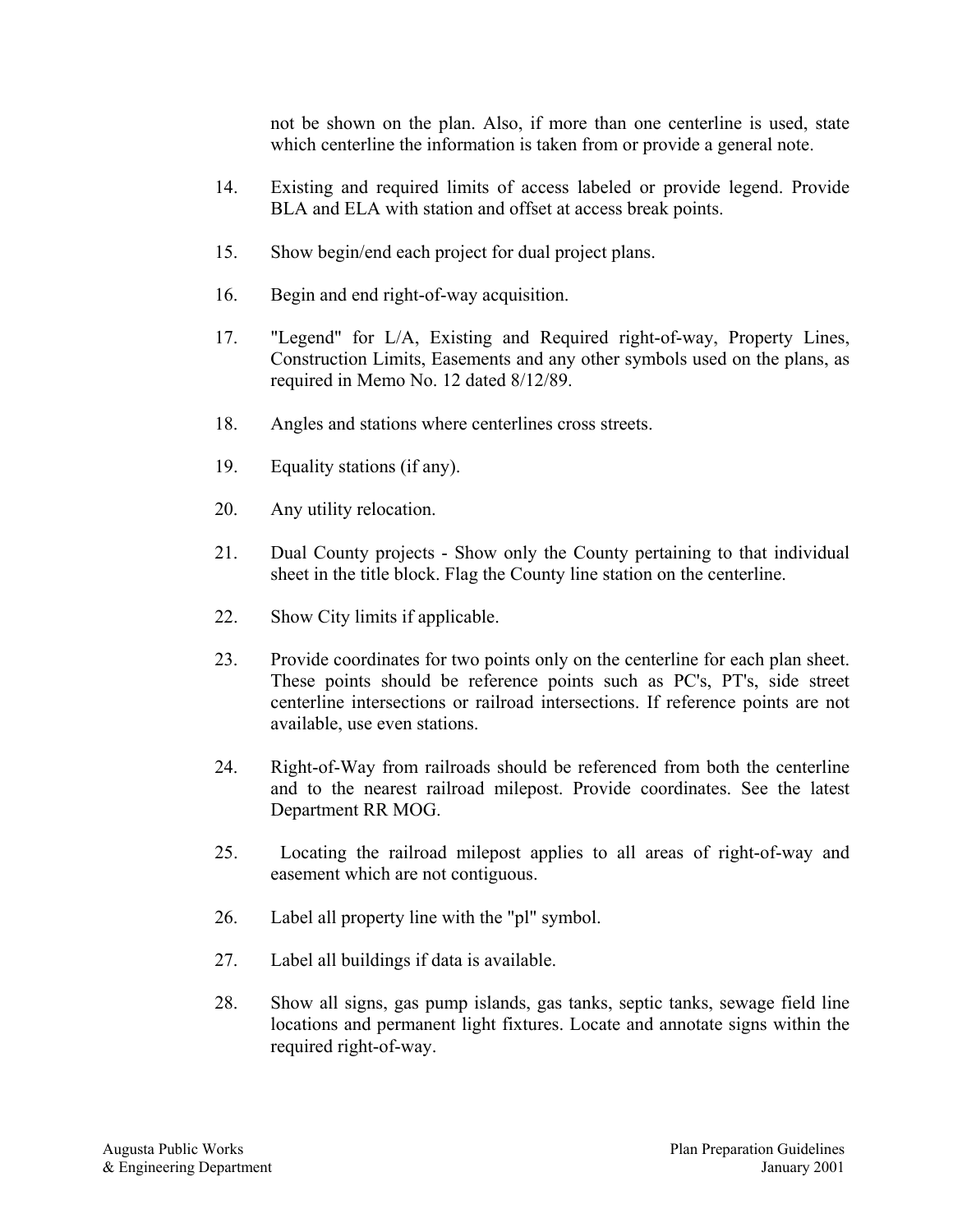- 29. Reference parcel numbers to other plan sheet(s) necessary to cover the entire parcel.
- 30. When more than one tract of required right-of-way exists for a parcel, label each as Tract 1, Tract 2, etc... on the plan sheet(s) where the tract occurs.
- 31. Label all easements and hatch according to the legend. Do not place easements closer than 15 feet from the centerline of the tracks on railroad parcels.
- B. General Information for Area Tables Include the following information in the right-of-way and easement area computation tables, in addition to that previously mentioned. If sufficient space is available, then place the required area tables on the right-of-way plan sheets. If space is not available on the right-of-way plan sheets then provide a separate sheet immediately following the plan sheet containing the area tables for the parcels on the preceding plan sheet. Provide references on the plan sheets that indicate the location of the sheet where the tables can be found and vice versa.
	- 1. Provide point number, English offset, station and alignment taken from for each point needed to compute the area of required right-of-way or easement (excluding driveway). Provide English distance and bearing between each point described above. A separate area computation will be provided for each tract of required right-of-way and easement (excluding driveway).
	- 2. Provide arcs, radii, chord length and chord bearing for all curved lines between points in feet and meters. Exception: Bearings are not required on existing right-of-way lines.
	- 3. Indicate the area of required right-of-way in square feet and acres and square meters and hectares.
	- 4. Indicate the area of required easements (excluding driveway) in square feet and square meters.
	- 5. Show separate areas for each remainder for parcels with remainders on each side of the project or cross street. Provide a remainder or the total lot size for parcels with easement acquisition only (except driveway).
	- 6. For parcels with access rights only, no required right-of-way nor easements, provide parcel number, owner, linear feet of access rights and parcel remainder (total area).
	- 7. If a parcel has more than one tract of required right-of-way then each tract shall be labeled as Tract 1, Tract 2, etc. Provide the above information for all tracts. In the area table for the last tract indicate the required area for that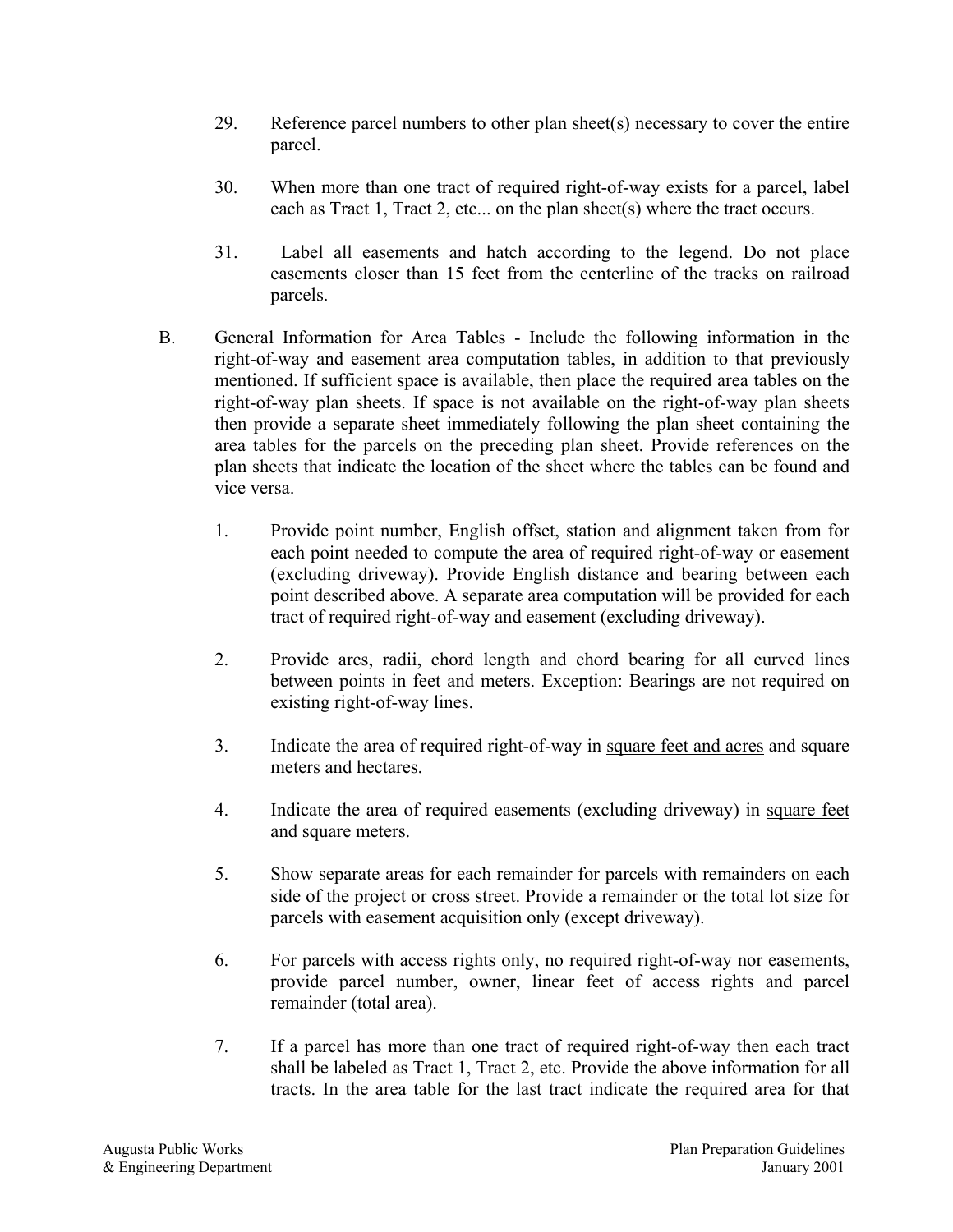tract, the total area of required right-of-way for the parcel and the remainder left and right.

- 8. If a parcel has more than one tract of required easement area then indicate the required easement area for all tracts. Indicate the type of easement. In the area table for the last tract indicate the required area for that tract, the total required easement for the parcel for each type easement (except driveway). Note: Do not assign a tract number for easements.
- 9. Keep all the separate tract areas for an individual parcel grouped together.

#### **IV. MISCELLANEOUS NOTES & OTHER INFORMATION**

- A. Other Requirements The following are additional items which the plan preparer shall follow in the preparation of right-of-way plans:
	- 1. Make sure that linework and text on plans are dark enough to show on blueline prints and on a reduced letter size print. Property lines and construction lines should clearly stand out.
	- 2. Full station and plus shall be used on all right-of-way, easement, and property lines rather than the plus only.
	- 3. Do not shade right-of-way plans.
	- 4. Do not begin or end (if possible) projects in the middle of a parcel if there is to be a Future project.
	- 5. Do not show the linear feet or meters of access rights on parcels where there is required right-of-way.
	- 6. Do not use the same symbol for driveway easement and construction easement.
	- 7. Do not leave off the North Arrow, Remainders, Construction Limits, or Stations and Offsets.
	- 8. When plan sheet is revised, revision block shall include date, initials of responsible engineer, and brief description of the revision.
	- 9. Describe tracts in a clockwise direction to facilitate deed writer's description.
- B. Sources of Information The sources of information that should be utilized in compiling data for the preparation of right-of-way plans are numerous. Some of the information required for right-of-way plans cannot be economically obtained by regular survey parties. It may be necessary to research additional sources to obtain the needed information to complete the right-of-way plans. It may be necessary to check with the Clerk of Court's Office, Planning and Zoning, and/or Development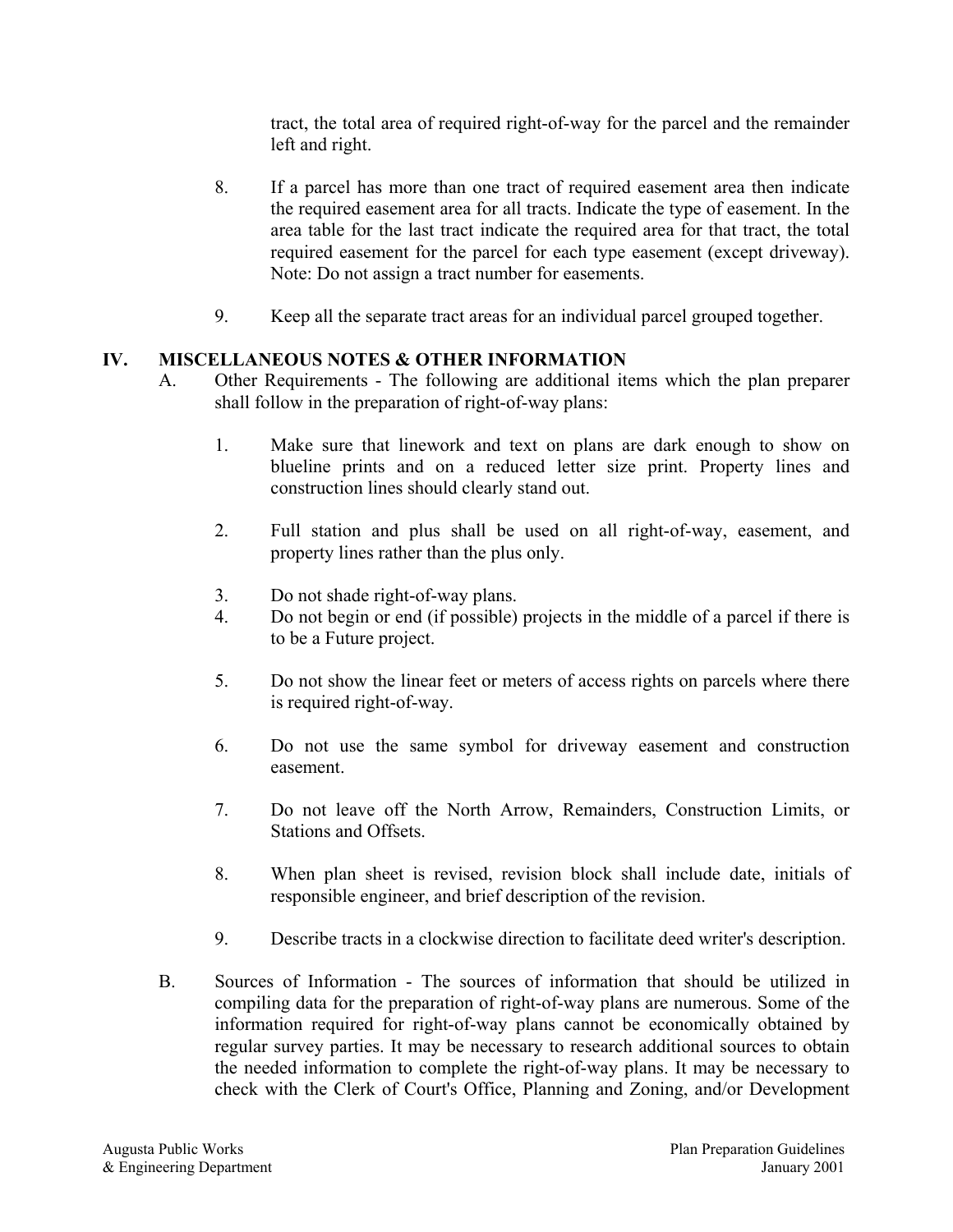and Inspections, for information in regard to subdivisions, commercial developments, and property transactions. Ownership shall be formally determined from the preliminary title check. Aerial mapping furnished by the Department and those available at the County Agent's Office are often valuable in locating property lines, land lot lines, access roads, streams, ponds, and various other improvements. County Engineers and the City Engineers may have reference maps which provide additional data. The U.S. Geological Survey, the U.S. Forest Service, and the U.S. Coast and Geodetic Survey maps can furnish pertinent information. In preparing plans for urban projects, city tax maps shall be examined. The railroad evaluation maps shall be obtained and compared if railroad company right-of-way limits appear to be within the required project right-of-way. Utility company maps shall be compared for data concerning their easements. Right-of-way plans are a legal document and sometimes end up in court, so the information must be as accurate as possible. The plan preparer is responsible for utilizing whatever data necessary to prepare an accurate set of right-of-way plans

- C. Number of Copies Submitted Submit two sets of blueline prints to the Department for preliminary review. The Department will review the plans for conformance with the criteria set forth herein. Upon receipt of the Department's review comments make all necessary corrections. Then, resubmit one sets of mylar prints, two set of blueline prints and the original marked review set from the Department for further review and approval by the Department. After all corrections resulting from reviews are made and the right-of-way plans are ready for approval, submit the original cover sheet to the Department for approval.
- D. Revisions Revisions to the right-of-way plans are noted on the plans only after the plans have been approved and signed by the Department. Revisions will be documented as follows:
	- 1. In the revision block on the sheet where the revision occurs note the date of each revision and a brief description of each revision.
	- 2. On the cover sheet in the revision block note the date of the revision and the sheet number(s) where the revision(s) occurs.

Sometimes a revision will require an additional sheet to the plans. When this happens, the date on the additional sheet must match the "Plans Completed" date on the cover sheet. On the cover sheet in the revision block note the date the sheet was added and the new sheet number. In the revision block on the additional sheet note the date the sheet was added to the plans and indicate in the description that this is an additional sheet.

E. Requirements for Exhibit Plats - When required, exhibit plats shall be prepared for each individual parcel involving required right-of-way and/or required easements necessary to construct the project. These plats shall be for the County's use in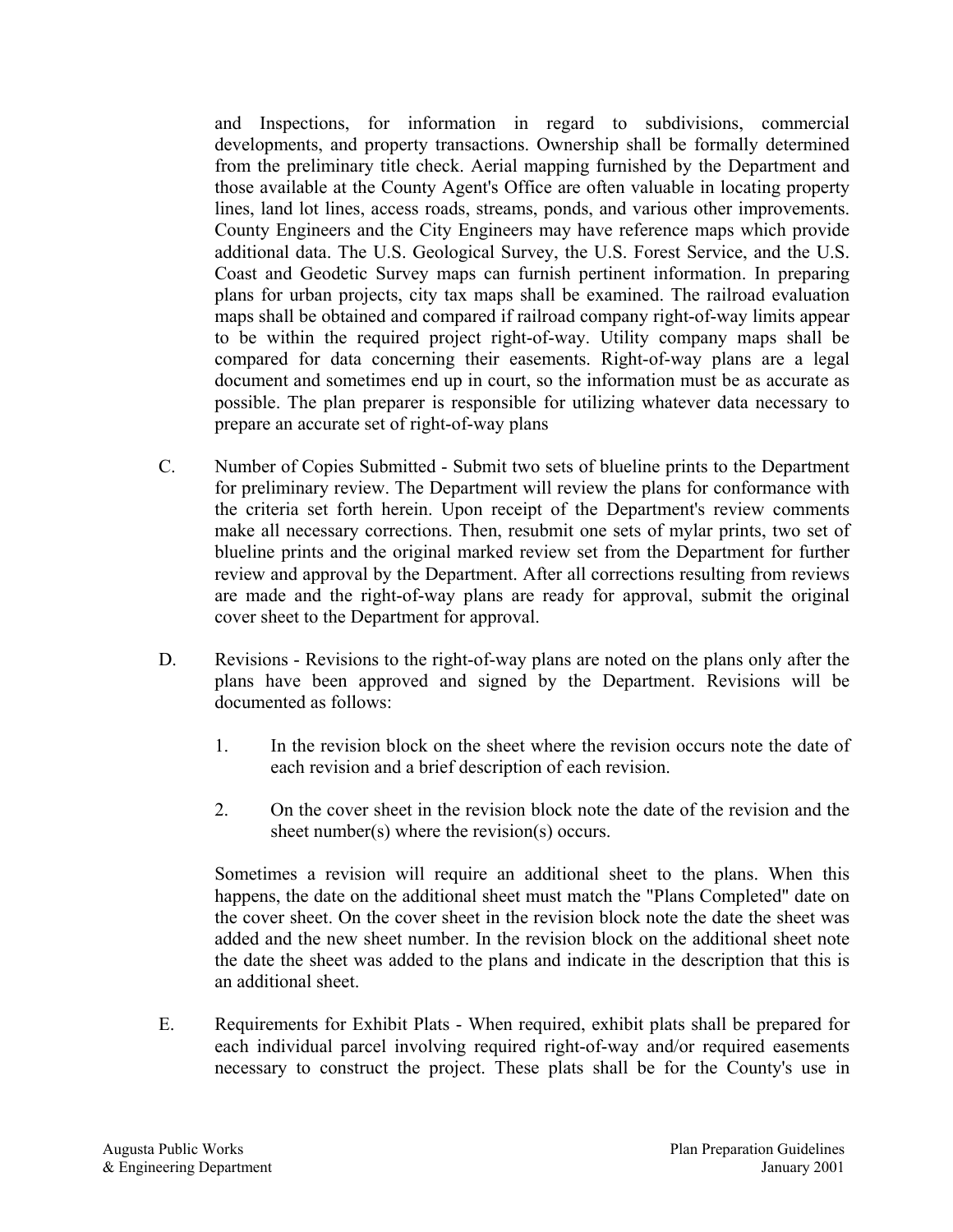preparing legal deed descriptions and agreements for right-of-way acquisition. The scale for exhibit plats shall be the same as the right-of-way plans. The plat size shall be not larger than 11x17 (8½ 14 preferred if readable), and shall include the following:

- 1. Station and offsets at all points
- 2. Metes and bounds defining required right-of-way and permanent easements and temporary easements
- 3. North arrow
- 4. Area for required right-of-way
- 5. Easements labeled (temporary construction, utility, guardrail, driveways, others as directed by the Department)
- 6. Easement areas in square feet (with temporary and permanent denoted separately)
- 7. Parcel number
- 8. Owner
- 9. Building labeled
- 10. Access rights
- 11. Access breaks (also show dimension of access breaks and driveways)
- 12. Signs, fences
- 13. Gas islands, pump tanks, and permanent light fixtures at service stations, any improvements
- 14. Scale
- 15. Sealed by a registered land surveyor in the State of Georgia
- 16. Sources of property information (i.e., field surveys, tax maps, deed book number and page number)
- 17. Land lot and tax map parcel numbers.
- F. Required Line Weights and Text Sizes The basic format for the right-of-way plans will be same as for the roadway plans. There are, however, elements that appear on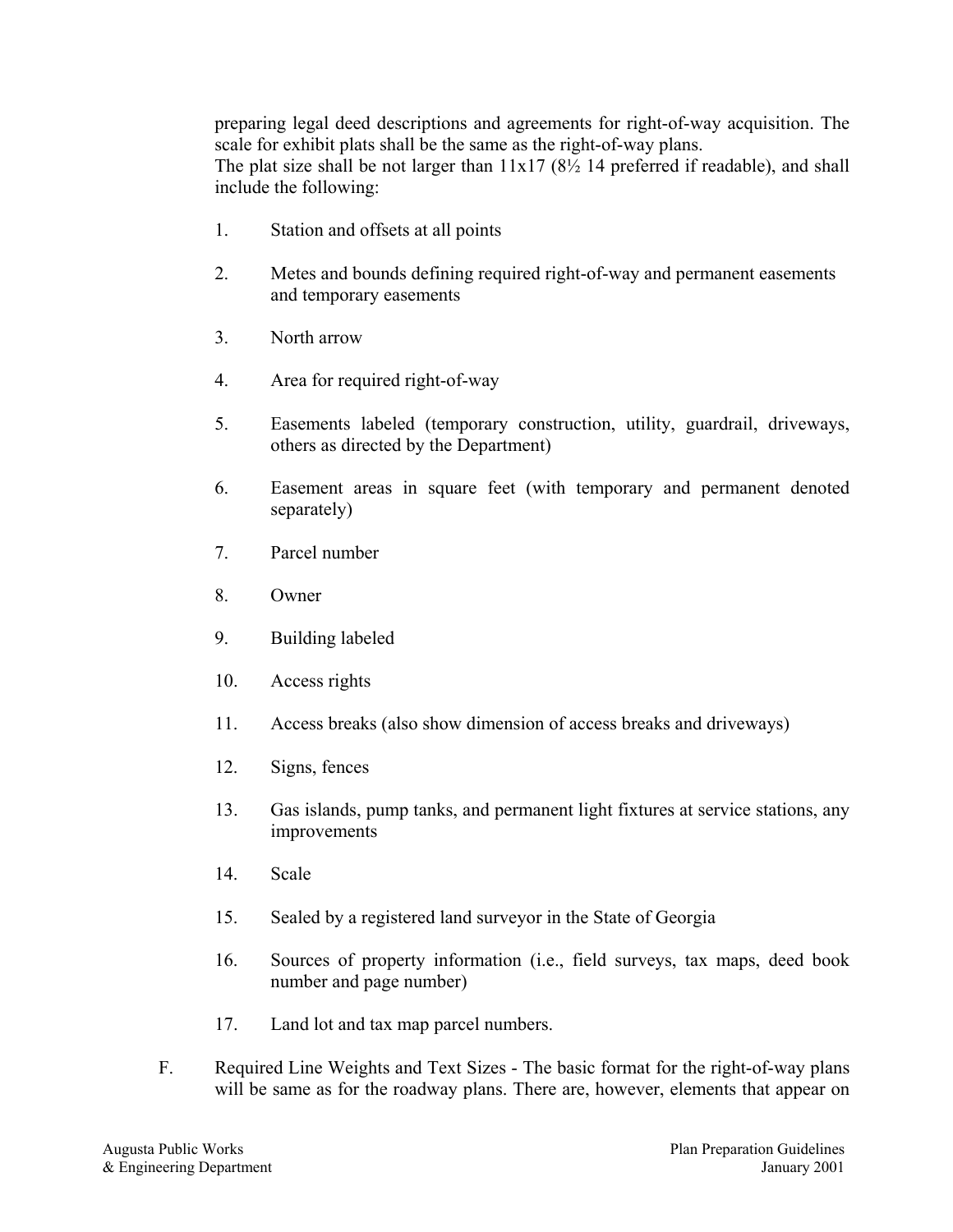the right-of-way plans that are not found on the roadway plans, such as metes and bounds. For easement cross hatch patterns and line codes, refer to the standard legend placed on each right-of-way plan sheet.

The minimum text size for right-of-way plans is 3.5 mm (1.75 m on a 1:500 scale). Standard pen and text sizes for right-of-way plans are as follows:

Element Pen/Text Size--------------------------------------------------------------- Construction

Baseline Wt. 4 / solid Existing right-of-way Wt.3 / long dash - short dash Proposed right-of-way Wt. 4 / solid Proposed Edges of Pavement Wt. 2 / solid Existing Topo/Background Per the Department's Guidelines Property Line Wt.3 / long dash short dash Easement Line

Wt. 2 / solid Easement Cross Hatch Wt. 0 / varies Construction Limits Wt. 2 / long Dash Street Names, 500' Stations, Wt.  $3 / 5.2$  mm (2.6 m @ 1:500 scale) Begin and End Project Stations, Equalities Property Owner, Parcel Number Wt. 2 / 5.2 mm (2.6 m @ 1:500 scale) Land Lot, District, Tax Map Parcel No.Stations and Offsets, Metes and Wt. 1/3.5 mm (1.75 @ 1:500 scale) Bounds, Bearings, Area Required,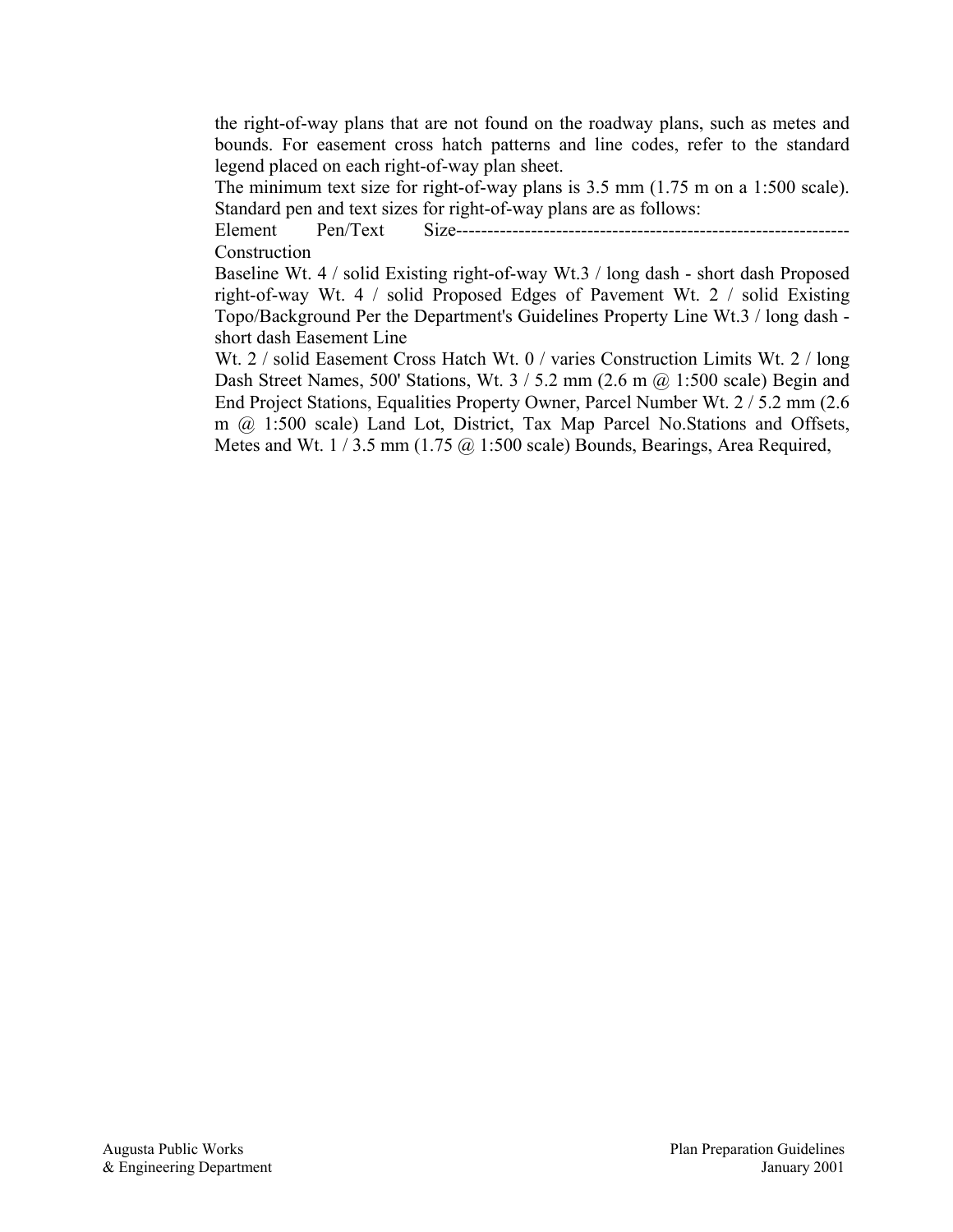# **CHAPTER 21**

#### DOCUMENTATION of DESIGN and QUANTITIES

#### **I. GENERAL**

Prepare documentation of all design calculations and quantity takeoffs in design booklets. Organize quantity takeoffs, with subtotals, by plan sheet for easy transfer to the "Summary of Quantity" sheets. Show the total quantity for each pay item on the last takeoff sheet for that pay item. Record all design computations and computer printouts neatly on letter size sheets. Fully title, date, number and index all sheets.

Prepare hydraulic study reports consistent with DGOT drainage manual guidelines. Include the roadway drainage analysis and any computer printouts that document the size of drainage structures.

Prepare separate volumes for quantity takeoffs, roadway design calculations, bridge design calculations and hydraulic studies for submittal. Each of these volumes may be broken out into separate columns if required by the number of pages.

#### **II. SUGGESTED FORMAT FOR QUANTITY TAKEOFFS**

All design calculations and quantity takeoffs shall be documented in a design booklet. Calculations shall be checked and verified for applicability to the proper pay item, and signed off by both the originator and reviewer. Quantity takeoffs should be organized on a per plan sheet format for easy transfer to the "Summary of Quantity" sheets. Side street quantities, if shown separately, should include all quantities to the normal outside edge of pavement of the mainline roadway. Separate sheets should be used for each item and the total quantity for each pay item shall be tallied and shown on the last takeoff sheet for that pay item.

The use of spreadsheets for tabulating quantity takeoffs is recommended. Electronic spreadsheets can reduce math errors and can be linked to CAD drawings for ease of input into the "Summary of Quantity" sheets.

Use the following forms, or some similar form approved by the Department, to tabulate quantities. Separate forms are provided based upon the type of units involved with the different pay items.